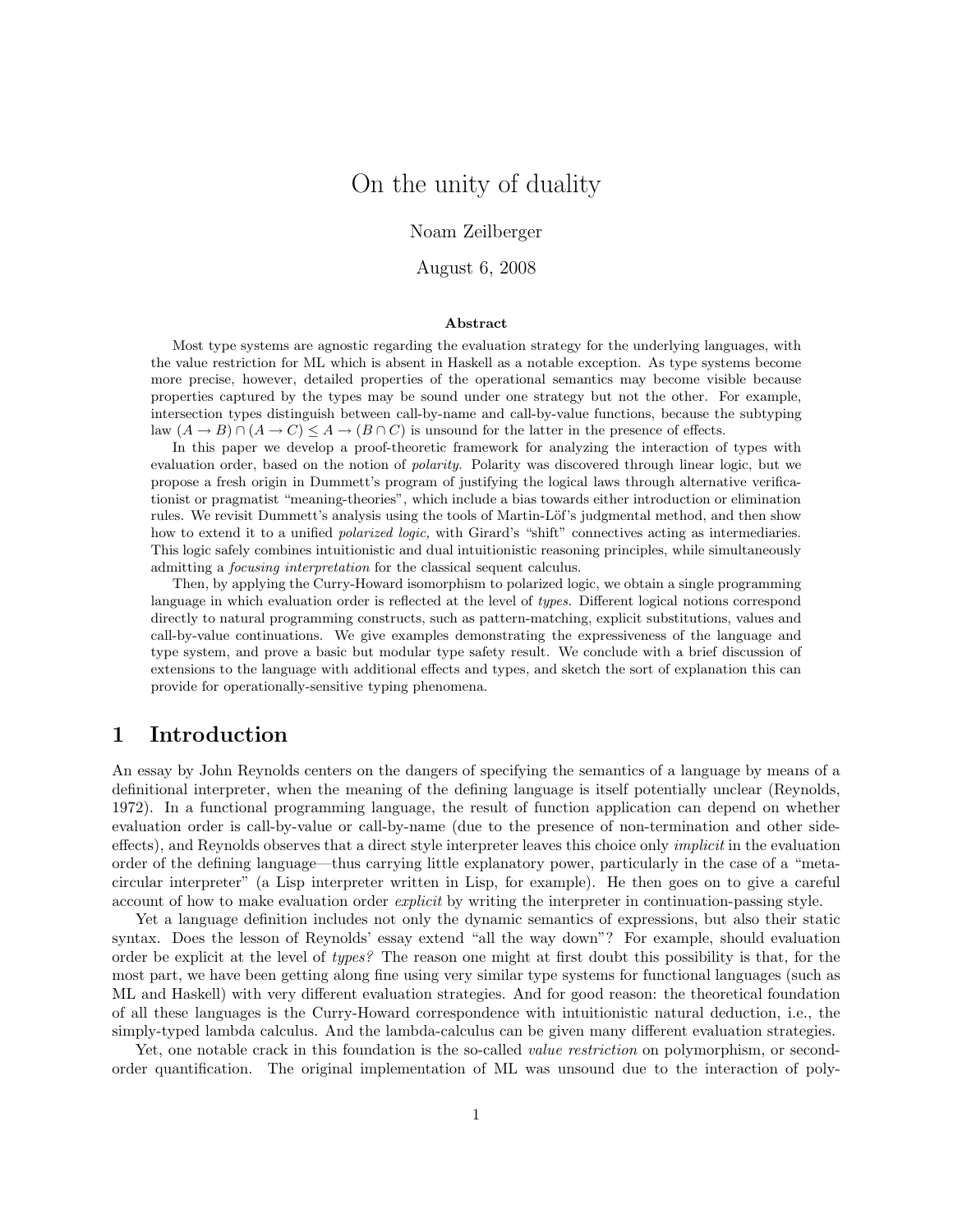morphism with effects such as mutable storage and callcc (Harper and Lillibridge, 1991), and prompted various workarounds, with the eventual adoption of a non-logical, syntactic restriction on polymorphismintroduction (Wright, 1995; Milner et al., 1997). It might be easy to dismiss this as an anomaly, but recent studies of intersection and union types in operational settings (Pfenning and Davies, 2001; Dunfield and Pfenning, 2004) have suggested a wider pattern of operationally-sensitive typing phenomena. The usual intersection introduction rule, for instance, is unsound in effectful call-by-value languages (requiring a value restriction), as is the standard law of subtyping  $(A \to B) \cap (A \to C) \leq A \to (B \cap C)$ . While these are sound under call-by-name evaluation (even in the presence of effects), there, *unions* pose similar problems, e.g.,  $(A \to C) \cap (B \to C) \leq (A \cup B) \to C$  becomes unsound.

In short, at a sufficient level of granularity it becomes clear that type systems must reflect their underlying language's evaluation order. But does this destroy the logical interpretation of programming languages? We propose otherwise: one can recover evaluation order as a logical notion by first refining the logical foundation. In this paper, we will explain how evaluation order can be described in terms of *focusing* and *polarity*, prooftheoretic innovations introduced within the setting of linear logic by Andreoli (1992) and Girard (1993), and later extensively developed by Girard (2001) and Laurent (2002). Rather than starting directly with the technical machinery of linear logic, however, we will attempt to give a rational reconstruction of polarity and focusing by going back to Michael Dummett's examination, in the 1976 William James Lectures, of the justification of the logical laws.

Briefly, Dummett suggested that the logical laws could be justified by alternative proof-theoretic "meaningtheories", which employ opposite biases towards either the introduction or the elimination rules of natural deduction. In one approach, which Dummett calls *verificationist*, it is assumed that any provable proposition has a direct proof (i.e., ending in a sequence of introduction rules)—this assumption can be used to justify any other potential law (e.g., an elimination rule). But alternatively, one can assume that any valid consequence of a proposition can be found directly (i.e., beginning with a sequence of elimination rules), and use this to justify other potential laws. Dummett calls this dual approach a *pragmatist* meaning-theory. How can these two alternatives be related?

Our answer, which goes beyond Dummett's requirement of harmony, combines insights from Martin-Löf's judgmental method (Martin-Löf, 1996; Pfenning and Davies, 2001) and Laurent's polarized linear logic. First, we identify the different tools of Dummett's analysis as different *judgments* about propositions. By concentrating on proofs and refutations (rather than arbitrary consequences), we can highlight the symmetries between these judgments as a sort of "square of opposition":



The top half of the square corresponds to the verificationist meaning-theory, the bottom half to the pragmatist. But we can go further: these two sets of judgments are actually about different kinds of propositions! Direct proof and justified refutation are about *positive* propositions. Direct refutation and justified proof are about negative propositions. In other words—which is the lesson we learn from linear logic—the verificationist and pragmatist approaches define distinct, oppositely polarized connectives. What this means is that rather than considering the two approaches only in isolation, we can treat them as interacting fragments of a unified, polarized logic. Indeed, not only can we ascribe the usual operation of negation to the horizontal  $arrows$ ,<sup>1</sup> but we can go further and find connectives completing the square. The diagonal arrows correspond

<sup>&</sup>lt;sup>1</sup>To be precise, these are actually two different, oppositely polarized negations.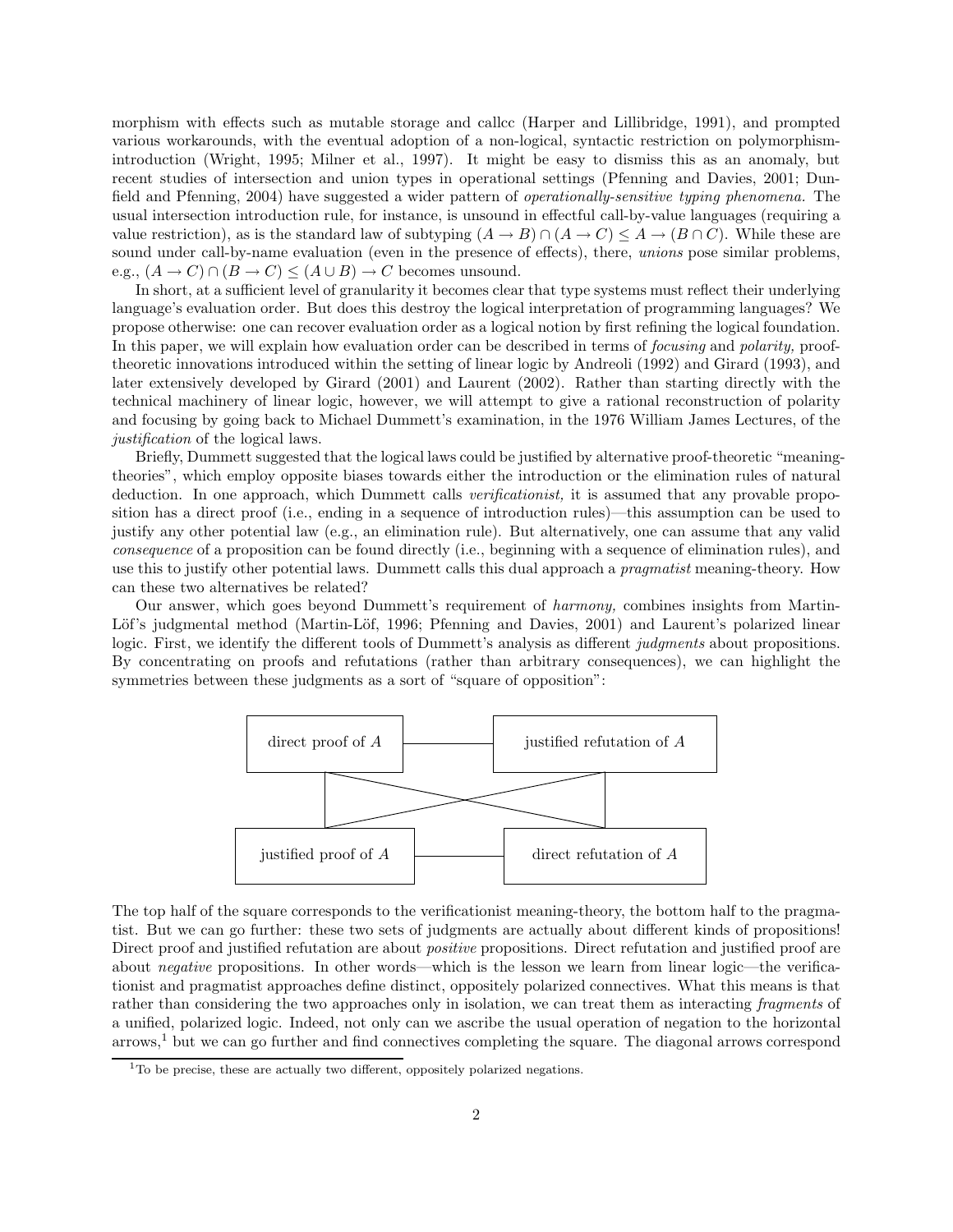to the dualizing operation  $(-)^{\perp}$  familiar from linear logic, while the vertical arrows correspond to the more recently-discovered "shift" connectives (Girard, 2001).

The title of this paper is a pun on Girard's "unity of logic" (Girard, 1993), and a series of papers by different authors, all suggesting a duality between call-by-value and call-by-name languages (Filinski, 1989; Curien and Herbelin, 2000; Selinger, 2001; Wadler, 2003). By giving this polarized logic a Curry-Howard interpretation, we construct a single programming language in which evaluation order is explicitly reflected at the level of types, and call-by-value and call-by-name evaluation freely interact. The different judgments of the square correspond to different syntactic categories, some quite familiar from the theory and practice of programming languages. For example, direct proofs correspond precisely to values in the ordinary sense of ML, and justified refutations to call-by-value continuations defined by pattern-matching. This framework, we propose, is well-suited for studying computational behavior from a logical perspective.

# 2 The logic of proofs and refutations

### 2.1 The meaning(s) of the connectives

In the 1976 William James Lectures, Michael Dummett considered the possibility of justifying the logical laws (Dummett, 1991). Arguing against the formalist position that the laws need no justification, and likewise against the holistic position that they can only be considered in toto, Dummett proposed that the logical laws could be justified through an analysis of the "meaning" of the connectives. Moreover, that this analysis could be purely proof-theoretic—or to put it glibly, Dummett expanded upon Wittgenstein's "meaning is use", describing how to read the meanings of the logical connectives in the logical laws themselves.

But which laws determine the meanings of the connectives? Dummett gives two alternative interpretations, which he calls verificationist and pragmatist meaning-theories. The first is more familiar, going back to an offhand remark by Gentzen (while speaking about his system of natural deduction) that "an introduction rule gives, so to say, a definition of the constant in question" (Gentzen, 1935, p. 80). Gentzen's remark was first developed mathematically by Prawitz (1974), by treating the meaning of a proposition as given by its canonical proofs, or verifications.<sup>2</sup> Under what Dummett calls the "Fundamental Assumption"—if a proposition is true then it must have a canonical proof—one obtains an upwards justification procedure for arbitrary logical laws: an inference rule is justified if any canonical proofs of its premises can be transformed into a canonical proof of its conclusion. The difference between Prawitz's original formulation and Dummett's generalization is mostly in the definition of "canonical", and the corresponding scope of the justification procedure. Prawitz defined canonical proofs as ending in an introduction rule, and used this to justify the standard elimination rules. For example, consider the standard set of rules for conjunction in intuitionistic natural deduction:

$$
\begin{array}{ccccc}\nA & B & A \wedge B & A \wedge B \\
\hline\nA \wedge B & & A & B\n\end{array}
$$

By (Prawitz's) definition, a canonical proof of  $A \wedge B$  must end in the conjunction rule applied to derivations  $\mathcal{D}_1$  and  $\mathcal{D}_2$  of A and B, respectively. This definition can be applied as an *inversion principle* to justify both elimination rules: any canonical proof of their (common) premise  $A \wedge B$  must have embedded proofs  $\mathcal{D}_1$  of A and  $\mathcal{D}_2$  of B, which can be used directly to derive the two rules' respective conclusions. Visualize this as a pair of reductions, showing how to eliminate either elimination rule when applied to a canonical proof:

$$
\begin{array}{ccc}\n\mathcal{D}_1 & \mathcal{D}_2 \\
\underline{A} & \underline{B} \\
\underline{A \wedge B} & \mathcal{D}_1 \\
\underline{A} & \leadsto & \underline{A} \\
\end{array}\n\qquad\n\begin{array}{ccc}\n\mathcal{D}_1 & \mathcal{D}_2 \\
\underline{A} & \underline{B} \\
\underline{A \wedge B} & \mathcal{D}_2 \\
\underline{B} & \leadsto & \underline{B}\n\end{array}
$$

<sup>2</sup>Without a direct connection to Gentzen's work, though, this idea was already explored by various people in the 30s, particularly Wittgenstein ("It is what is regarded as the justification of an assertion that constitutes the sense of the assertion" (Wittgenstein, 1974, I,§40)), and Brouwer-Heyting-Kolmogorov in their interpretations of intuitionistic logic (Heyting, 1974; Kolmogorov, 1932).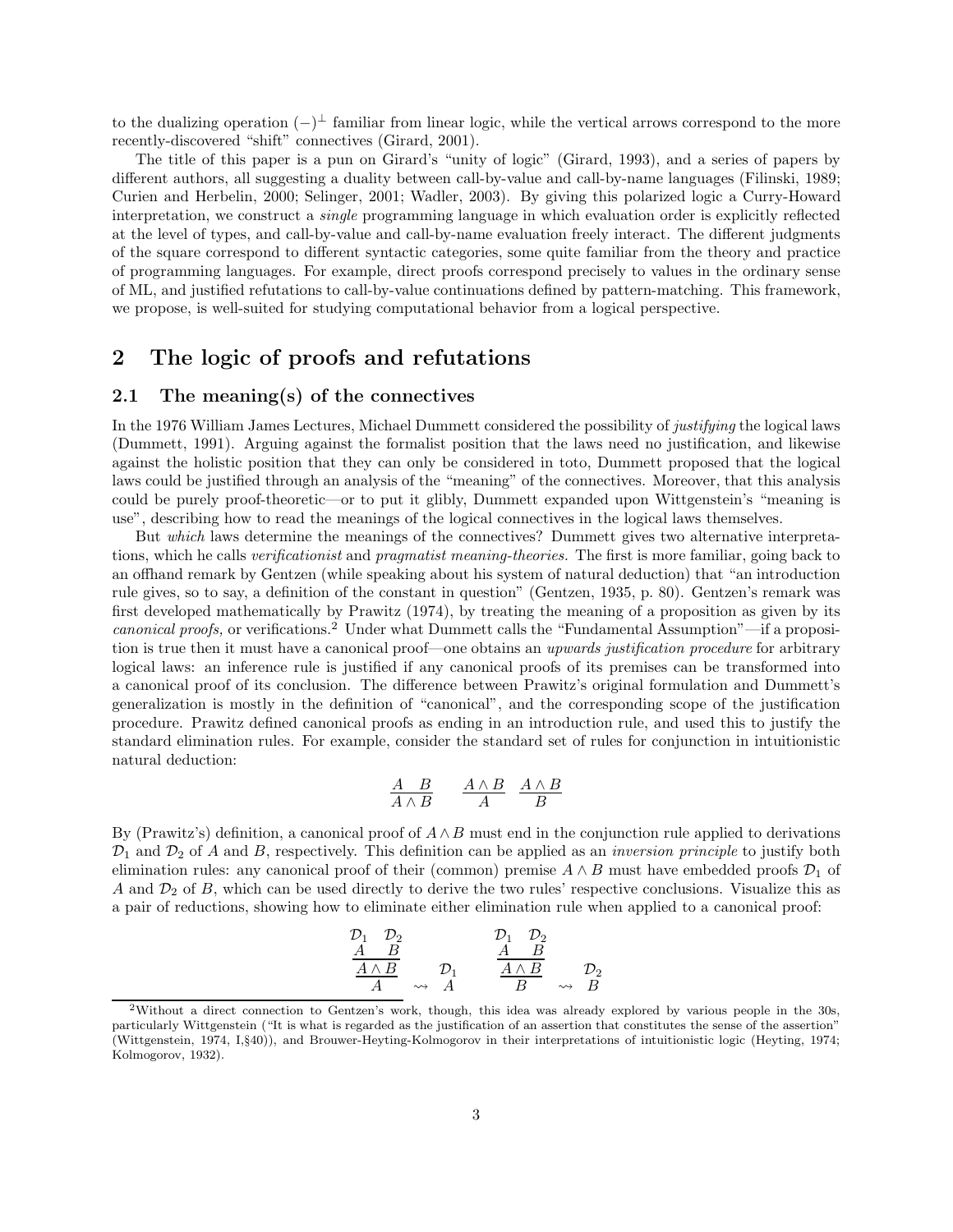Dummett extended this sort of justification to arbitrary logical laws—not just the standard elimination rules—by defining canonical proof as a hereditary notion. Canonical proofs now end in a sequence of introduction rules, which we recall for reference:

A B A ∧ B T A A ∨ B B A ∨ B (no rule for F) [A] . . . B A ⊃ B

Thus a canonical proof of  $A \wedge B$  is defined as the conjunction rule applied to *canonical* proofs of A and B, while a canonical proof of  $A \vee B$  is the appropriate injection applied to a canonical proof of A or B. There is one canonical proof of T, and no canonical proof of F. However, implication represents a base case: a canonical proof of  $A \supset B$  is simply one ending in the introduction rule, the premise of which requires we show how to derive B from the assumption A by *some* means. That is, the derivation of B need not be canonical (consider that at some point we may want to apply an elimination rule on A). Atomic propositions represent another base case: the only way to prove  $X$  canonically is from an initial premise  $X$ .

Let us see how this stronger notion of canonical proof can be used to justify more complex inference rules. Consider the following "multi-step" elimination:



By Dummett's inversion principle, a canonical proof of the first premise contains a canonical proof  $D$  of  $A$ , together with a canonical proof  $\mathcal{E}_i$  of  $B_i$ , for one of  $i = 1$  or 2. Substituting D for hypothesis [A] and  $\mathcal{E}_i$  for  $[B_i]$  in the  $(i + 1)$ th premise of the rule, we obtain a derivation of C directly.

The verificationist meaning-theory and the upwards justification procedure are a way of vindicating Gentzen's conceptual prioritization of the logical rules. But Dummett argues that the notion that the introduction rules determine the meanings of the connectives "has no more force than the converse suggestion, that they are fixed by the elimination rules", going on to write, "The underlying idea is that the content of a statement is what you can do with it if you accept it.... This is, of course, the guiding idea of a pragmatist meaning-theory" [p. 280].<sup>3</sup>

If the elimination rules are taken as primitive, then any other inference rule may be justified by a dual, "downwards justification procedure": a rule is valid if any canonically-obtained consequence of its conclusion can be transformed into a canonically-obtained consequence of its premises. The notion of canonicallyobtained consequence is defined analogously to canonical proof, but is somewhat complicated by the case of disjunction in natural deduction. So let us consider only the elimination rules for conjunction, truth, and implication:

$$
\frac{A \wedge B}{A} \quad \frac{A \wedge B}{B} \quad \text{(no rule for T)} \qquad \frac{A \supset B \quad A}{B}
$$

A canonical consequence of  $A \wedge B$  applies one of the projection rules and then derives a canonical consequence from A or B; there are no canonical consequences of T; and a canonical consequence of A  $\supset B$  applies modus ponens with any (not necessarily canonical) proof of A, then derives a canonical consequence from B. Again, we can validate the standard set of rules for conjunction—but this time justifying the introduction rule using the elimination rules—via the following reductions:

<sup>&</sup>lt;sup>3</sup>Dummett attributes this idea to Martin-Löf, who he says "constructed an entire meaning-theory for the language of mathematics on the basis of the assumption that it is the elimination rules that determine meaning." This is likely a reference to Martin-Löf's work with Peter Hancock (Hancock and Martin-Löf, 1975), about which Martin-Löf wrote to Dummett shortly before the William James Lectures (Martin-Löf, 1976). In proof-theoretic terms, though, their realization of a pragmatist meaning-theory is different from Dummett's, since they still rely on a notion of canonical proof, albeit not granting it definitional status. Martin-Löf's 1983 Siena Lectures explicitly adopt a verificationist meaning-theory: "The meaning of a proposition is determined by... what counts as a verification of it" (Lecture 3)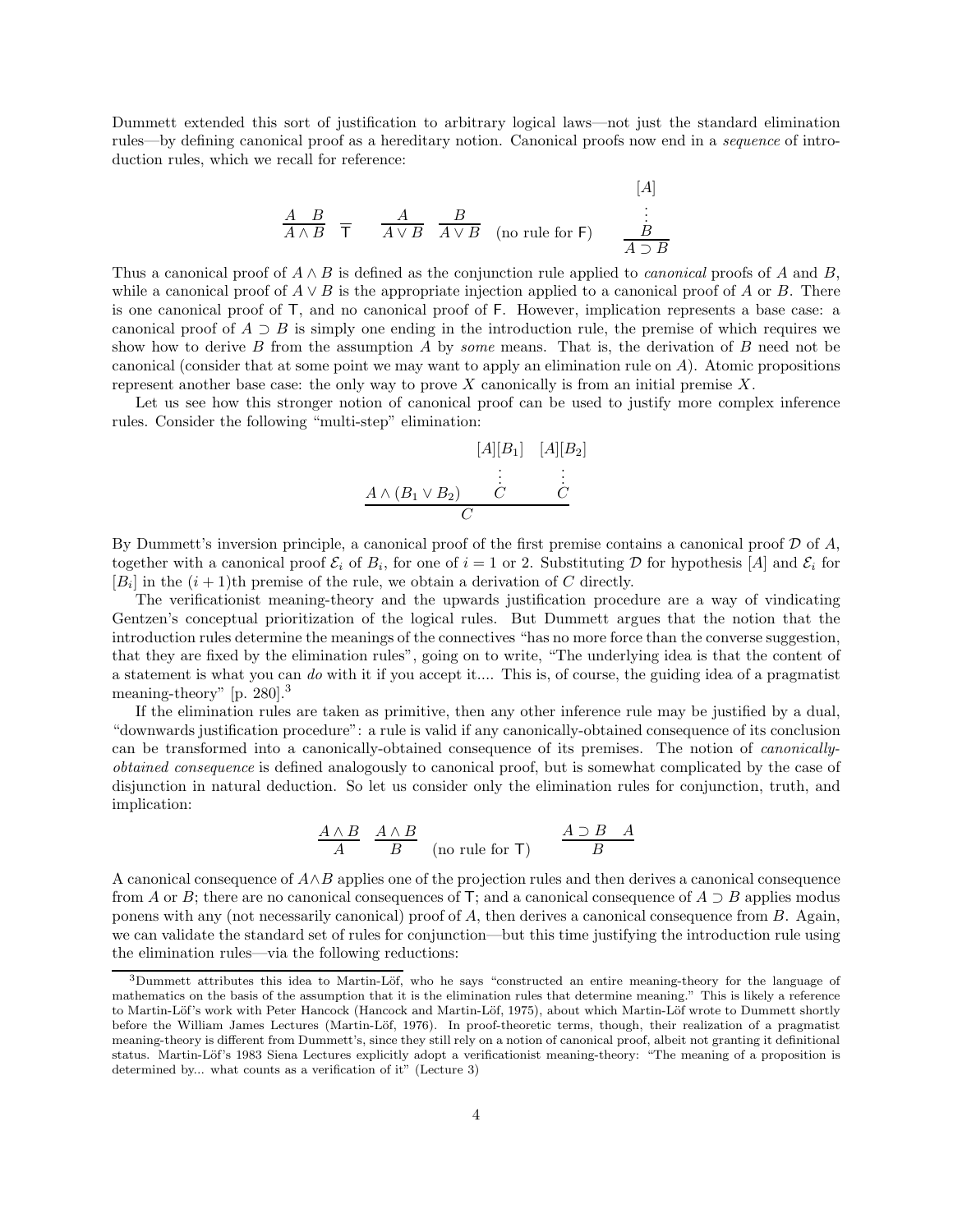$$
\begin{array}{ccc}\n\frac{A & B}{A \wedge B} & & \frac{A & B}{A \wedge B} \\
\hline\nA & & A & B & B \\
\mathcal{D}_1 & \leadsto & \mathcal{D}_1 & & \mathcal{D}_2 & \leadsto & \mathcal{D}_2\n\end{array}
$$

In words, any canonical consequence of (the introduction rule's conclusion)  $A \wedge B$  contains a canonical consequence  $\mathcal{D}_1$  of A or a canonical consequence  $\mathcal{D}_2$  of B, and in either case we can obtain the consequence directly (from one of the introduction rule's premises). Again, we can also use this hereditary notion of canonical consequence to justify more complex logical laws, such as a multi-step introduction rule:

$$
[A] [A]
$$
  
\n
$$
\vdots
$$
  
\n
$$
\underline{B_1} \ \underline{B_2}
$$
  
\n
$$
\underline{A \supset (B_1 \land B_2)}
$$

Any canonical consequence of the conclusion applies modus ponens with a proof of  $A$ , then projects  $B_1$  or  $B_2$  and derives a canonical consequence. In either case, we can substitute the proof of  $A$  into one of the the rule's premises, and then derive the consequence directly.

How can these two, equally legitimate ways of understanding the connectives be related? Dummett first considers demanding "harmony between the two aspects of linguistic practice", which amounts to requiring that an accepted set of introduction and elimination rules be sound under both verificationist or pragmatist meaning-theories. As we saw above (albeit glossing over the case of disjunction), harmony holds for intuitionistic natural deduction. Technically, harmony is only a "modest demand", as Dummett puts it, and in addition we can ask that the rules be *complete* under either interpretation, a criterion he calls *stability*. Yet, without getting into a detailed explanation of stability, we would suggest that there is already something missing from this approach to reconciling the two meaning-theories. If we take seriously Dummett's idea that these are really meaning-theories, i.e., that they are two different ways of assigning meaning to the connectives, then another way of putting it is that they define different connectives. By coincidence, we happened to notate these with the same symbols, but we can follow the example of linear logic and write ⊗ for "verificationist conjunction" versus  $\&$  for "pragmatist conjunction", and so forth, making it clear that there are two versions of each connective. Then rather than demanding harmony, we can simply accept diversity!

Making this politically-correct slogan mathematically-precise will be the aim of the next few sections. To get the project off the ground we will marry Dummett's analysis with the judgmental method (Martin-Löf, 1996; Pfenning and Davies, 2001), employing different judgments for the different kinds of proof objects manipulated above, such as canonical proofs and justified inferences. Moreover, to maintain a perfect duality between verificationist and pragmatist meaning-theories, we will carry out this project for proofs and refutations, rather than arbitrary inferences. Thus we define certain canonical proofs and the corresponding refutations they justify, as well as certain canonical refutations and the corresponding proofs (by contradiction) they justify. We will also explain why our adoption of linear logic notation is more than happenstance: the dichotomy between verificationist and pragmatist meaning-theories is precisely one of polarity. Using this insight, we will show how to unify the two approaches as fragments of a single, polarized logic, and then explain the connection between the multi-judgment natural deduction we develop for this logic and *focusing* strategies for the classical sequent calculus.

## 2.2 A judgmental formulation of the verificationist meaning-theory

Above, when we wrote a formula as the conclusion of a rule, we meant that the rule establishes that the formula is true. For example, the rule:

$$
\frac{A \quad B}{A \land B}
$$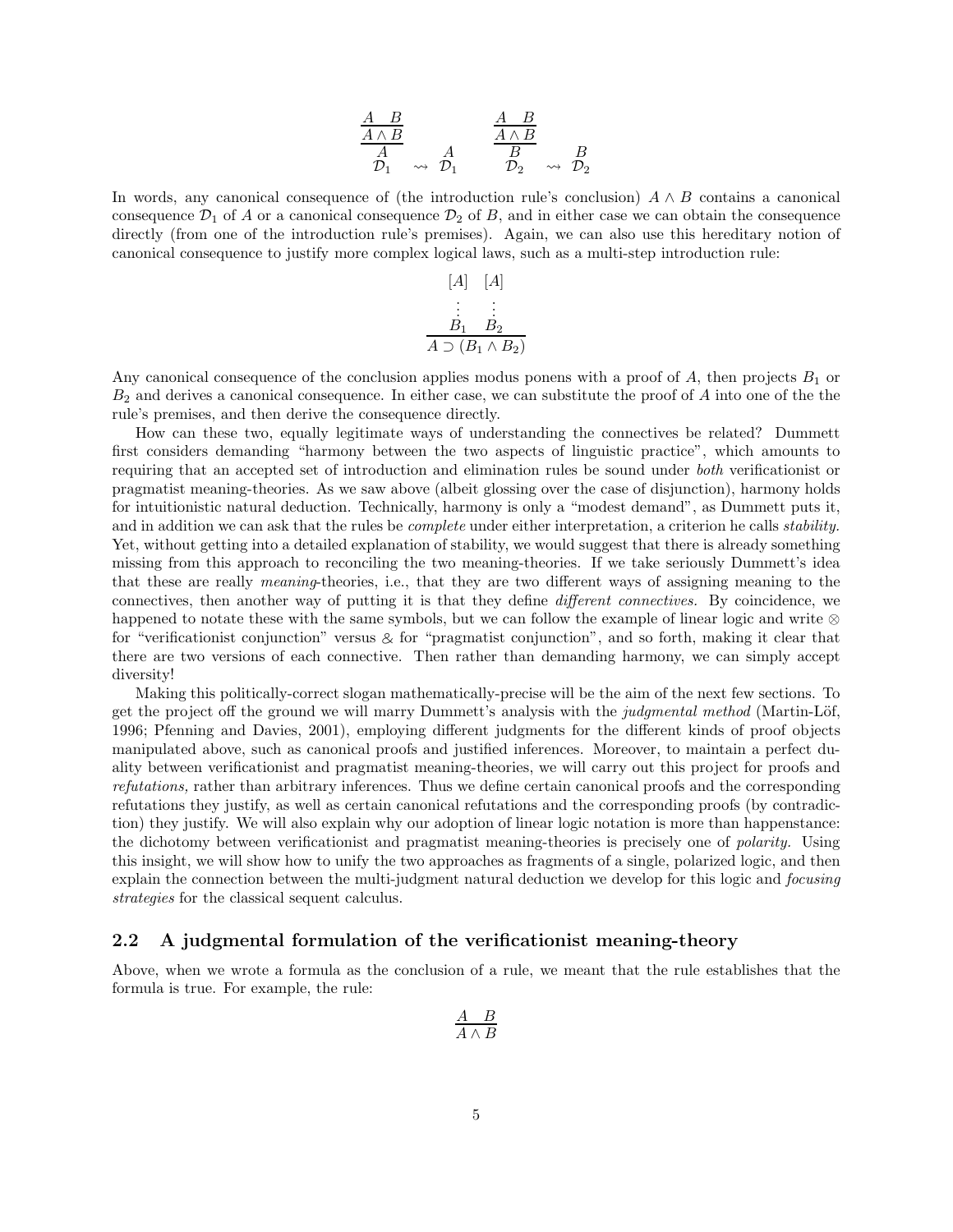says that if A and B are both true, then  $A \wedge B$  is true. But of course the assertion that a formula is true and the formula itself are different things, and following Martin-Löf we can make this distinction explicit, e.g., by rewriting the rule as:

$$
\frac{A\ true\ \ B\ true}{A \land B\ true}
$$

Such a step may seem pedantic when the only judgment one ever makes is A true, but for our task of modelling Dummett's analysis we will require a much richer judgmental palette.

We will begin by describing a formulation of the verificationist meaning-theory. Before listing its different judgments, though, we need to explain what these judgments are about: not arbitrary formulas, but "formulas through a verificationist lens", which we say have *positive polarity*. We adopt the notation  $\otimes$ , 1, ⊕, 0, and <sup>*u*</sup> for the verificationist interpretations of conjunction, truth, disjunction, falsehood, and negation,<sup>4</sup> respectively. These positive connectives may be combined with positive atoms  $X, Y$  to build positive formulas  $P, Q$ :

$$
P, Q ::= X \mid 1 \mid P \otimes Q \mid 0 \mid P \oplus Q \mid {^{\mathfrak{L}}}P
$$

As we explained, the two central concepts of a verificationist meaning-theory are canonical proof and "upwards" justified inference. We will shift terminology a bit from Dummett and refer to the former as *direct* proofs, writing P triv for the judgment that P has a direct proof (and so is not only true but "trivial").<sup>5</sup> We write  $P$  false for the judgment that  $P$  is "merely" refutable, i.e., by some justified, but not necessarily direct, train of reasoning.

Rather than immediately giving proof and refutation rules for each connective, we will first axiomatize the inversion principles associated with Dummett's hereditary definition of direct ("canonical") proof. For example, we know that any direct proof of  $X \otimes (Y \oplus \mathbb{Z}_Q)$  has one of the following two forms:

$$
\begin{array}{cc}\n\frac{V \ \textit{triv}}{X \otimes (Y \oplus \sqrt[\text{2}]{2} \textit{triv})} & \frac{Q \ \textit{false}}{\sqrt[\text{2}]{2} \textit{triv}} \\
\frac{X \ \textit{triv}}{X \otimes (Y \oplus \sqrt[\text{2}]{2}) \ \textit{triv}} & \frac{X \ \textit{triv}}{X \otimes (Y \oplus \sqrt[\text{2}]{2}) \ \textit{triv}} \\
\end{array}
$$

In general, any direct proof of  $P$  ends in a series of introduction rules, with a fringe of *primitive* premises of the form X triv or Q false. We call such a list of premises  $\Delta$  a linear context, and write this relationship as  $\Delta \Rightarrow P$  triv. As shown above, for  $P = X \otimes (Y \oplus \mathbb{Z}_q Q)$  we have  $\Delta_1 \Rightarrow P$  triv and  $\Delta_2 \Rightarrow P$  triv, where  $\Delta_1 = (X \text{ triv}, Y \text{ triv})$  and  $\Delta_2 = (X \text{ triv}, Q \text{ false})$ . The intuition is that the set  $\{\Delta | \Delta \Rightarrow P \text{ triv}\}$  represents all possible decompositions of a direct proof of  $P$ , i.e., an inversion principle.

For arbitrary positive formulas,  $\Delta \Rightarrow P$  triv is axiomatized as follows:

$$
\begin{array}{ccc}\n\overline{X}\ \textit{triv} \Rightarrow X\ \textit{triv} & P\ \textit{false} \Rightarrow \frac{v}{\cdot} P\ \textit{triv} \\
\hline\n\hline\n\end{array}\n\quad\n\begin{array}{ccc}\n\Delta_1 \Rightarrow P\ \textit{triv} & \Delta_2 \Rightarrow Q\ \textit{triv} \\
\Delta_1, \Delta_2 \Rightarrow P \otimes Q\ \textit{triv} \\
\hline\n\end{array}\n\quad\n\begin{array}{ccc}\n\Delta \Rightarrow P\ \textit{triv} & \Delta \Rightarrow Q\ \textit{triv} \\
\Delta \Rightarrow P \oplus Q\ \textit{triv} & \Delta \Rightarrow P \oplus Q\ \textit{triv}\n\end{array}
$$

We can make a few easy observations about  $\Delta \Rightarrow P$  triv.

**Proposition 1** (Subformula property). (i) if  $\Delta \Rightarrow P$  triv, then every formula occurring in  $\Delta$  is a subformula<sup>6</sup> of P, and moreover (ii) if Q false  $\in \Delta$ , then Q is a proper subformula of P.

<sup>&</sup>lt;sup>4</sup>The notation  $\frac{v}{n}$  not only marks this negation as verificationist, but also (foreshadowing) as call-by-value.

<sup>5</sup>We want to consider direct proofs in a context of assumptions, where it no longer makes sense to call them "canonical" because the Fundamental Assumption fails.

<sup>&</sup>lt;sup>6</sup>Defined in the standard way, i.e., A is a subformula of B if  $A = B$ , or if B applies some n-ary connective to formulas  $B_1, \ldots, B_n$ , and A is a subformula of  $B_i$ . Excluding the condition  $A = B$  makes A a proper subformula of B.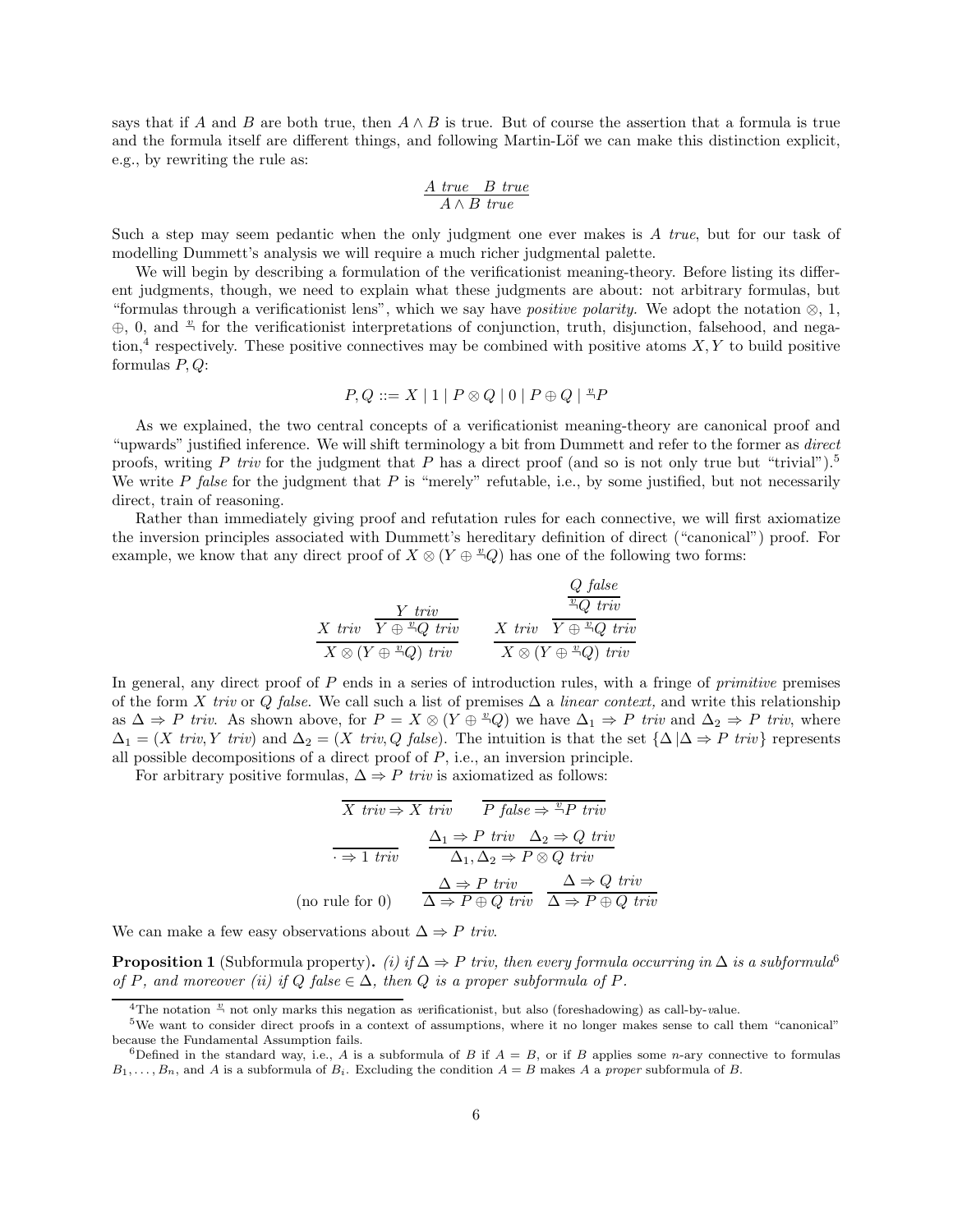**Proposition 2** (Finite support). For any P, there exist only finitely many  $\Delta$  such that  $\Delta \Rightarrow P$  triv.

The relation  $\Delta \Rightarrow P$  triv describes "necessary components" for a direct proof of P. To actually construct a direct proof of P, we must provide each of these components. This can be expressed as a generic rule for concluding  $P$  triv.

$$
\frac{\Delta \Rightarrow P \text{ triv } \Delta}{P \text{ triv}}
$$

In general, the proofs of the premises  $\Delta$  may refer to assumptions, and to make this explicit we use hypothetical judgments indexed by a context  $\Gamma$ , rewriting the rule as follows:

$$
\frac{\Delta \Rightarrow P \text{ triv } \Gamma \vdash \Delta}{\Gamma \vdash P \text{ triv}}
$$

A context  $\Gamma$  is simply a list of linear contexts (we use  $\cdot$  for the empty list):

$$
\Gamma ::= \cdot \mid \Gamma, \Delta
$$

For some primitive hypothesis H (i.e., X triv or P false), we write  $H \in \Gamma$  if there exists some  $\Delta \in \Gamma$  such that  $H \in \Delta$ . Now  $\Gamma$  satisfies the premises  $\Delta$ , written  $\Gamma \vdash \Delta$ , when it can discharge all atomic premises X triv  $\in \Delta$ , and can provide justified refutations for premises P false  $\in \Delta$ , as expressed by the following rules:

$$
\frac{X \text{ } triv \in \Gamma \quad \Gamma \vdash \Delta}{\Gamma \vdash X \text{ } triv, \Delta} \qquad \frac{\Gamma \vdash P \text{ } false \quad \Gamma \vdash \Delta}{\Gamma \vdash P \text{ } false, \Delta}
$$

EXAMPLE 1. The reader can verify that by instantiating P with  $X \otimes (Y \oplus \overset{v}{\oplus} Q)$  and working out these definitions, we derive two rules for concluding  $\Gamma \vdash X \otimes (Y \oplus \llcorner Q)$  triv:

$$
\frac{X \text{ } triv \in \Gamma \quad Y \text{ } triv \in \Gamma}{\Gamma \vdash X \otimes (Y \oplus \sqrt[x]{Q}) \text{ } triv} \qquad \frac{X \text{ } triv \in \Gamma \quad \Gamma \vdash Q \text{ } false}{\Gamma \vdash X \otimes (Y \oplus \sqrt[x]{Q}) \text{ } triv}
$$

 $\blacksquare$ 

 $\blacksquare$ 

We can similarly give a generic rule for establishing  $P$  false. Intuitively, a justified refutation of  $P$  shows how to derive a contradiction from the assumption that we have a direct proof of P. Letting *contra* stand for a separate contradiction judgment, we obtain the following rule:

$$
\frac{\forall (\Delta \Rightarrow P \text{ triv}) : \Gamma, \Delta \vdash \text{contra}}{\Gamma \vdash P \text{ false}}
$$

The form of this rule may appear somewhat unusual, quantifying over derivations  $\Delta \Rightarrow P$  triv. Due to the finite support property for the connectives we are considering, the rule will always simply have a finite list of premises. More abstractly, though, the rule for concluding  $P$  false may be seen as an *iterated inductive* definition (Martin-Löf, 1971; Buchholz et al., 1981), applying induction on the previously defined relation  $\Delta \Rightarrow P$  triv. Interpreted constructively, the rule demands a map from derivations  $\Delta \Rightarrow P$  triv to derivations  $\Gamma, \Delta \vdash \text{contra.}$  We will exploit this higher-order reading when proving results about the system, and later on in developing the Curry-Howard interpretation.

EXAMPLE 2. In the case  $P = X \otimes (Y \oplus \overset{v}{\rightarrow} Q)$ , we derive the following rule:

$$
\frac{\Gamma, X \ triv, Y \ triv \vdash contra \ \Gamma, X \ triv, Q \ false \vdash contra}{\Gamma \vdash X \otimes (Y \oplus \sqrt[x]{Q}) \ false}
$$

Finally, we describe how to establish  $\Gamma \vdash \text{contra}$ . We have a contradiction if we assumed that P is false, yet can give  $P$  a direct proof:

$$
\frac{P \ \text{false} \in \Gamma \quad \Gamma \vdash P \ \text{triv}}{\Gamma \vdash \text{contra}}
$$

EXAMPLE 3. Let  $\Delta = (X \text{ triv}, X \text{ false})$ . The following derivation proves the law of non-contradiction: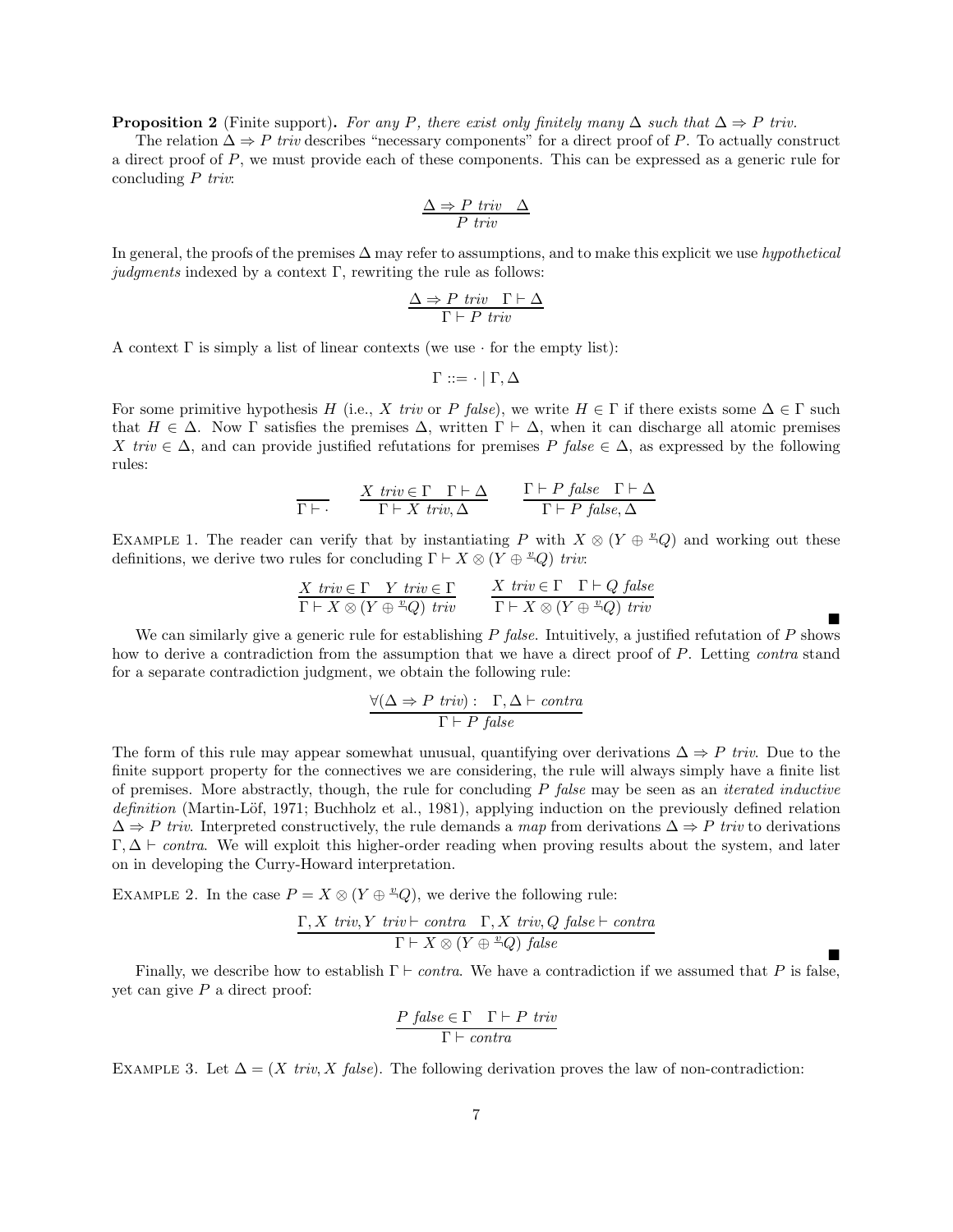Positive formulas  $P, Q ::= X | 1 | P \otimes Q | 0 | P \oplus Q | \overset{\circ}{\rightarrow} P$ Linear contexts  $\Delta$  ::=  $\cdot$  | X triv,  $\Delta$  | P false,  $\Delta$ 

 $\Delta \Rightarrow P \text{ triv}$ 

 $\blacksquare$ 

$$
\overline{X} \text{ triv} \Rightarrow X \text{ triv} \qquad \overline{P} \text{ false} \Rightarrow \overset{v}{\rightarrow} P \text{ triv}
$$
\n
$$
\overline{\cdot \Rightarrow 1 \text{ triv}} \qquad \frac{\Delta_1 \Rightarrow P \text{ triv } \Delta_2 \Rightarrow Q \text{ triv}}{\Delta_1, \Delta_2 \Rightarrow P \otimes Q \text{ triv}}
$$
\n(no rule for 0) \qquad \overline{\Delta \Rightarrow P \text{ triv } \Delta \Rightarrow P \oplus Q \text{ triv}}

\n
$$
\overline{\Delta \Rightarrow P \oplus Q \text{ triv } \Delta \Rightarrow P \oplus Q \text{ triv}}
$$

Contexts  $\Gamma := \cdot | \Gamma, \Delta$ 

 $\overline{\Gamma} \vdash P$  triv  $\Delta \Rightarrow P$  triv  $\Gamma \vdash \Delta$  $\Gamma \vdash P$  triv  $\Gamma \vdash P$  false  $\forall (\Delta \Rightarrow P \; \text{triv}) : \Gamma, \Delta \vdash \text{contra}$  $\Gamma \vdash P$  false  $\Gamma\vdash\Delta$  $\overline{\Gamma \vdash \cdot}$  $X$  triv  $\in \Gamma$   $\Gamma \vdash \Delta$  $\Gamma \vdash X$  triv,  $\Delta$  $\Gamma \vdash P$  false  $\Gamma \vdash \Delta$  $\Gamma \vdash P$  false,  $\Delta$  $Γ ⊢ contracta$  $P$  false  $\in \Gamma$   $\Gamma \vdash P$  triv  $\Gamma \vdash \textit{contra}$ 



$$
X \ \text{false} \in \Delta \quad \frac{X \ \text{triv} \in \Delta}{\Delta \vdash X \ \text{triv}} \\
 \frac{\Delta \vdash \text{contra}}{\vdash X \otimes \overset{v}{\neg} X \ \text{false}} \\
 \frac{\vdash^{\omega}(X \otimes \overset{v}{\neg} X) \ \text{triv}}{\vdash^{\omega}(X \otimes \overset{v}{\neg} X) \ \text{triv}}
$$

This completes our formalization of the verificationist meaning-theory, which we also call the positive interpretation of the connectives. The foregoing development is summarized in Figure 1. What more can we say about it?

Well, we explained the sense in which (as Gentzen/Prawitz/Dummett proposed) the introduction rules of natural deduction "define" the connectives through a verificationist meaning-theory. In the presentation here, the rules for  $\Delta \Rightarrow P$  triv literally define the connectives, in the sense that they are the only rules that mention them! One consequence of this is that we can prove certain properties about the system generically, without having to reason about particular connectives. In particular, two properties that vouchsafe the sanity of the logic are "identity" and "reduction".

**Principle 3** (Identity). If P false  $\in \Gamma$  then  $\Gamma \vdash P$  false.

**Principle 4** (Reduction). If  $\Gamma \vdash P$  false and  $\Gamma \vdash P$  triv then  $\Gamma \vdash \text{contra.}$ 

To prove the identity principle, we must simultaneously prove another "context identity" principle:

Principle 5 (Context identity). Γ,  $\Delta \vdash \Delta$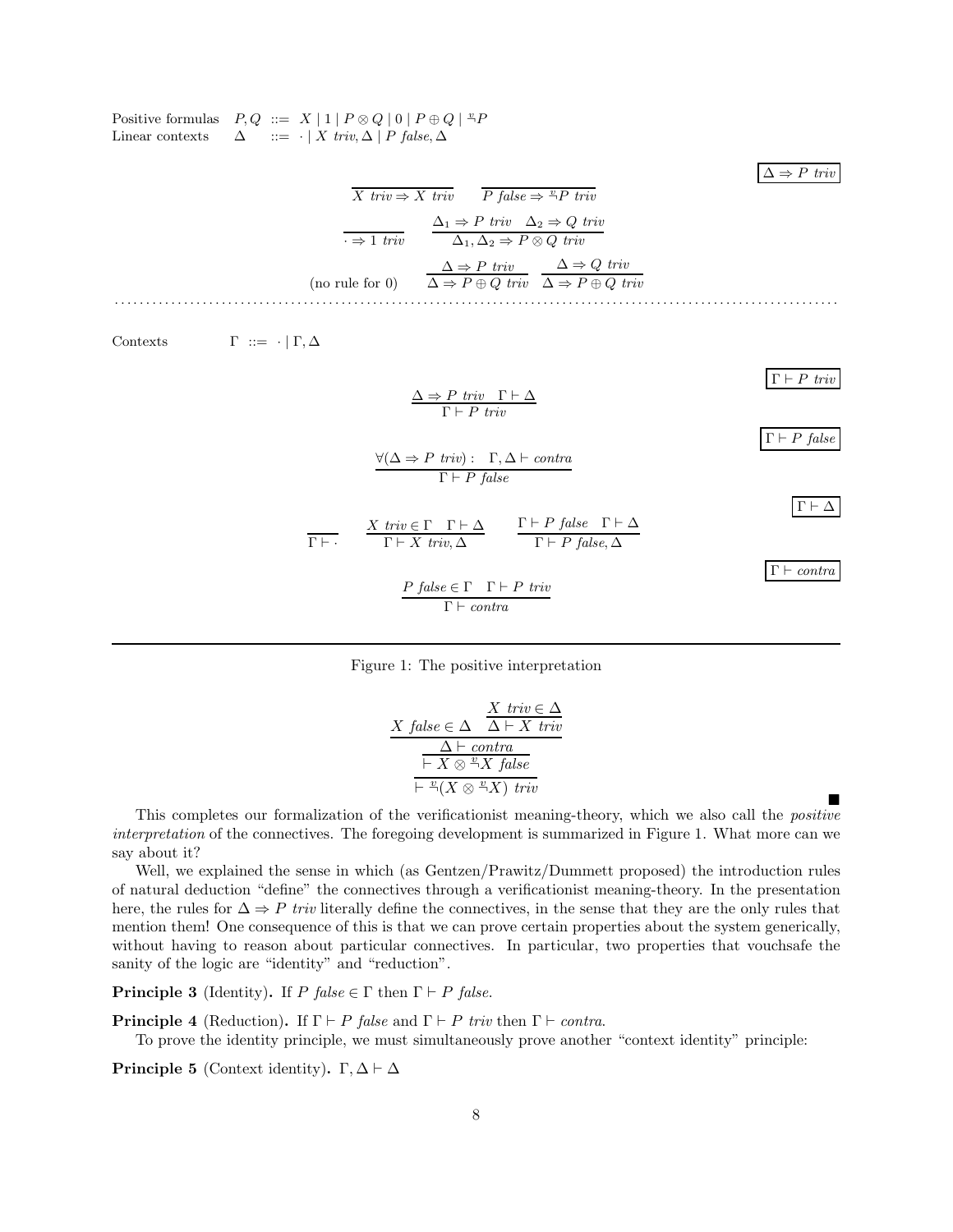Proof (of identity and context identity). We first give the mutually-recursive derivations of these identity principles, and then explain what makes this definition well-founded. The following derivation reduces identity to context identity:

$$
\forall (\Delta \Rightarrow P \text{ triv}) : \begin{array}{c} P \text{ false} \in \Gamma \\ \hline \\ \Gamma, \Delta \vdash P \text{ triv} \\ \Gamma \vdash P \text{ false} \end{array}
$$

Both premises P false  $\in \Gamma$  and  $\Delta \Rightarrow P$  triv may be discharged, and we are left with the premise  $\Gamma, \Delta \vdash \Delta$ . To prove the context identity principle, we first state a trivial lemma that expands the meaning of  $\Gamma \vdash \Delta$ :

**Lemma 6** (Expansion).  $\Gamma \vdash \Delta$  if and only if for all X triv  $\in \Delta$  we have X triv  $\in \Gamma$ , and for all Q false  $\in \Delta$ we have  $\Gamma \vdash Q$  false.

Then  $\Gamma, \Delta \vdash \Delta$ , since for all X triv  $\in \Delta$  we have X triv  $\in \Gamma, \Delta$  by definition, and for all Q false  $\in \Delta$  we have  $\Gamma, \Delta \vdash Q$  false by identity.

Now, the proof of identity on P appealed to context identity on  $\Delta$  for  $\Delta \Rightarrow P$  triv. In turn, context identity on  $\Delta$  appealed back to identity on Q for Q false  $\in \Delta$ . By subformula property (ii), Q must be a proper subformula of P, which makes these derivations well-founded.  $\Box$ 

We likewise prove reduction simultaneously with another principle of substitution, which we state generically for any conclusion J (i.e., P triv, P false,  $\Delta$ , or contra).

**Principle 7** (Substitution). If  $\Gamma, \Delta \vdash J$  and  $\Gamma \vdash \Delta$  then  $\Gamma \vdash J$ .

Proof (of reduction and substitution). Again we first give a proof making free use of mutual self-reference, and then show that it is well-founded.

Reduction immediately reduces to substitution: by inversion on the derivation of  $\Gamma \vdash P$  triv, there must exist some  $\Delta \Rightarrow P$  triv such that  $\Gamma \vdash \Delta$ , and by inversion on  $\Gamma \vdash P$  false, we have  $\Gamma, \Delta \vdash$  contra. Hence  $\Gamma \vdash \textit{contra}$  by substitution.

The proof of substitution uses a side-induction on the derivation of  $\Gamma, \Delta \vdash J$ . Almost every case (there are six, corresponding to each rule in the bottom half of Figure 1) follows immediately by applying substitution to the premises. The only interesting case is when *contra* is derived using some hypothesis  $Q$  false  $\in \Delta$ , as in the following:

$$
Q \ \text{false} \in \Delta \quad \Gamma, \Delta \vdash Q \ \text{triv} \\ \Gamma, \Delta \vdash \text{contra}
$$

By the side-induction on the second premise, we have  $\Gamma \vdash Q$  triv. By the expansion lemma applied to assumptions  $\Gamma \vdash \Delta$  and  $Q$  false  $\in \Delta$ , we have  $\Gamma \vdash Q$  false. Hence  $\Gamma \vdash$  contra by reduction.

The well-foundedness argument is the same here as for the identity principles. Namely, the proof of reduction on P appealed to substitution on  $\Delta$  such that  $\Delta \Rightarrow P$  false, which in turn appealed back to reduction on Q for Q false  $\in \Delta$ , and thus Q must be a proper subformula of P. П

In terms of provability, there is a simple relationship between the formalism we have defined and ordinary intuitionistic logic. Let  $|P|$  be the operator that converts a positive formula to an ordinary formula:

$$
\begin{array}{c} |X|=X \quad |^{\mathcal{L}}\!P|=\neg |P| \\ |1|=\mathsf{T} \quad |P\otimes Q|=|P|\wedge |Q| \quad |0|=\mathsf{F} \quad |P\oplus Q|=|P|\vee |Q| \end{array}
$$

We extend this operator to judgments as follows:

$$
|P \text{ } \textit{triv}| = |P| \quad |P \text{ } \textit{false}| = \neg |P| \quad |\textit{contra}| = \mathsf{F} \quad |(J_1, \ldots, J_n)| = |J_1| \wedge \ldots \wedge |J_n|
$$

And to contexts Γ pointwise. Then we can state the fact that Figure 1 soundly interprets intuitionistic logic: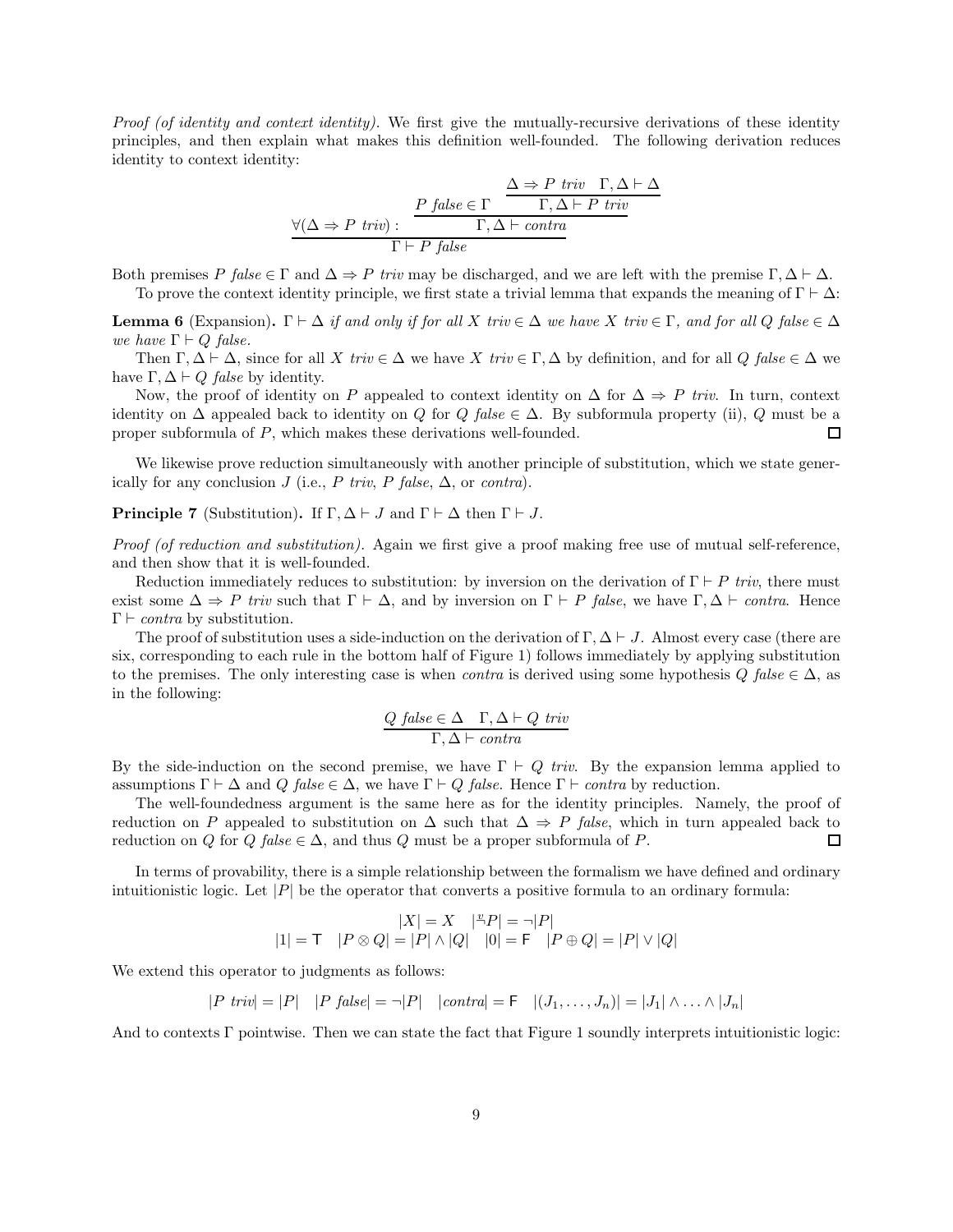**Proposition 8** (Intuitionistic soundness). If  $\Gamma \vdash J$  then  $|\Gamma| \vdash |J|$  is intuitionistically provable.

We will not give the proof of this fact, but it should be intuitive, given how we described the different judgments. For example with  $J = P$  triv, soundness says that if a formula has a direct proof, then it has an intuitionistic proof. On the other hand completeness fails, because in some context of assumptions, a formula may be intuitionistically provable without having a direct proof. For example,  $X, \neg X \vdash F$  is intuitionistically provable, but we cannot derive X triv, X false ⊢ 0 triv (although we can derive X triv, X false ⊢ contra). However, completeness does hold for intuitionistic theorems, i.e., if  $\vdash |J|$  is intuitionistically provable then ⊢ J.

In any case, all of these remarks about provability are simply to give the reader a better feel for the formalism. The point of our analysis, after all, is to refine the structure of proofs, for which the dividends will appear only later on.

### 2.3 A dual formulation

We have seen how to formalize the verificationist meaning-theory through the judgmental method, as well as how to prove a few basic results about the system. Now we can obtain a pragmatist interpretation by an almost mechanical dualization. This interpretation is centered on two judgments,  $N$  absurd and  $N$  true, stating, respectively, that N has a direct refutation (and hence is not only false but "absurd"), or that it (merely) has a justified proof. Here  $N$  is a negative polarity formula, constructed using the negative connectives &,  $\top$ ,  $\frac{1}{8}$ ,  $\bot$ , and  $\frac{n}{2}$  (which are the pragmatist interpretations of conjunction, truth, disjunction, falsehood, and negation,<sup>7</sup> respectively), together with negative atoms  $\overline{X}, \overline{Y}$ :

$$
N, M ::= \overline{X} \mid \top \mid N \otimes M \mid \bot \mid N \otimes M \mid \sqrt[n]{N}
$$

Again, we begin by axiomatizing the inversion properties of direct refutations as a relation  $\Delta \Rightarrow N$  absurd.

$$
\overline{X} \text{ absurd} \Rightarrow \overline{X} \text{ absurd} \qquad \overline{N} \text{ true} \Rightarrow \overline{N} \text{ absurd}
$$
\n(no rule for T)

\n
$$
\Delta \Rightarrow N \text{ absurd} \qquad \Delta \Rightarrow M \text{ absurd}
$$
\n
$$
\Delta \Rightarrow N \otimes M \text{ absurd} \qquad \Delta \Rightarrow N \otimes M \text{ absurd}
$$
\n
$$
\frac{\Delta_1 \Rightarrow N \text{ absurd}}{\Delta_1, \Delta_2 \Rightarrow N \otimes M \text{ absurd}}
$$

In prose, we can gloss these rules as follows: a direct refutation of an atomic proposition must be by assumption, while a direct refutation of  ${}^nN$  is just a justified proof of N; a direct refutation of N&M is a direct refutation of N or of M, while there are no direct refutations of ⊤; a direct refutation of  $N\otimes M$  is a direct refutation both of N and of M, while there is only one, trivial direct refutation of  $\bot$ .

Using this relation, we can give a general rule for concluding  $N$  absurd under some context of assumptions Γ:

$$
\frac{\Delta \Rightarrow N\; \;absurd \quad \Gamma \vdash \Delta}{\Gamma \vdash N\; \;absurd}
$$

where  $\Gamma \vdash \Delta$  is defined analogously to before:

$$
\frac{\overline{X} \text{ absurd} \in \Gamma \quad \Gamma \vdash \Delta}{\Gamma \vdash \overline{X} \text{ absurd}, \Delta} \qquad \frac{\Gamma \vdash N \text{ true} \quad \Gamma \vdash \Delta}{\Gamma \vdash N \text{ true}, \Delta}
$$

EXAMPLE 4. For  $N = \overline{X} \& (\overline{Y} \otimes^m M)$  we derive the following rules:

$$
\frac{\overline{X} \text{ absurd} \in \Gamma}{\Gamma \vdash \overline{X} \otimes (\overline{Y} \otimes^{\mathbb{R}} M) \text{ absurd}} \qquad \frac{\overline{Y} \text{ absurd} \in \Gamma \quad \Gamma \vdash M \text{ true}}{\Gamma \vdash \overline{X} \otimes (\overline{Y} \otimes^{\mathbb{R}} M) \text{ absurd}}
$$

 $\blacksquare$ 

<sup>&</sup>lt;sup>7</sup>The notation  $\frac{n}{2}$  not only marks this negation as negative, but also (foreshadowing) as call-by-name.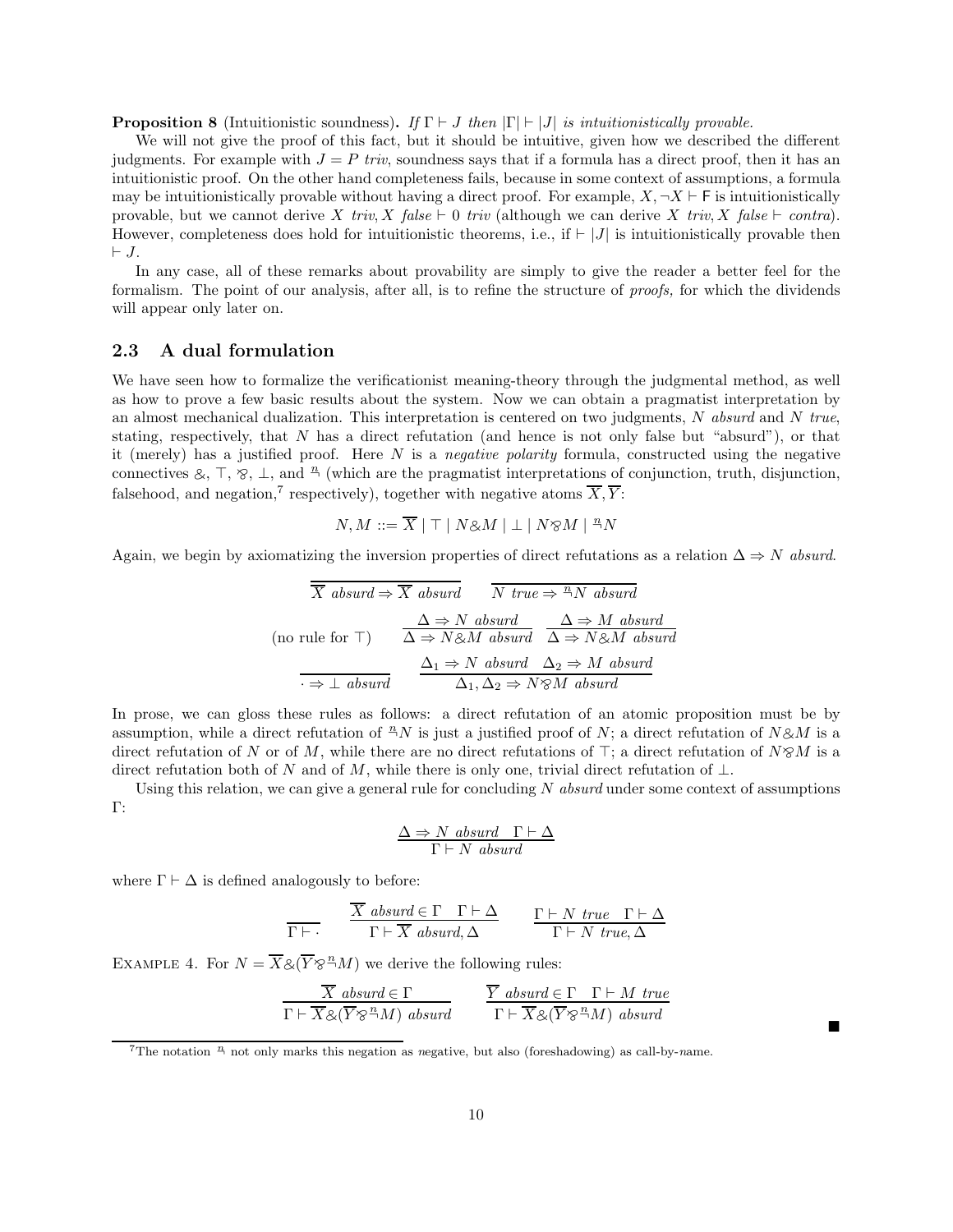The notion of justified proof is defined as follows:  $N$  is justified if we can derive a contradiction from any direct refutation of N.

$$
\frac{\forall (\Delta \Rightarrow N \text{ absurd}) : \Gamma, \Delta \vdash contra}{\Gamma \vdash N \text{ true}}
$$

EXAMPLE 5. For  $N = \overline{X} \otimes (\overline{Y} \otimes^m M)$  we have:

$$
\frac{\Gamma,\overline{X} \; absurd \vdash contra \quad \Gamma,\overline{Y} \; absurd, M \; true \vdash contra}{\Gamma \vdash \overline{X} \& (\overline{Y} \otimes^{\mathsf{r}} M) \; true}
$$

Finally, to establish a contradiction from Γ, we must find some hypothesis N true  $\in \Gamma$ , and show that N is false by giving a direct refutation:

 $\blacksquare$ 

 $\blacksquare$ 

$$
\frac{N \ \mathit{true} \in \Gamma \quad \Gamma \vdash N \ \mathit{absurd}}{\Gamma \vdash \mathit{contra}}
$$

EXAMPLE 6. Let  $\Delta = (\overline{X}$  absurd,  $\overline{X}$  true). We prove the law of excluded middle as follows:

$$
\frac{\overline{X} \text{ absurd} \in \Delta}{\overline{X} \text{ true} \in \Delta} \frac{\overline{X} \text{ absurd}}{\Delta \vdash \overline{X} \text{ absurd}}
$$
\n
$$
\frac{\Delta \vdash \text{contra}}{\vdash \overline{X} \otimes \sqrt[n]{X} \text{ true}}
$$

A summary of all these rules is given in Figure 2. From Example 6, it is clear that the judgment N true does not correspond to intuitionistic truth. In fact, it corresponds to what Czermak has called "dual intuitionistic" and Goodman "anti-intuitionistic" truth (Czermak, 1977; Goodman, 1981). Conversely, the judgment N absurd is more stringent than intuitionistic falsehood, roughly corresponding to what Nelson calls "constructible falsity" (Nelson, 1949). Formally, we can state a simple duality principle between the positive and negative interpretations. We first define  $(-)^{\perp}$  as an operator taking positive formulas to negative, and vice versa:<sup>8</sup>

$$
X^{\perp} = \overline{X} \qquad \overline{X}^{\perp} = X
$$
  
\n
$$
1^{\perp} = \perp \quad 0^{\perp} = \top \qquad \top^{\perp} = 0 \qquad \perp^{\perp} = 1
$$
  
\n
$$
(P \otimes Q)^{\perp} = P^{\perp} \otimes Q^{\perp} \qquad (P \oplus Q)^{\perp} = P^{\perp} \otimes Q^{\perp}
$$
  
\n
$$
(N \otimes M)^{\perp} = N^{\perp} \oplus M^{\perp} \qquad (N \otimes M)^{\perp} = N^{\perp} \otimes M^{\perp}
$$
  
\n
$$
(^{x}P)^{\perp} = \stackrel{n}{\rightarrow} P^{\perp} \qquad (^{n}N)^{\perp} = \stackrel{v}{\rightarrow} N^{\perp}
$$

We extend it to judgments with  $(P \text{ triv})^{\perp} = P^{\perp}$  absurd,  $(P \text{ false})^{\perp} = P^{\perp} \text{ true}$ ,  $(N \text{ absurd})^{\perp} = N^{\perp} \text{ triv}$ ,  $(N \; true)^{\perp} = N^{\perp} \; false$ , and  $contra^{\perp} = contra$ , and finally we extend it to contexts pointwise. Then the following observation is immediate:

**Principle 9** (Duality).  $\Gamma \vdash J$  iff  $\Gamma^{\perp} \vdash J^{\perp}$ 

Note also that  $P^{\perp \perp} = P$  and  $N^{\perp \perp} = N$ . An immediate corollary is that the negative interpretation satisfies identity and reduction principles analogous to the ones for the positive interpretation.

**Principle 10** (Identity). If N true  $\in \Gamma$  then  $\Gamma \vdash N$  true.

**Principle 11** (Reduction). If  $\Gamma \vdash N$  true and  $\Gamma \vdash N$  absurd then  $\Gamma \vdash \text{contra.}$ 

<sup>8</sup>A technical remark on the atomic case: abstractly, dualization must assign to each positive atom an associated "dual" negative atom, and vice versa. We achieve this with the syntactic trick of adding and removing an overline.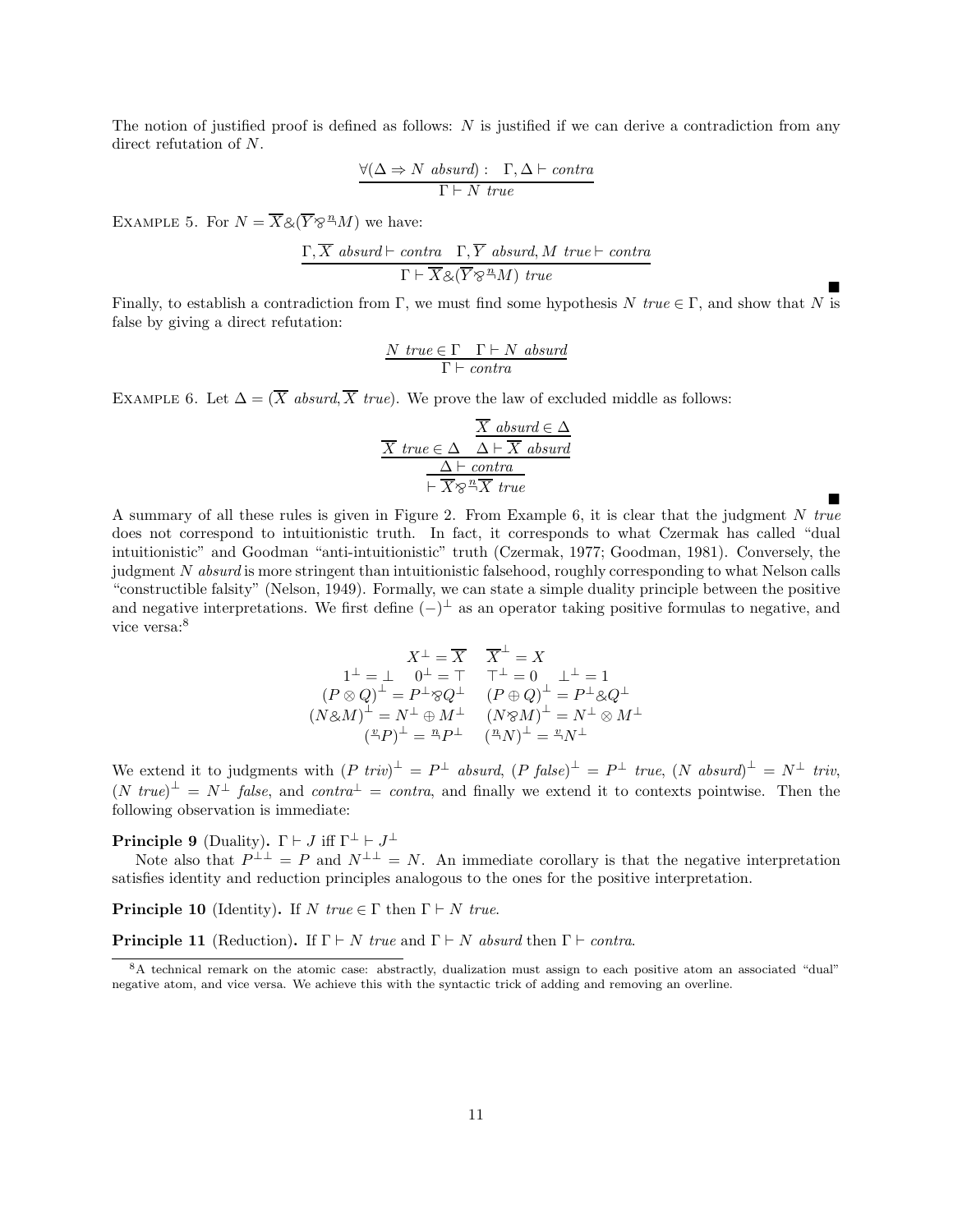

Figure 2: The negative interpretation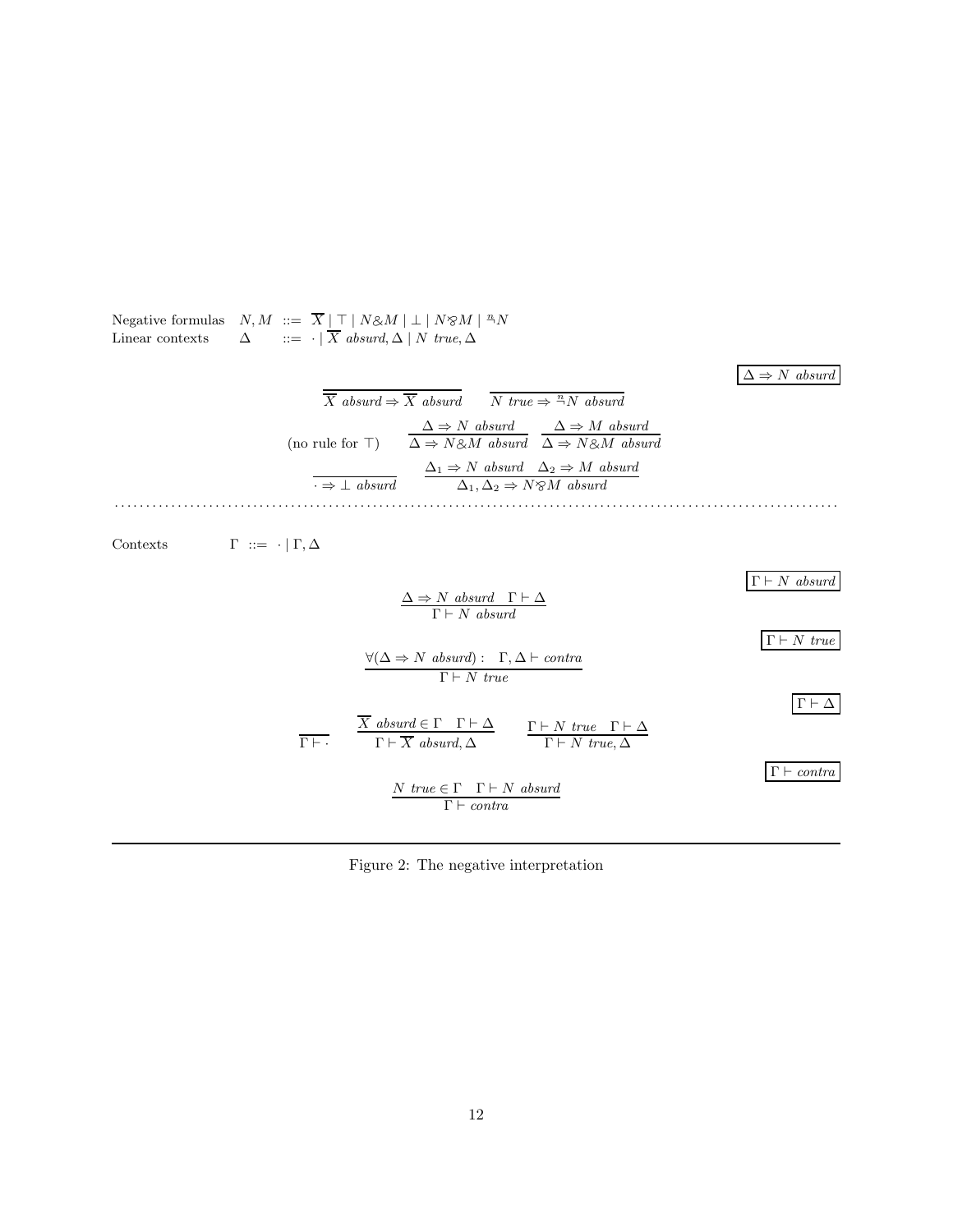### 2.4 The unity of duality

Given the formal duality between verificationist and pragmatist interpretations, it seems that a choice of one over the other has, to use Dummett's expression, "no more force than the converse suggestion." Yet, as we have stressed, the two interpretations really define *different* connectives. Rather than making a choice between them, then, why not just combine the two interpretations?

The easiest way of doing this is simply to take the union of the two systems, letting contexts contain a mix of primitive hypotheses X triv, P false,  $\overline{X}$  absurd, N true, and allowing inference by any of the rules in Figures 1 and 2. A moment's reflection verifies that the combined system is coherent, in particular that the proofs of the various identity, reduction, and substitution principles in Sections 2.2 and 2.3 remain essentially unchanged. Another moment's reflection, however, reveals that this combined system is not very interesting, because of the syntactic separation between positive and negative formulas.

To break this impasse we add a pair of mediating connectives:

$$
\begin{array}{ll} P, Q & ::= & \cdots \mid \downarrow N \\ N, M & ::= & \cdots \mid \uparrow P \end{array}
$$

The notation is borrowed from Girard (2001), who calls these the "shift" connectives. In terms of our judgmental analysis, the meaning of these connectives may be explained as modalities: ↓ embeds the weaker (i.e., more permissive) notion of justified proof as a modality of direct proof, while ↑ embeds the weaker notion of justified refutation as a modality of direct refutation. Formally, we represent this meaning for the shifts with a pair of inversion rules:

$$
\overline{N \; true} \Rightarrow \downarrow N \; \text{triv} \qquad \overline{P \; \text{false}} \Rightarrow \uparrow P \; \text{absurd}
$$

The resulting unified logic, which we call polarized logic, now allows verificationist and pragmatist interpretations to be related in non-trivial ways, beyond formal duality. Let us first give some intuition for the shift connectives with a few examples.

EXAMPLE 7. On the left we give the derived rule for concluding  $\downarrow N$  triv, while on the right we show one way of deriving  $\uparrow P$  true:

$$
\frac{\Gamma \vdash P \; \mathit{triv}}{\Gamma \vdash \downarrow N \; \mathit{triv}} \qquad \frac{\Gamma \vdash P \; \mathit{triv}}{\Gamma \vdash \uparrow P \; \mathit{triv}}\n \qquad\n \frac{\Gamma \vdash P \; \mathit{triv}}{\Gamma \vdash \uparrow P \; \mathit{triv}}
$$

The double line in the second derivation represents the following line of inference: weaken  $\Gamma \vdash P$  triv to Γ, P false  $⊩$  P triv, then derive Γ, P false  $⊩$  contra by applying the hypothesis P false.

EXAMPLE 8. Let  $\Delta = (P \ false, \frac{v}{r}P \ false)$ . Starting from  $\Delta \vdash P \ false$  (by the identity principle), we derive  $\vdash \uparrow P \otimes \uparrow \overset{v}{\neg} P$  true.

$$
\frac{P}{P} \text{ false} \in \Delta \quad \frac{\Delta \vdash P \text{ false}}{\Delta \vdash P \text{ true}}
$$
\n
$$
\frac{\Delta \vdash \text{contra}}{\vdash \uparrow P \otimes \uparrow^{\mathcal{D}} P \text{ true}}
$$

 $\blacksquare$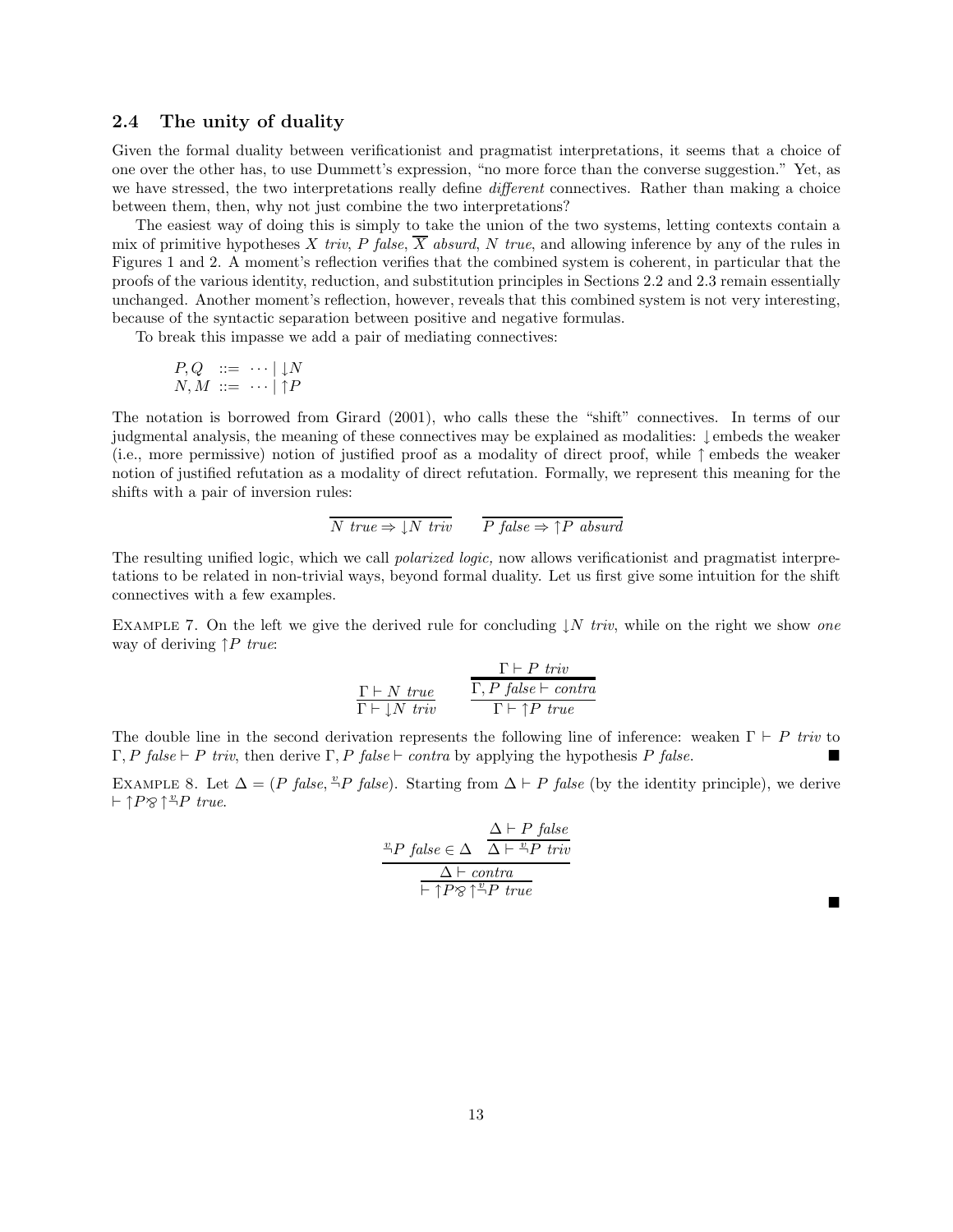In the Introduction, we alluded to the idea that Dummett's analysis represents a "square of opposition" between different kinds of inference:



Using polarized logic, we can replace the boxes with polarized judgments, and annotate the edges with connectives:



The diagram "commutes", in the following sense.

**Definition 12.** For two positive formulas P, Q, we say that  $P \leq Q$  if for all  $\Delta \Rightarrow P$  triv, there exists  $\Delta' \Rightarrow Q$  triv such that  $\Delta \vdash \Delta'$ . For two negative formulas we say  $M \leq N$  if for all  $\Delta \Rightarrow N$  absurd, there exists  $\Delta' \Rightarrow M$  absurd such that  $\Delta \vdash \Delta'$ . We write  $P \equiv Q$  if  $P \leq Q$  and  $Q \leq P$ , and  $M \equiv N$  if  $M \leq N$  and  $N \leq M$ .

**Proposition 13.**  $\leq$  is a partial order (and hence  $\equiv$  an equivalence relation).

Proof. Reflexivity holds by context identity, and transitivity by substitution.

 $\Box$ 

**Proposition 14.** Let P, Q, R be positive formulas such that  $P \leq Q$ . Let L, M, N be negative formulas such that  $M \leq N$ . Then the following hold:

- 1.  $P \otimes R \leq Q \otimes R$  and  $R \otimes P \leq R \otimes Q$
- 2.  $P \oplus R \le Q \oplus R$  and  $R \oplus P \le R \oplus Q$
- 3.  $Q^{\perp} \leq P^{\perp}$
- $4. \ \ \frac{v}{q}Q \leq \frac{v}{q}F$
- 5.  $\uparrow P \leq \uparrow Q$
- 6. L&M  $\leq$  L&N and M&L  $\leq N \&L$
- 7.  $L \otimes M \leq L \otimes N$  and  $M \otimes L \leq N \otimes L$
- 8.  $\sqrt[n]{N} \leq \sqrt[n]{M}$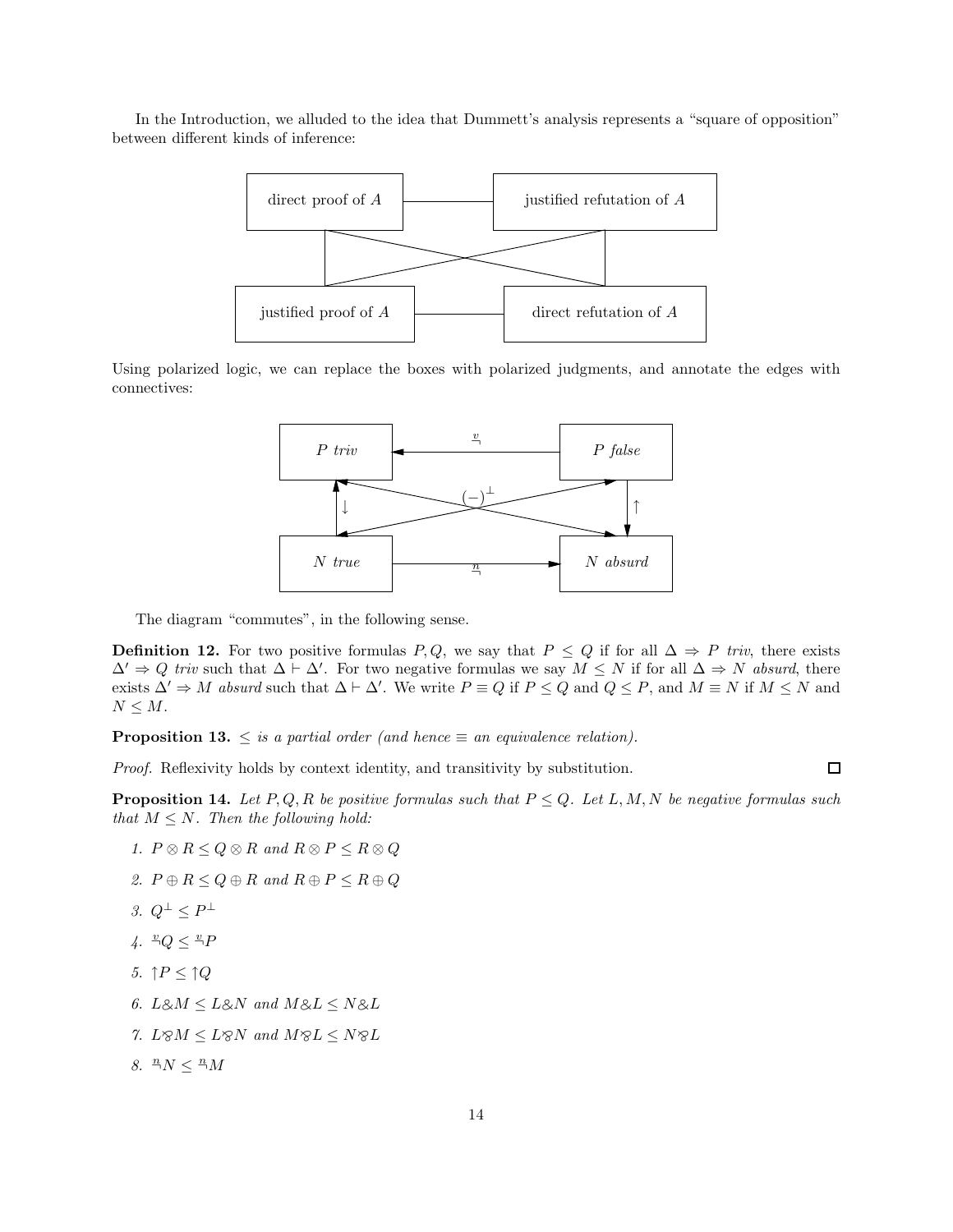9.  $N^{\perp} \leq M^{\perp}$ 

10.  $\downarrow$ M  $\leq \downarrow$ N

*Proof.*  $(1-3)$  are immediate.  $(4)$  and  $(5)$  are both by the following derivation:

$$
\frac{\Delta' \Rightarrow Q \ triv \quad \Delta \vdash \Delta'}{Q \ false, \Delta \vdash \textit{contra}} \nonumber\\ \frac{\forall (\Delta \Rightarrow P \ triv): \quad \overline{Q \ false}, \Delta \vdash \textit{contra}}{Q \ false \vdash P \ false}
$$

where the double line represents the following line of inference: we have  $\Delta' \Rightarrow Q$  triv and  $\Delta \vdash \Delta'$  (for some  $\Delta'$ ) by the assumption  $P \leq Q$ , and hence  $\Delta \vdash Q$  triv, which we can weaken to  $Q$  false,  $\Delta \vdash Q$  triv, and obtain Q false,  $\Delta \vdash$  contra by applying Q false. (6–10) are dual to (1–5).  $\Box$ 

Now we can relate the shifts, negations, and the dualizing operator. Note that the definition of  $(-)^{\perp}$ extends to the shifts by  $(1N)^{\perp} = \uparrow N^{\perp}$ ,  $(\uparrow P)^{\perp} = \downarrow P^{\perp}$ .<sup>9</sup>

Proposition 15. The following equivalences hold:

- 1.  $P^{\perp} = \downarrow P^{\perp}$
- 2.  $^{\underline{n}}N \equiv \uparrow N^{\perp}$
- 3.  $\downarrow \uparrow P \equiv \frac{v \cdot v}{2}P$
- 4.  $\uparrow \downarrow N \equiv \frac{n}{2} \frac{n}{N}$

*Proof.* (1) and (2) are immediate. For (3), we have  $\sqrt[n]{\,}P \equiv \sqrt[n]{(P)}^{\perp} \equiv \sqrt[n]{(P^{\perp})^{\perp}} = \sqrt[n]{P^{\perp \perp}} = \sqrt[n]{P}$ , and similarly for  $(4)$ .  $\Box$ 

Hopefully we have at least somewhat demystified the meaning of Girard's shift connectives. After we develop the Curry-Howard interpretation of polarized logic, the shifts will become even more concrete. There, we will see that they model control effects:  $\downarrow N$  is the type of a *suspended* expression of type N, while  $\uparrow P$  the type of a *captured* continuation accepting type  $P$ . But we hold off on defining the programming language for just a while longer, in order to explain the relationship of this unified logic of proofs and refutations to Andreoli's notion of "focusing" strategies for sequent calculi.

### 2.5 Focusing the classical sequent calculus

The technique of *focusing* was originally invented as a way of guiding bottom-up proof search in linear logic (Andreoli, 1992). In general, bottom-up search works by reading each rule as a suggestion, "To prove the conclusion, try proving the premises." Starting from a goal sequent, one looks for a proof by provisionally invoking rules to obtain a new set of subgoals until, hopefully, all goals can be discharged. Unfortunately, at each stage of the search there are often multiple rules that could be applied to the goal, and a priori we have no way of knowing which will lead to a successful proof. Therefore we must try many different interleavings of rules, creating a combinatorial explosion of the search space, which for linear logic turns out to be intractable.

Andreoli's observation was two-fold. First, about half of the rules of linear logic are invertible, i.e., their conclusion implies their premise. In particular, the right-rules for the negative connectives  $\&, \&, \top, \bot$  are

$$
\frac{\Delta \Rightarrow P \text{ triv}}{\Delta \Rightarrow P^{\perp} \text{ absurd}} \qquad \frac{\Delta \Rightarrow N \text{ absurd}}{\Delta \Rightarrow N^{\perp} \text{ triv}}
$$

Then  $(1N)^{\perp} \equiv \uparrow N^{\perp}$  and  $(\uparrow P)^{\perp} \equiv \downarrow P^{\perp}$  are equivalences rather than equalities.

<sup>&</sup>lt;sup>9</sup> Rather than defining  $(-)^{\perp}$  as an operator on formulas and judgments, we can alternatively define it as a first-class connective by adding inversion rules: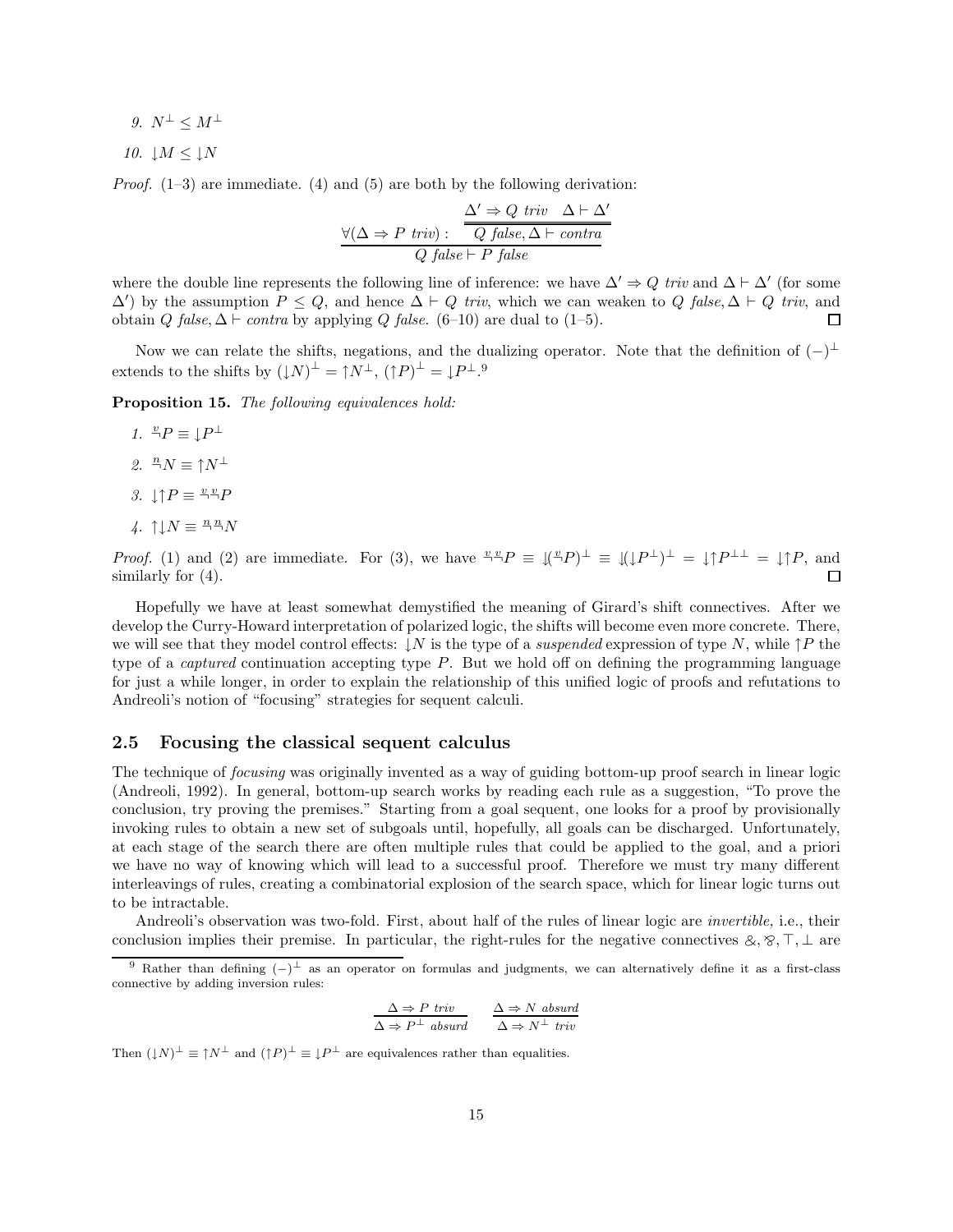invertible, as are the left-rules for the positive connectives  $\otimes$ ,  $\oplus$ , 1, 0.<sup>10</sup> These rules can be applied greedily, in an arbitrary order, preserving the provability of the goal. Second, and less intuitively, one can also chain the application of non-invertible rules by "focusing" on some formula and applying a sequence of non-invertible rules. In particular, while a formula is in focus one need not attempt to decompose any other formula. Combining these observations, one can describe a bottom-up *focusing proof search* procedure for linear logic as follows:

- 1. Greedily decompose positive connectives on the left and negative connectives on the right by applying invertible rules, until the goal sequent becomes stable, i.e., has only negative formulas and positive atoms on the left, and positive formulas and negative atoms on the right.
- 2. Focus on some formula in a stable sequent, and attempt to prove the goal using the rule(s) associated with the formula's principal connective. Keep focus on the formula's subformulas and repeat this step, until reaching a *polarity mismatch*, i.e., a positive formula in left focus, or a negative formula in right focus.
- 3. On a polarity mismatch, blur the sequent (i.e., lose focus) and go back to stage (1).

Finally, this description may be refined with one additional observation (Andreoli, 2001): the particular sequence of left and right rules occurring within stages (1) and (2) is unimportant, and one can instead consider each stage as a single step. By this view, stage (1) applies a single, invertible rule for decomposing a "compound connective", with a set of stable sequents as premises. Stage (2) applies one rule from a set of derived rules for introducing the compound connective in focus—the choice of which rule to apply is part of the non-determinism of proof search (the additional source of non-determinism being the transition from (1) to (2), i.e., the choice of formula to focus on).

From the point of view of proof search, the crucial fact is that focusing is not only sound (obvious, since it is just a restriction of ordinary bottom-up search) but also complete: if a linear logic sequent is provable, then it has a focusing proof. To say that focusing is merely a "speed-up" of proof search is not to do it justice, however. Soon after Andreoli's work, Girard (1993) proposed that polarity (i.e., the focusing behavior of connectives) was a general phenomenon that could be used to study logic in a unified setting. In particular, he explained that the connectives of classical logic have ambiguous polarity, but that different proofs can be isolated with different polarizations of the connectives. The connectives of intuitionistic logic are likewise ambiguous for the most part, but on the other hand, some of its characteristic features such as the disjunction and existence properties can be explained by those connectives having positive polarity. More recently, Girard (2001) has taken focusing proofs as the starting point for a general study of the meaning of logical rules.

But how does this relate to *Dummett's* analysis of the meaning of logical rules? To give away the punchline, our multi-judgment reconstruction of Dummett's analysis may alternatively be seen as a focusing analysis of the classical sequent calculus. We now describe this correspondence.

Given a context of hypotheses Γ, we define a pair of multisets of polarized formulas  $(\Lambda_{\Gamma}, \Theta_{\Gamma})$  (omitting the subscript when clear from context, no pun intended):

$$
\begin{array}{rcl}\n\Lambda & = & \{X \mid X \text{ } triv \in \Gamma\} \cup \{N \mid N \text{ } true \in \Gamma\} \\
\Theta & = & \{\overline{X} \mid \overline{X} \text{ } absurd \in \Gamma\} \cup \{P \mid P \text{ } false \in \Gamma\}\n\end{array}
$$

Now, we define five kinds of sequents—four styles of *focused* sequents (which have a single polarized formula in focus on either the left or right), as well as unfocused sequents:

$$
\begin{array}{c}\n\Lambda \to \Theta \mid P \quad P \mid \Lambda \to \Theta \\
\Lambda \to \Theta \mid N \quad N \mid \Lambda \to \Theta \\
\Lambda \to \Theta\n\end{array}
$$

Hypothetical judgments of polarized logic can be rewritten as focused and unfocused sequents, as follows:

<sup>&</sup>lt;sup>10</sup>Andreoli considers a one-sided sequent calculus for linear logic, and rather than negative vs. positive polarity he uses the terms "asynchronous" vs. "synchronous".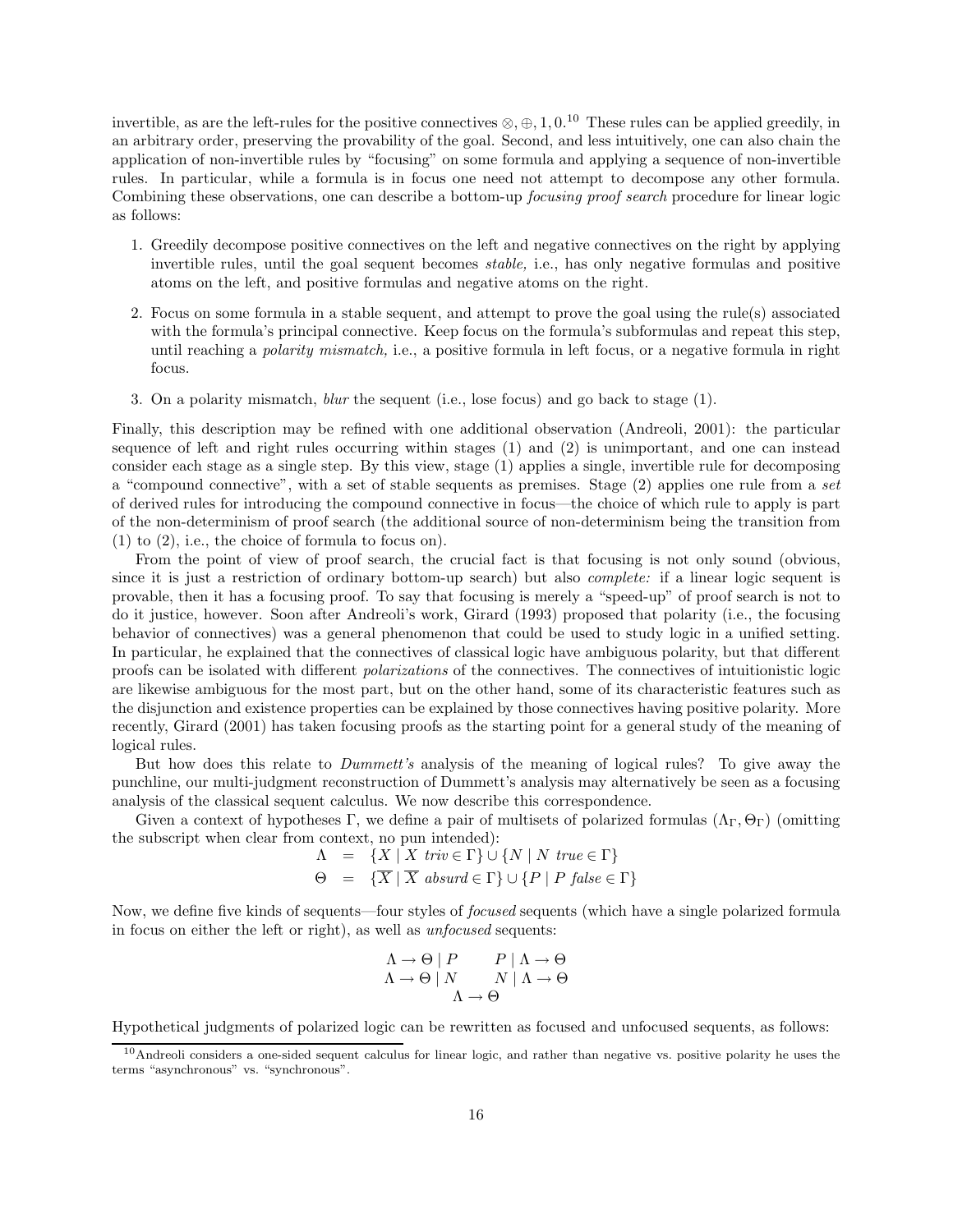$$
\Gamma \vdash P \; \textit{triv} \quad \leftrightarrow \quad \Lambda \to \Theta \mid P \n\Gamma \vdash P \; \textit{false} \quad \leftrightarrow \quad P \mid \Lambda \to \Theta \n\Gamma \vdash N \; \textit{true} \quad \leftrightarrow \quad \Lambda \to \Theta \mid N \n\Gamma \vdash N \; \textit{absurd} \quad \leftrightarrow \quad N \mid \Lambda \to \Theta \n\Gamma \vdash \textit{contra} \quad \leftrightarrow \quad \Lambda \to \Theta
$$

The judgment  $\Gamma \vdash \Delta$  is mapped to a set of sequents (and assertions " $X \in \Lambda$ " or " $\overline{X} \in \Theta$ ") by applying the expansion lemma. Observe that "truthy" hypotheses  $(X \text{ triv and } N \text{ true})$  become formulas on the left side of the sequent, but "truthy" conclusions ( $P$  triv and  $N$  true) become formulas in right-focus. Likewise, "falsish" hypotheses become formulas on the right side of the sequent, while "falsish" conclusions become formulas in left-focus. We illustrate with a few examples.

EXAMPLE 9. In Example 1, we found two rules for proving  $X \otimes (Y \oplus \overset{v}{\rightarrow} Q)$  directly:

$$
\frac{X \text{ } triv \in \Gamma \quad Y \text{ } triv \in \Gamma}{\Gamma \vdash X \otimes (Y \oplus \sqrt[x]{Q}) \text{ } triv} \qquad \frac{X \text{ } triv \in \Gamma \quad \Gamma \vdash Q \text{ } false}{\Gamma \vdash X \otimes (Y \oplus \sqrt[x]{Q}) \text{ } triv}
$$

Via the above translation, these become rules for deriving the formula in right-focus:

$$
\frac{X \in \Lambda \quad Y \in \Lambda}{\Lambda \to \Theta \mid X \otimes (Y \oplus \frac{v}{\Lambda Q})} \qquad \frac{X \in \Lambda \quad Q \mid \Lambda \to \Theta}{\Lambda \to \Theta \mid X \otimes (Y \oplus \frac{v}{\Lambda Q})}
$$

EXAMPLE 10. In Example 2, we gave the rule for refuting  $X \otimes (Y \oplus \alpha^2 Q)$ :

$$
\frac{\Gamma, X \text{ triv}, Y \text{ triv} \vdash \text{contra} \quad \Gamma, X \text{ triv}, Q \text{ false} \vdash \text{contra}}{\Gamma \vdash X \otimes (Y \oplus \sqrt[x]{Q}) \text{ false}}
$$

After translation this becomes a rule for decomposing the formula in left-focus:

$$
\frac{X,Y,\Lambda \to \Theta \quad X,\Lambda \to \Theta, Q}{X \otimes (Y \oplus \sqrt[\infty]{Q}) \mid \Lambda \to \Theta}
$$

Example 11. We had two rules for establishing contradiction:

$$
\frac{P \; \mathit{false} \in \Gamma \quad \Gamma \vdash P \; \mathit{triv}}{\Gamma \vdash \mathit{contra}} \qquad \frac{N \; \mathit{true} \in \Gamma \quad \Gamma \vdash N \; \mathit{absurd}}{\Gamma \vdash \mathit{contra}}
$$

After translation these are read as proof-search rules for "choosing" a focus on the right or left of the sequent:

$$
\frac{P \in \Theta \quad \Lambda \to \Theta \mid P}{\Lambda \to \Theta} \qquad \frac{N \in \Lambda \quad N \mid \Lambda \to \Theta}{\Lambda \to \Theta}
$$

Now, extending the definition of Section 2.2, we define |−| as the operator that "forgets" polarity, converting a polarized formula to an ordinary propositional formula.

**Definition 16.** |P| and |N| are defined as follows:<sup>11</sup>

$$
\begin{array}{c} |1| = |\top| = \mathsf{T} \quad |0| = |\bot| = \mathsf{F} \\ |P \otimes Q| = |P| \wedge |Q| \quad |N \otimes M| = |N| \wedge |M| \\ |P \oplus Q| = |P| \vee |Q| \quad |N \otimes M| = |N| \vee |M| \\ |\mathbf{``P}| = \neg |P| \quad |^{\mathbf{''}}N| = \neg |N| \\ |\hspace{-.05cm}|\mathbf{``N]} = |N| \quad |\hspace{-.05cm}|\mathbf{``N'}| = |P| \\ |\hspace{-.05cm}|\mathbf{``N]} = X \quad |\overline{\mathbf{''}}| = \overline{X} \\ \end{array}
$$

<sup>&</sup>lt;sup>11</sup>Observe we do not define  $|\overline{X}| = X$ . Polarity may be thought of as a fixed partitioning of the set of atoms, which does not go away even if we forget about it.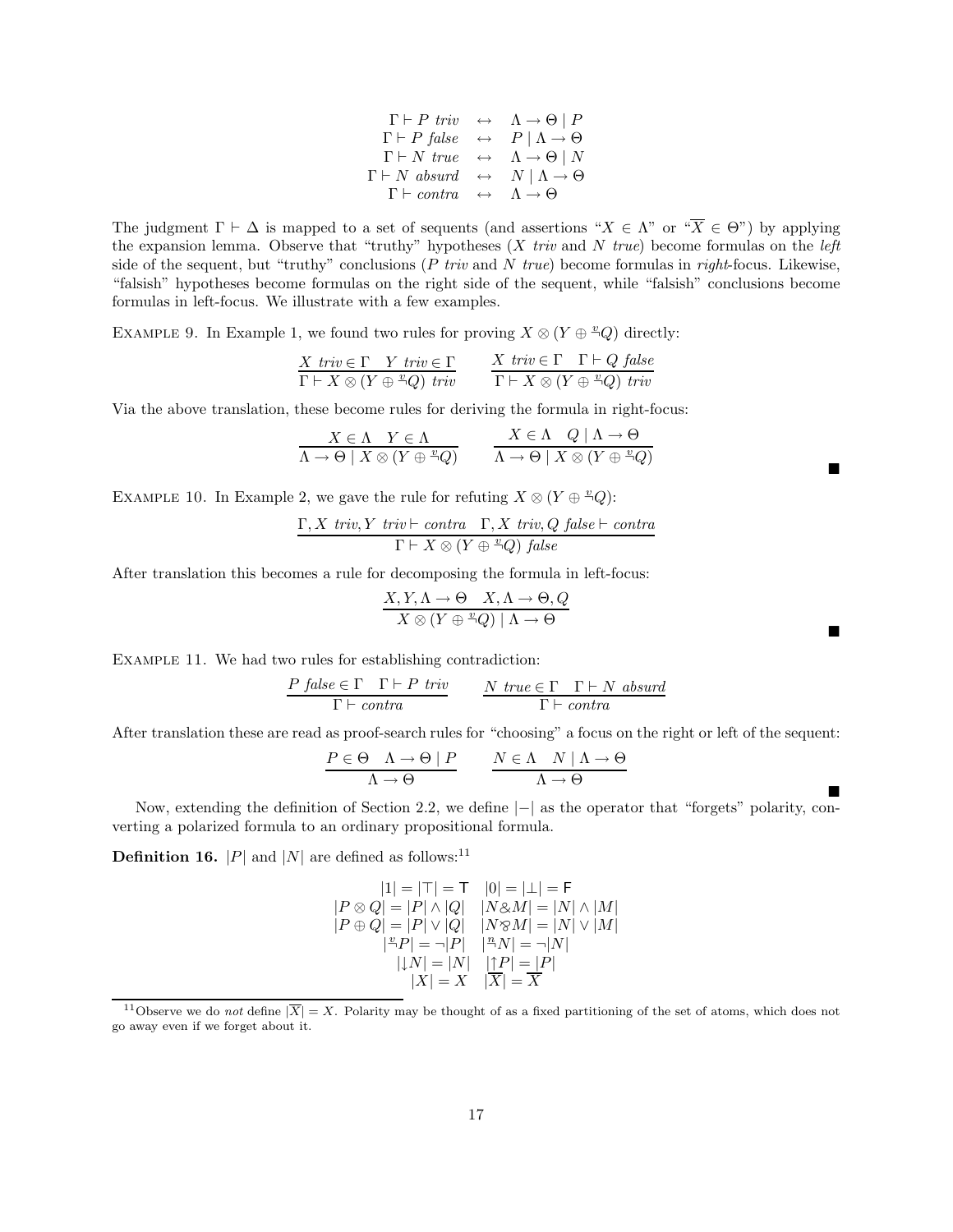| Logical judgment              | Typing judgment                             | Meaning of typing judgment                         |
|-------------------------------|---------------------------------------------|----------------------------------------------------|
| $\Gamma \vdash P$ triv        | $\Gamma \vdash V$ <sup>val</sup> $P$        | value $V$ has type $P$                             |
| $\Gamma \vdash P$ false       | $\Gamma \vdash K^{\mathrm{cnt}} P$          | CBV continuation $K$ accepts type $P$              |
| $\Gamma \vdash N$ absurd      | $\Gamma \vdash C\overset{\mathrm{cov}}{.}N$ | "covalue" $C$ accepts type $N$                     |
| $\Gamma \vdash N$ true        | $\Gamma \vdash E \overset{\exp}{:} N$       | expression $E$ has type $N$                        |
| $\Gamma \vdash \Delta$        | $\Gamma \vdash \sigma^{\text{sub}} \Delta$  | $\sigma$ is a well-typed substitution for $\Delta$ |
| $\Gamma \vdash \text{contra}$ | $\Gamma \vdash S^{\text{stm}} \#$           | statement $S$ is well-typed                        |

Figure 3: Curry-Howard interpretation of polarized logic

In other words, |−| collapses oppositely polarized conjunctions, disjunctions, and negations, and erases the shift operators.<sup>12</sup> For any unpolarized formula, we can consider its *polarizations*, i.e., the inverse image of |−|. Clearly, |−| is not injective—any formula can be given at least two polarizations, one positive and one negative, and in fact there are infinitely many, corresponding to arbitrary compositions of the shift operators. The completeness of focusing can now be stated as follows:

If  $|\Lambda| \to |\Theta|$  is classically provable, then  $\Lambda \to \Theta$  has a focusing proof.

We will wait until Section 3.5 to prove the completeness theorem, so that we can annotate it with terms from the Curry-Howard interpretation (developed below), and thus better illustrate the computational content of completeness. Intuitively, though, we should already be able to see that focusing proofs for different polarizations of classical theorems correspond to different kinds of double-negation translations. For instance, suppose A is true classically, and that P is one possible polarization  $(|P| = A)$ . Then completeness says that  $\cdot \rightarrow P$  has a focusing proof—but by the correspondence we established above, this is just alternative notation for the hypothetical judgment P false  $\vdash$  contra.

In Section 2.2, we explained how the positive fragment of polarized logic soundly and completely interprets intuitionistic logic (or to be precise, its theorems). Likewise, in Section 2.3 we alluded to a similar relationship between the negative fragment and Czermak's dual intuitionistic logic. And now we have just claimed that polarized logic soundly and completely interprets the classical sequent calculus. Thus much in the spirit of Girard's LU (Girard, 1993), polarized logic serves as a bridge between different logical traditions.

But we care not only about provability, but also about proofs. In the next section, we explore the structure of proofs in polarized logic by giving it a Curry-Howard interpretation. We will find that various concepts from the tradition of programming languages emerge out of this analysis. For example, patterntyping is revealed as a natural analogue of the logical inversion judgments. Moreover, we will explain how polarization explicitly reflects evaluation order at the level of types, and thus gives a logical foundation for studying operationally-sensitive typing phenomena.

# 3 The logic of values and continuations (and their duals)

We saw how Dummett's analysis of the justification of logical laws through alternative "meaning-theories" could be formalized through the judgmental method as polarized logic, a rich setting for describing different notions of proof and refutation. Now, we will explain how the judgments of polarized logic each correspond precisely to natural programming language constructs. A summary of this correspondence is given in Figure 3, defining a programming language which we call the *Calculus of Unity*, or **CU**. We explain it in detail, beginning with the positive fragment.

# 3.1 The call-by-value fragment

Recall that the central objects of a verificationist meaning-theory are direct proofs and the corresponding inferences they justify. In Section 2.2, we represented these concepts by judgments  $P$  triv ("P has a direct

<sup>&</sup>lt;sup>12</sup>If  $(-)$ <sup>⊥</sup> were defined as a first-class connective (see Footnote 9), we would likewise collapse it to negation.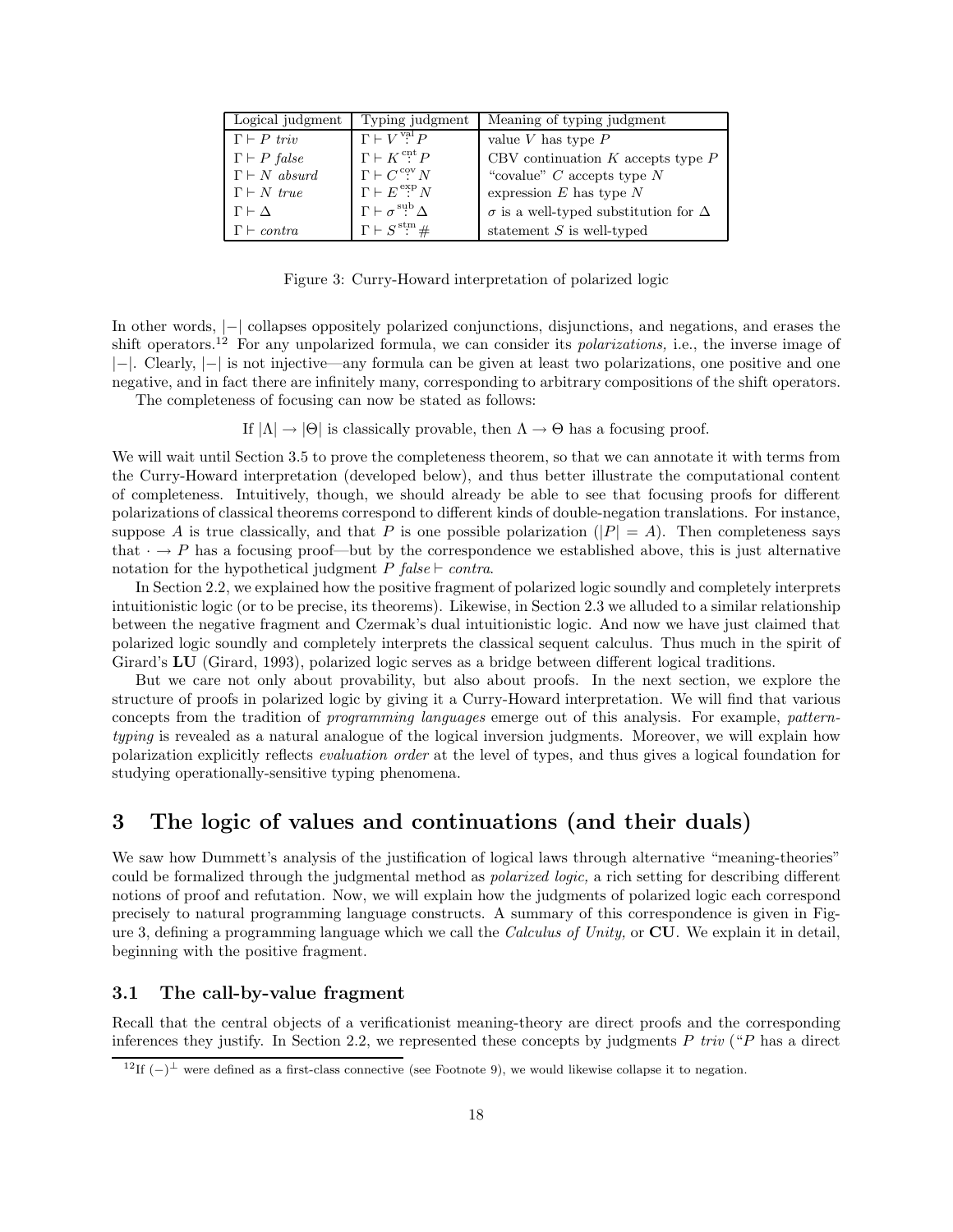proof") and P false ("P has a justified refutation"). The core idea behind the Curry-Howard isomorphism is that

> direct proofs ∼= values justified refutations ∼= call-by-value continuations

Correspondingly, the two logical judgments will become typing judgments  $V^{\text{val}}P$  ("value V has type  $P$ ") and  $K^{\text{ent}} P$  ("call-by-value continuation K accepts type  $P$ ").

But again recall that we did not give rules for the logical judgments directly, but instead stated them in terms of a relation  $\Delta \Rightarrow P$  triv, which holds whenever a direct proof of P could have  $\Delta$  as its fringe of primitive premises. So what do different derivations of  $\Delta \Rightarrow P$  look like? Abstractly, they describe the shape or the *pattern* that a direct proof of  $P$  takes, up to the point where it reaches primitive premises. Let us label these primitive hypotheses in  $\Delta$  with variables: *atomic value variables*  $x^{\text{val}} X$  and *continuation* variables  $\overline{u}^{\text{cnt}}$  P. Then we can interpret  $\Delta \Rightarrow P$  triv as pattern-typing:

$$
\overline{x}^{\text{val}} X \Rightarrow x^{\text{val}} X \qquad \overline{u}^{\text{crit}} P \Rightarrow \overline{u}^{\text{val}} \xrightarrow{p} P
$$
\n
$$
\xrightarrow{\Delta_1 \Rightarrow p_1^{\text{val}} P} \qquad \Delta_2 \Rightarrow p_2^{\text{val}} Q
$$
\n
$$
\xrightarrow{\rightarrow} ()^{\text{val}} \qquad \Delta_1, \Delta_2 \Rightarrow (p_1, p_2)^{\text{val}} P \otimes Q
$$
\n
$$
\Delta \Rightarrow p^{\text{val}} P \qquad \Delta \Rightarrow p^{\text{val}} Q
$$
\n(no rule for 0)

\n
$$
\Delta \Rightarrow \text{inl}(p)^{\text{val}} P \oplus Q \qquad \Delta \Rightarrow \text{inr}(p)^{\text{val}} P \oplus Q
$$

With this interpretation, observe that some of the formal characteristics of the logical axiomatization are mapped to quite familiar (to programmers) features of pattern-matching. For example, the linearity of  $\Delta$  corresponds to the usual restriction that patterns cannot bind a variable more than once. The fact that P false  $\Rightarrow$   $\overset{v}{\rightarrow}$ P triv is a base case corresponds to the restriction that one cannot pattern-match on continuations. Pattern-typing satisfies a few additional, simple properties. We say that  $p$  is a P-pattern if there exists some  $\Delta$  such that  $\Delta \Rightarrow p^{\text{val}} P$ 

Proposition 17. For any P, there exist only finitely many P-patterns.

**Proposition 18.** If p is a P-pattern, then there exists a unique  $\Delta$  such that  $\Delta \Rightarrow p^{\text{val}} P$ .

These properties will play a role analogous to that of the finite support property in Section 2.2, i.e., not a very significant one.<sup>13</sup> What is crucial about derivations of  $\Delta \Rightarrow p^{\text{val}}P$  is (as for their logical counterparts) simply their inductive definition, and hence our ability to meaningfully quantify over them.

With pattern-typing defined, we can give the rules for type-checking values and continuations. The single rule for establishing  $P$  triv in context was

$$
\frac{\Delta \Rightarrow P \text{ triv } \Gamma \vdash \Delta}{\Gamma \vdash P \text{ triv}}
$$

Now, the first premise is annotated with a pattern  $p$ . The second premise is annotated with an *explicit* substitution  $\sigma$ , as we will describe shortly. By pairing these two objects, we form a value:

$$
\frac{\Delta \Rightarrow p^{\text{val}} P \quad \Gamma \vdash \sigma^{\text{sub}} \Delta}{\Gamma \vdash [\sigma] p^{\text{val}} P}
$$

An explicit substitution is a list of term-for-variable replacements. It is a well-typed substitution for  $\Delta$  if all the terms have the appropriate types. Within the positive fragment,  $\Delta$  contains only hypotheses  $x^{\text{val}} X$  and  $\overline{u}^{\text{ent}}$  P, so that the following substitution-checking rules suffice:

$$
\frac{y^{\text{val}}X \in \Gamma \quad \Gamma \vdash \sigma^{\text{sub}}\Delta}{\Gamma \vdash (y/x,\sigma)^{\text{sub}}(x^{\text{val}}X,\Delta)} \qquad \frac{\Gamma \vdash K^{\text{cut}}P \quad \Gamma \vdash \sigma^{\text{sub}}\Delta}{\Gamma \vdash (K/\overline{u},\sigma)^{\text{sub}}(\overline{u^{\text{cut}}};P,\Delta)}
$$

<sup>&</sup>lt;sup>13</sup>Indeed, one can consider introducing pattern-typing rules that break one or both properties, as we will discuss in Section 4.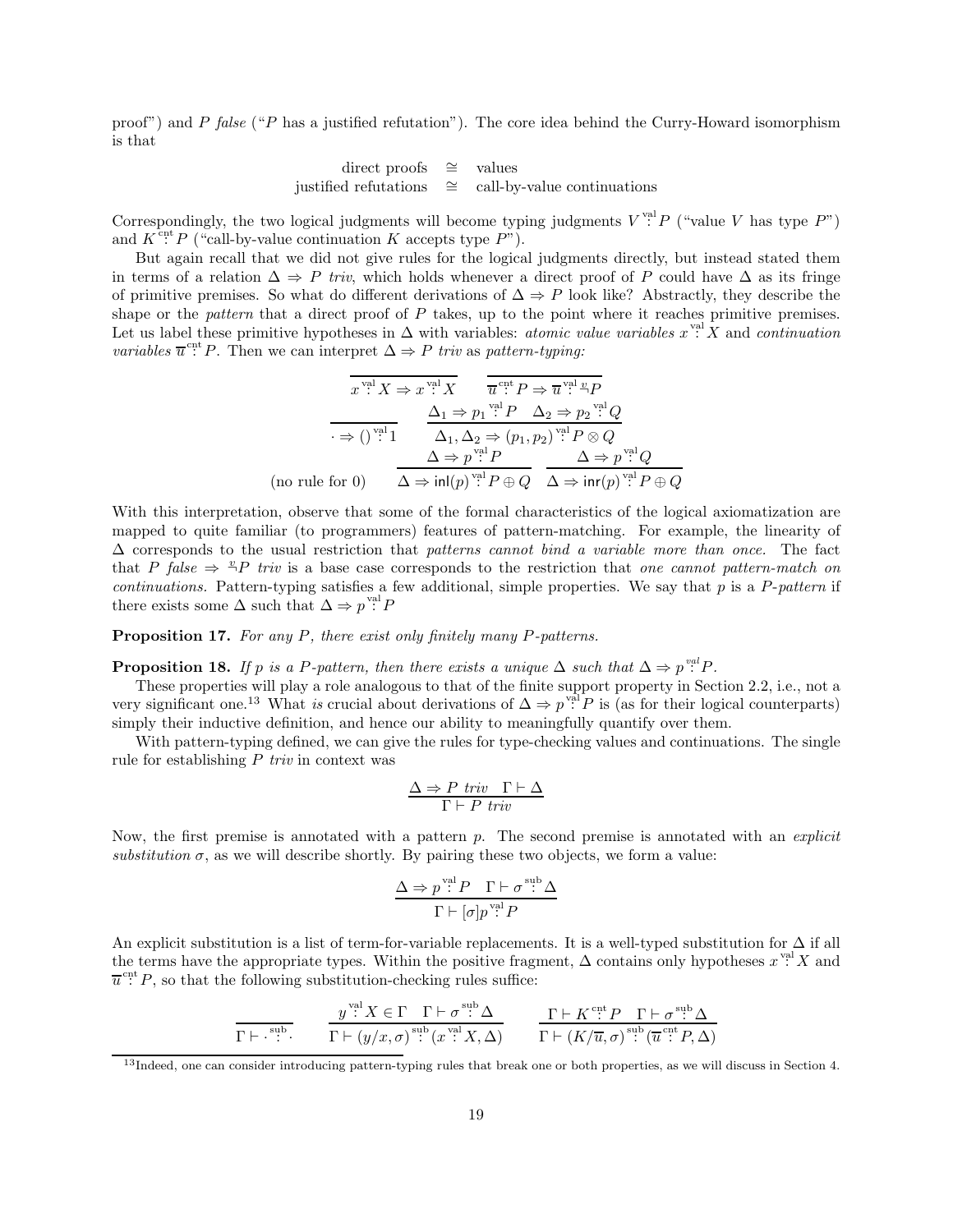The explicit substitution notation for values may seem strange, but it is really interchangeable with a traditional abstract syntax tree notation. Indeed, if V is a tree, the equation  $V = [\sigma]p$  can be seen as "factoring" V into a rooted subtree p together with a fringe  $\sigma$ . This factorization is unique (given the grammar of patterns), so without danger we will use either notation.

EXAMPLE 12. Let  $K^{\text{ent}}P$  be a well-typed continuation (in some context  $\Gamma$ ). Then we have  $V^{\text{val}}({}^{\alpha}P)\otimes({}^{\alpha}P)$ where  $V = [K/\overline{u}_1, K/\overline{u}_2](\overline{u}_1, \overline{u}_2)$ , which we can also simply write as  $(K, K)$ . Moving onward, the single rule for establishing  $P$  false in context was

$$
\frac{\forall (\Delta \Rightarrow P \; \mathit{triv}) : \; \; \Gamma, \Delta \vdash \mathit{contra}}{\Gamma \vdash P \; \mathit{false}}
$$

Again, each derivation  $\Delta \Rightarrow P$  triv is annotated with a pattern p, while (as we describe below) proofs of contradiction are annotated with executable statements. Thus we can interpret continuations accepting type P as maps from P-patterns to well-typed statements. Or to be more precise, we interpret untyped continuations by partial maps from patterns to statements, and (letting  $\phi$  range over such mappings) check that they accept type  $P$  as follows:

$$
\frac{\forall (\Delta \Rightarrow p^{\text{val}} P) : \Gamma, \Delta \vdash \phi(p)^{\text{stm}} \#}{\Gamma \vdash (\lambda \phi)^{\text{crit}} P}
$$

As for its logical counterpart, this typing rule deserves a bit of explanation. Abstractly, the syntax of a continuation simply specifies, for any pattern, (at most) a single statement to execute, with variables bound by the pattern. The typing rule checks that for any P-pattern p, in any context  $\Delta$  (actually unique by Proposition 18) assigning types to the variables bound by  $p$ , there is a statement associated with  $p$ , and that it is well-typed. Adopting the concrete syntax of, say, ML, we could specify such a continuation by a finite list of branches  $p_1 \mapsto S_1 \mid \cdots \mid p_n \mapsto S_n$ . Indeed, Proposition 17 ensures that we can always do this for well-typed continuations. However, as we work with CU, we will find that it is quite convenient to apply this more abstract, higher-order syntax for continuations.

Finally, we give the rule for forming well-typed statements, obtained by annotating the rule for contradiction:

$$
\frac{P \ \ \text{false} \in \Gamma \quad \Gamma \vdash P \ \ \text{triv}}{\Gamma \vdash \ \text{contra}} \quad \leadsto \quad \frac{\overline{u}^{\text{cnt}} P \in \Gamma \quad \Gamma \vdash V^{\text{val}} P}{\Gamma \vdash \overline{u} \ V^{\text{stm}} \#}
$$

The statement  $\overline{u} V$  has the intuitive reading, "Pass the value V to the continuation variable  $\overline{u}$ ".

EXAMPLE 13. Let  $2 = 1 \oplus 1$  be the type of booleans, and let t and f be names for the patterns inl() and inr(), respectively. We treat t and f both as 2-patterns and as closed values of type 2. Now, we define partial maps not and xor from patterns to statements, respectively implementing the "not" and "exclusive-or" boolean operators in continuation-passing-style (CPS):

$$
not \ (\mathfrak{t}, \overline{u}) = \overline{u} \ \mathfrak{f}
$$

$$
not \ (\mathfrak{f}, \overline{u}) = \overline{u} \ \mathfrak{t}
$$

$$
xor \ ((\mathfrak{t}, \mathfrak{t}), \overline{u}) = \overline{u} \ \mathfrak{f}
$$

$$
xor \ ((\mathfrak{t}, \mathfrak{f}), \overline{u}) = \overline{u} \ \mathfrak{t}
$$

$$
xor \ ((\mathfrak{f}, \mathfrak{t}), \overline{u}) = \overline{u} \ \mathfrak{t}
$$

$$
xor \ ((\mathfrak{f}, \mathfrak{f}), \overline{u}) = \overline{u} \ \mathfrak{f}
$$

Then not =  $(\lambda not)$  and xor =  $(\lambda xor)$  are, respectively, continuations accepting types  $2 \otimes \frac{\omega_2}{2}$  and  $(2 \otimes 2) \otimes \frac{\omega_2}{2}$ . as the reader can verify.

What about the properties we proved in Section 2.2 to demonstrate the coherence of the logical rules, namely the identity and reduction principles? Rather than translating the proofs of those properties, we will instead internalize the principles in the language, providing additional ways of forming continuations and statements: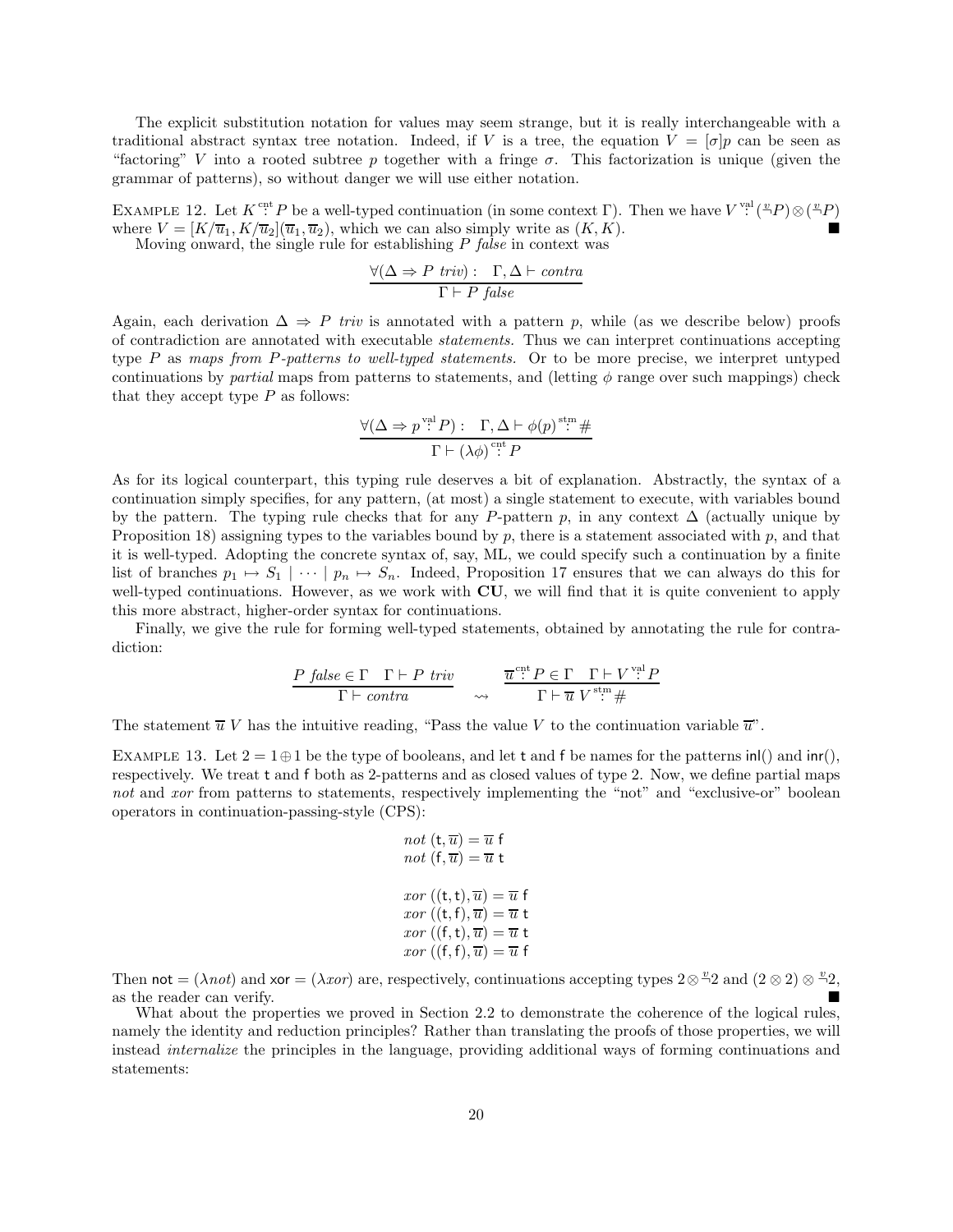$$
\frac{\overline{u}^{\text{cnt}} P \in \Gamma}{\Gamma \vdash \overline{u}^{\text{cnt}}. P} \qquad \frac{\Gamma \vdash K^{\text{cnt}}. P \quad \Gamma \vdash V^{\text{val}}. P}{\Gamma \vdash K \ V^{\text{st}}. H}
$$

Identity forms a continuation by coercing a continuation variable, while reduction forms a statement by pairing a continuation to a value (with the intuitive reading: "Pass value  $V$  to continuation  $K$ "). The following example illustrates both uses.

EXAMPLE 14. We define a higher-order function nc, which checks that a unary boolean operator is nonconstant. no is defined in CPS, as a continuation accepting type  $\frac{v}{2}(2 \otimes \frac{v}{2}) \otimes \frac{v}{2}$ .

$$
nc(\overline{u}, \overline{u}') = \overline{u} (t, \lambda b_1. \overline{u} (f, \lambda b_2. \text{xor } ((b_1, b_2), \overline{u}')))
$$
  
nc = (\lambda nc)

Note that in the definition of nc,  $b_1$  and  $b_2$  are meta-variables quantifying over 2-patterns. The reduction principle was used to pass a value to xor (which is not a variable), while the identity principle was used to coerce the variable  $\overline{u}'$  into a continuation (and then into a value, passed to xor along with  $(b_1, b_2)$ ). Also observe that the definition of nc chooses an explicit evaluation order: first evaluating  $\overline{u}$  on t and storing the result in  $b_1$ , then evaluating  $\overline{u}$  on f and storing the result in  $b_2$ , and finally computing the exclusive-or of  $(b_1, b_2).$ 

Borrowing terminology from the  $\lambda$ -calculus, we could say that terms that do not apply the identity principle are " $\eta$ -long", while terms that do not apply the reduction principle are " $\beta$ -reduced". Internalizing identity and reduction thus corresponds to allowing terms that are not  $\eta$ -long and  $\beta$ -reduced.

On the other hand, we choose not to internalize the principles of context identity and substitution as typing rules, instead building the associated terms explicitly. Context identity is formulated as follows:

**Proposition 19** (Context identity). For any linear context  $\Delta$ , we can build ∘ $\Delta$ , the substitution which maps all variables in  $\Delta$  to themselves. Then for all  $\Gamma$  we have  $\Gamma, \Delta \vdash \circ_{\Delta}^{sub} \Delta$ .

The context identity principle allows us to extend the notational convention introduced in Example 13.

**Notation.** If p is a P-pattern  $\Delta \Rightarrow p^{\text{val}} P$ , we can also write p for the value  $\lbrack \circ_{\Delta} \rbrack p$ . Note that for all  $\Gamma$  we have  $\Gamma, \Delta \vdash p^{\text{val}} P$ .

Later, when we define the operational semantics of CU, the substitution principle will become an explicit substitution operation on terms. First, though, let us finish describing the rest of the language. The positive fragment is summarized in Figure 4.

### 3.2 The call-by-name fragment

Defining the negative fragment of CU is easy, simply by dualizing the positive fragment. Understanding what it means is a bit more tricky though! The rough idea is that values are replaced by *covalues*, which represent a sort of continuation in canonical form. In particular, unlike call-by-value continuations, it is sensible to pattern-match against covalues—and this is how lazy *expressions* are defined. We will present the typing rules without much comment, and then try to provide more examples and intuitions.

 $\Delta$  now contains atomic covalue variables  $\overline{x}^{\text{cov}}\overline{X}$  and expression variables  $u^{\text{exp}}N$ , and  $\Delta \Rightarrow N$  absurd is interpreted as copattern-typing:

$$
\frac{\overline{x}^{\text{cyc}}\overline{X} \Rightarrow \overline{x}^{\text{cyc}}\overline{X}}{\Delta \Rightarrow \overline{p}^{\text{cyc}}N} \xrightarrow{\overline{u}^{\text{exp}}N \Rightarrow u^{\text{cyc}}\overline{n}_N}
$$
\n(no rule for T)\n
$$
\frac{\Delta \Rightarrow \overline{p}^{\text{cyc}}N}{\Delta \Rightarrow \text{fst}(\overline{p})^{\text{cyc}}N \otimes M} \xrightarrow{\Delta \Rightarrow \text{snd}(\overline{p})^{\text{cyc}}N \otimes M}
$$
\n
$$
\frac{\Delta_1 \Rightarrow \overline{p}_1^{\text{cyc}}N \Delta_2 \Rightarrow \overline{p}_2^{\text{cyc}}M}{\Delta_1, \Delta_2 \Rightarrow [\overline{p}_1, \overline{p}_2]^{\text{cyc}}N \otimes M}
$$

A covalue is constructed by pairing a copattern with an explicit substitution:

$$
\frac{\Delta \Rightarrow \overline{p}^{\text{cov}} N \quad \Gamma \vdash \sigma^{\text{sub}} \Delta}{\Gamma \vdash [\sigma] \overline{p}^{\text{cov}} N}
$$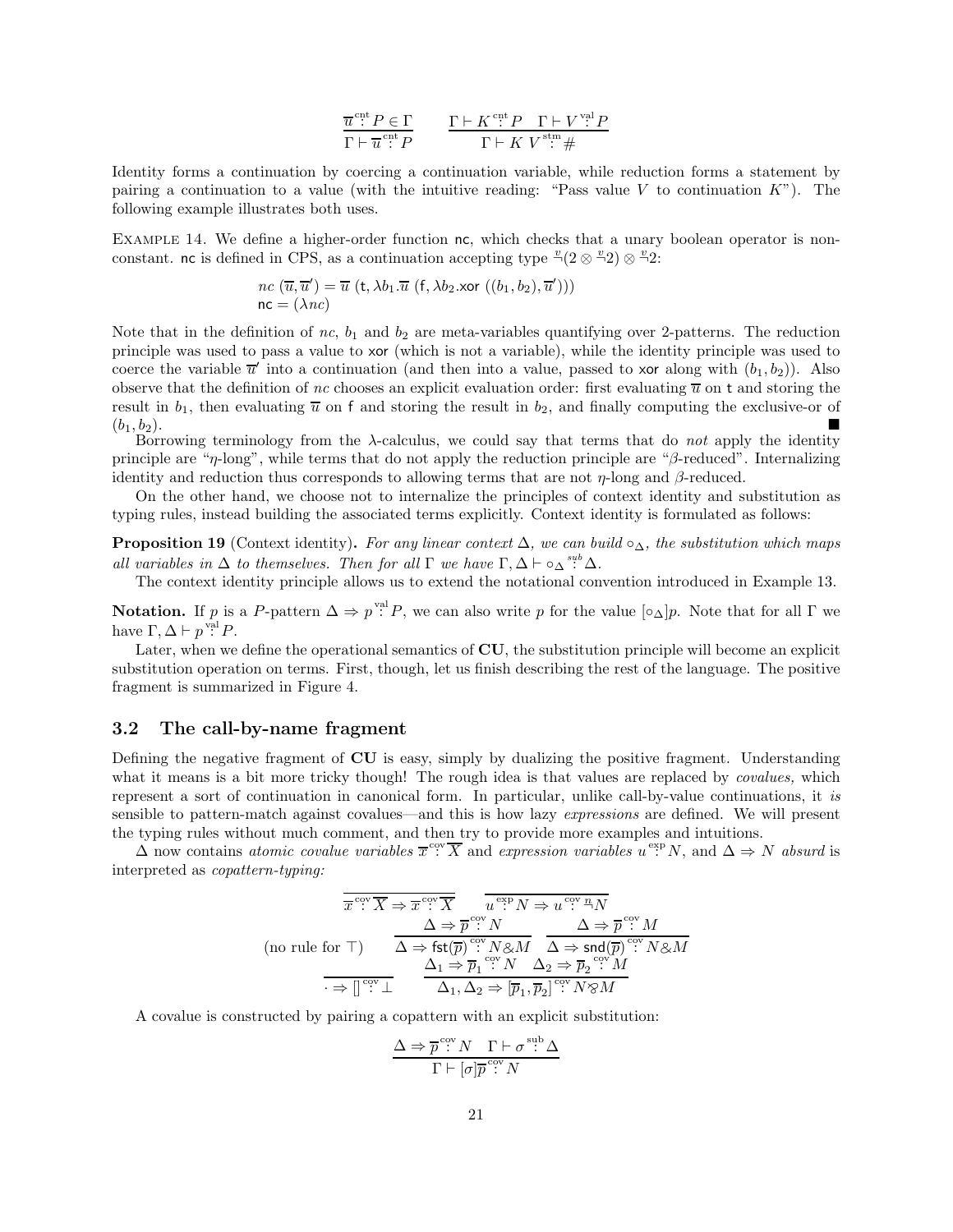$\it Linear$  contexts  $\overline{\mathcal{C}}^{\text{val}}$   $X, \Delta \mid \overline{u}^{\text{cnt}} P, \Delta$ 

$$
\Delta \Rightarrow p^{\text{val}} P
$$

$$
\overline{x}^{\text{val}} X \Rightarrow x^{\text{val}} X \qquad \overline{u}^{\text{crt}} P \Rightarrow \overline{u}^{\text{val}} \xrightarrow{\omega} P
$$
\n
$$
\overline{u}^{\text{crt}} \Rightarrow p_1^{\text{val}} P \qquad \Delta_2 \Rightarrow p_2^{\text{val}} Q
$$
\n
$$
\overline{u}^{\text{val}} \qquad \Delta_1, \Delta_2 \Rightarrow (p_1, p_2)^{\text{val}} P \otimes Q
$$
\n
$$
\Delta \Rightarrow p^{\text{val}} P \qquad \Delta \Rightarrow p^{\text{val}} Q
$$
\n(no rule for 0)

\n
$$
\Delta \Rightarrow \text{in}(p)^{\text{val}} P \oplus Q \qquad \Delta \Rightarrow \text{in}(p)^{\text{val}} P \oplus Q
$$

 $\label{eq:contexts} \text{Contexts} \qquad \Gamma \ ::= \ \cdot \ | \ \Gamma, \Delta$ 

$$
\frac{\Delta \Rightarrow p^{\text{val}} P \quad \Gamma \vdash \sigma^{\text{sub}} \Delta}{\Gamma \vdash [\sigma] p^{\text{val}} P}
$$
\n
$$
\frac{\forall (\Delta \Rightarrow p^{\text{val}} P) : \Gamma, \Delta \vdash \phi(p)^{\text{stm}} \#}{\Gamma \vdash (\lambda \phi)^{\text{ctr}} P} \qquad \frac{\overline{u}^{\text{cnt}} P \in \Gamma}{\Gamma \vdash \overline{u}^{\text{cnt}} P}
$$
\n
$$
\frac{y^{\text{val}} X \in \Gamma \quad \Gamma \vdash \sigma^{\text{sub}} \Delta}{\Gamma \vdash (\overline{y}/x, \sigma)^{\text{sub}} (x^{\text{val}} X, \Delta)} \qquad \frac{\Gamma \vdash K^{\text{cnt}} P \quad \Gamma \vdash \sigma^{\text{sub}} \Delta}{\Gamma \vdash (K/\overline{u}, \sigma)^{\text{sub}} (\overline{u}^{\text{cnt}} P, \Delta)}
$$
\n
$$
\frac{\overline{u}^{\text{cut}} P \in \Gamma \quad \Gamma \vdash \sigma^{\text{sub}} \Delta}{\Gamma \vdash \overline{u}^{\text{cut}} P \in \Gamma \quad \Gamma \vdash V^{\text{val}} P} \qquad \frac{\Gamma \vdash K^{\text{cut}} P \quad \Gamma \vdash U^{\text{val}} P}{\Gamma \vdash \overline{u}^{\text{cut}} P \in \Gamma \quad \Gamma \vdash V^{\text{val}} P} \qquad \frac{\Gamma \vdash K^{\text{cut}} P \quad \Gamma \vdash V^{\text{val}} P}{\Gamma \vdash K V^{\text{str}} \#} \qquad \frac{\Gamma \vdash K^{\text{ctr}} P \quad \Gamma \vdash V^{\text{val}} P}{\Gamma \vdash K V^{\text{stm}} \#}
$$

Figure 4: CU type system (positive fragment)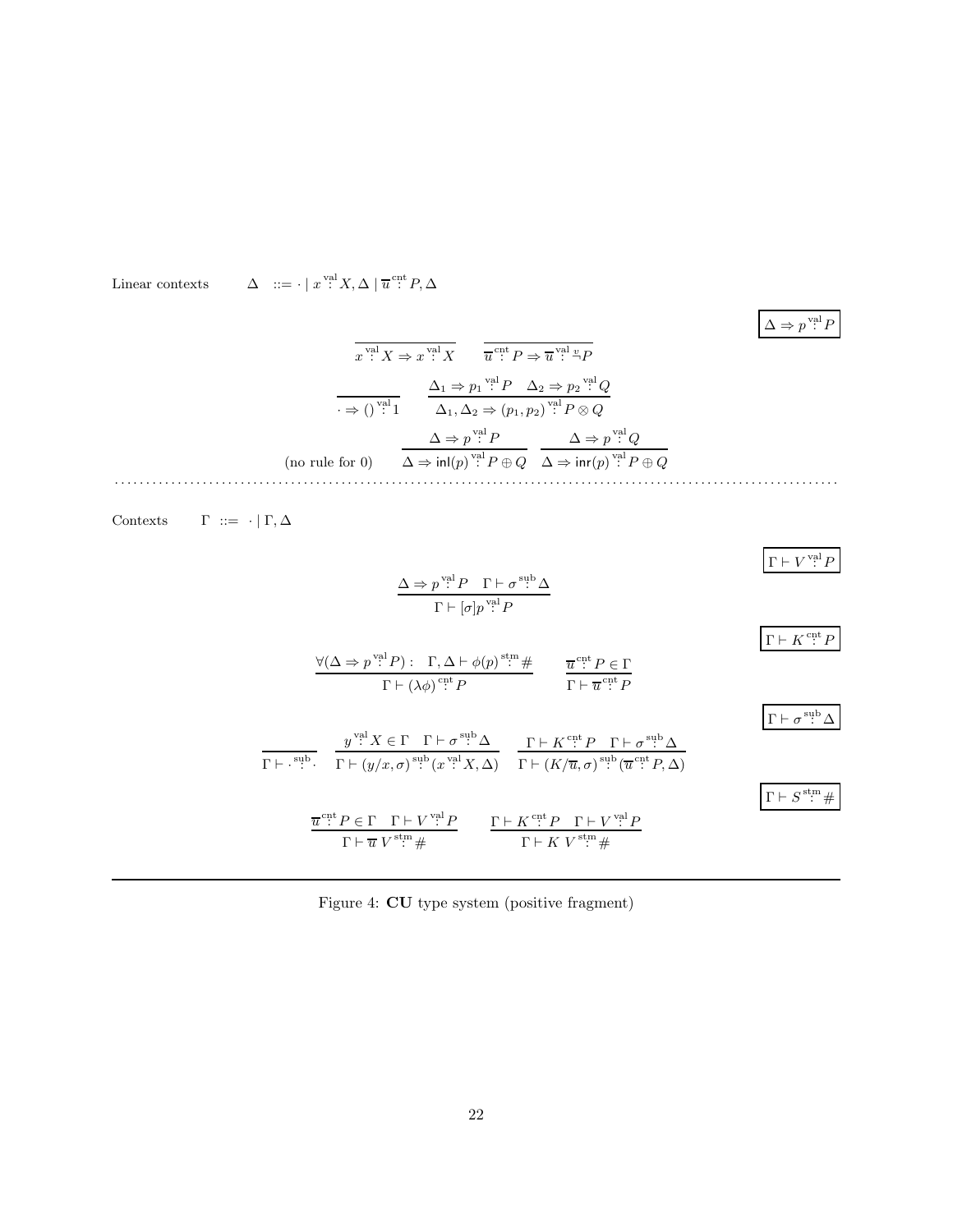where explicit substitutions are defined as before, but with additional rules for satisfying negative hypotheses:

$$
\frac{\overline{y}^{\text{cyc}}\overline{X} \in \Gamma \quad \Gamma \vdash \sigma^{\text{sub}}\Delta}{\Gamma \vdash (\overline{y}/\overline{x}, \sigma)^{\text{sub}}(\overline{x}^{\text{cyc}}\overline{X}, \Delta)} \quad \frac{\Gamma \vdash E^{\text{exp}}N \quad \Gamma \vdash \sigma^{\text{sup}}\Delta}{\Gamma \vdash (E/u, \sigma)^{\text{sub}}(u^{\text{exp}}N, \Delta)}
$$

Expressions are defined by pattern-matching against covalues. Letting  $\psi$  ranges over partial maps from copatterns to statements, we write the expression typing rule as:

$$
\frac{\forall (\Delta \Rightarrow \overline{p}^{\text{ cov}} N) : \Gamma, \Delta \vdash \psi(\overline{p})^{\text{stm}} \#}{\Gamma \vdash (\mu \psi)^{\text{exp}} N}
$$

This  $\mu$  can be seen as a generalization of  $\mu$  in the  $\lambda\mu$ -calculus (Parigot, 1992), as we explain in Section 3.3 below. The negative fragment introduces an additional form of statement, which passes a covalue to an expression variable:

$$
\frac{u \stackrel{\exp}{:} N \in \Gamma \quad \Gamma \vdash C \stackrel{\text{cov}}{:} N}{\Gamma \vdash u \ C^{\text{sm}} \mathop{\#}
$$

Finally, again we internalize the identity and reduction principles:

$$
\frac{u^{\exp}N \in \Gamma}{\Gamma \vdash u^{\exp}N} \qquad \frac{\Gamma \vdash E^{\exp}N \quad \Gamma \vdash C^{\exp}N}{\Gamma \vdash E \ C^{\sin} \#}
$$

The negative fragment is summarized in Figure 5.

EXAMPLE 15. Let  $E_1 \stackrel{\text{exp}}{=} N$  and  $E_2 \stackrel{\text{exp}}{=} M$  be expressions. Define the partial map pair from copatterns to statements as follows  $(\bar{p}_1 \text{ and } \bar{p}_2 \text{ are meta-variables ranging over all } N\text{-copatterns and } M\text{-copatterns, respectively})$ tively):

$$
\begin{array}{c} pair \; \mathsf{fst}(\overline{p}_1) = E_1 \; \overline{p}_2 \\ pair \; \mathsf{snd}(\overline{p}_2) = E_2 \; \overline{p}_1 \end{array}
$$

Then  $E = (\mu \text{pair})$  is an expression of type  $N \& M$  (reader: verify this fact!). Intuitively, E is a lazy pair because, so to speak, it waits for its continuation to make a "decision" about which component to project before evaluating  $E_1$  or  $E_2$ . As we formalize in the operational semantics below, the statement E fst $(C)$ always evaluates to  $E_1$  C, and E snd(C) always to  $E_2$  C, regardless of the definitions of  $E_1$  and  $E_2$  (even if, say,  $M = \perp$ ).

EXAMPLE 16. We define the "first projection" map  $\pi_1$  in CPS by  $\pi_1$  [u,  $\overline{p}$ ] = u fst( $\overline{p}$ ). Then ( $\mu\pi_1$ ) is an expression of type  $\frac{n}{\gamma}$  $(N \& M) \otimes N$ .

As Examples 13 and 16 suggest, in general we can interpret the call-by-value function space  $P \to Q$  via CPS transformation by continuations accepting type  $P \otimes^{\omega} Q$  (or values of type  $^{\omega}(P \otimes^{\omega} Q)$ ), and the call-by-name function space  $N \stackrel{n}{\rightarrow} M$  by expressions of type  $\stackrel{n}{\rightarrow} N \otimes M$ . These typings of Plotkin's CPS transformations are analogous to several others that appear in the literature (Plotkin, 1975; Streicher and Reus, 1998; Selinger, 2001; Wadler, 2003; Laurent, 2005). However, they are only a starting point for the analysis of real call-byvalue and call-by-name languages. If we want to model languages such as ML and Haskell, we can get a much closer interpretation if we do not confine ourselves to the positive or negative fragments, instead using all of CU. For this we need the shift operators.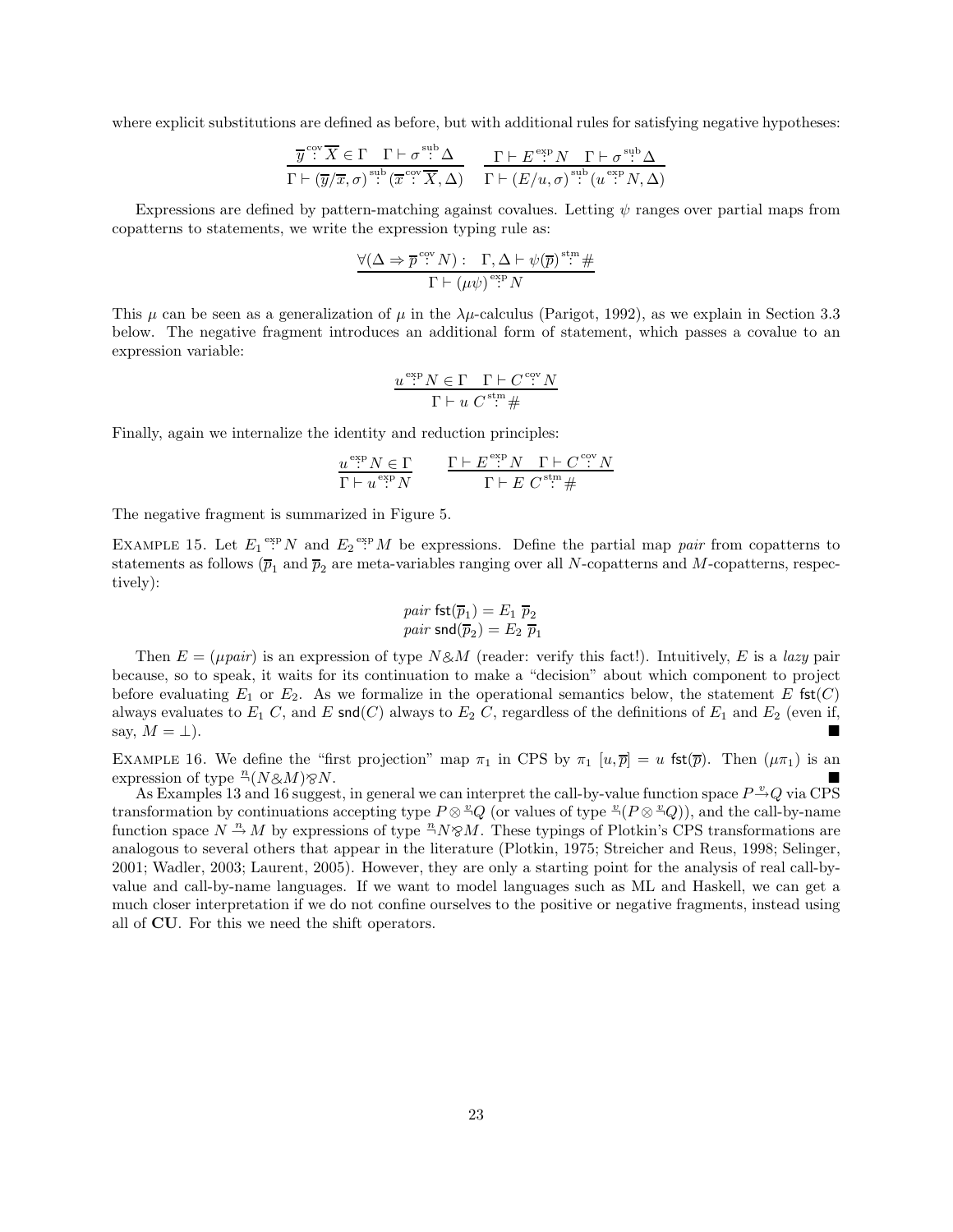Linear contexts  $\Delta := \cdots \mid \overline{x}^{\text{ cov}} \overline{X}, \Delta \mid u^{\text{ exp}} N, \Delta$ 

$$
\frac{\overline{x}^{\text{cyc}}\overline{X} \Rightarrow \overline{x}^{\text{cyc}}\overline{X}}{x^{\text{cyc}}\overline{X}} \quad \overline{u^{\text{cyc}}N \Rightarrow u^{\text{cyc}}\overline{u}_N}
$$
\n
$$
\Delta \Rightarrow \overline{p}^{\text{cyc}}N
$$
\n
$$
\Delta \Rightarrow \overline{p}^{\text{cyc}}M
$$
\n
$$
\Delta \Rightarrow \text{fst}(\overline{p})^{\text{cyc}}N \& M \quad \Delta \Rightarrow \text{snd}(\overline{p})^{\text{cyc}}N \& M
$$
\n
$$
\Rightarrow \overline{p}^{\text{cyc}}M
$$
\n
$$
\Rightarrow \overline{p}^{\text{cyc}}\overline{1}
$$
\n
$$
\Delta_1, \Delta_2 \Rightarrow [\overline{p}_1, \overline{p}_2]^{\text{cyc}}N \& M
$$
\n
$$
\frac{\Delta \Rightarrow \overline{p}^{\text{cyc}}N}{\Gamma \vdash [\sigma]\overline{p}^{\text{cyc}}N}
$$
\n
$$
\frac{\Gamma \vdash \overline{C}^{\text{cyc}}N}{\Gamma \vdash (u\psi)^{\text{cyc}}N}
$$
\n
$$
\frac{\forall (\Delta \Rightarrow \overline{p}^{\text{cyc}}N) : \Gamma, \Delta \vdash \psi(\overline{p})^{\text{st}} \#}{\Gamma \vdash (u\psi)^{\text{cyc}}N}
$$
\n
$$
\frac{\overline{u}^{\text{cyc}}N \leq \Gamma}{\Gamma \vdash u^{\text{cyc}}N}
$$
\n
$$
\frac{\overline{v}^{\text{cyc}}\overline{X} \in \Gamma \Gamma \vdash \sigma^{\text{sub}} \Delta}{\Gamma \vdash (\overline{v}/\overline{x}, \sigma)^{\text{sub}}(\overline{x}^{\text{cyc}}\overline{X}, \Delta)}
$$
\n
$$
\frac{\Gamma \vdash \overline{E}^{\text{exp}}N \Gamma \vdash \sigma^{\text{sup}} \Delta}{\Gamma \vdash (E/u, \sigma)^{\text{sup}}(u^{\text{exp}}N, \Delta)}
$$
\n
$$
\frac{\Gamma \vdash \sigma^{\text{sup}} \Delta}{\Gamma \vdash \sigma^{\text{sup}}N}
$$
\n
$$
\frac{u^{\text{exp}}N \
$$

Figure 5: CU type system (negative fragment)

$$
\overline{u^{\,\rm exp}\,N \Rightarrow u^{\,\rm val}\downarrow\!N} \qquad \overline{\overline{u}^{\,\rm cut}\,P \Rightarrow \overline{u}^{\,\rm cov}\uparrow\!P}
$$

Figure 6: CU type system (shift operators)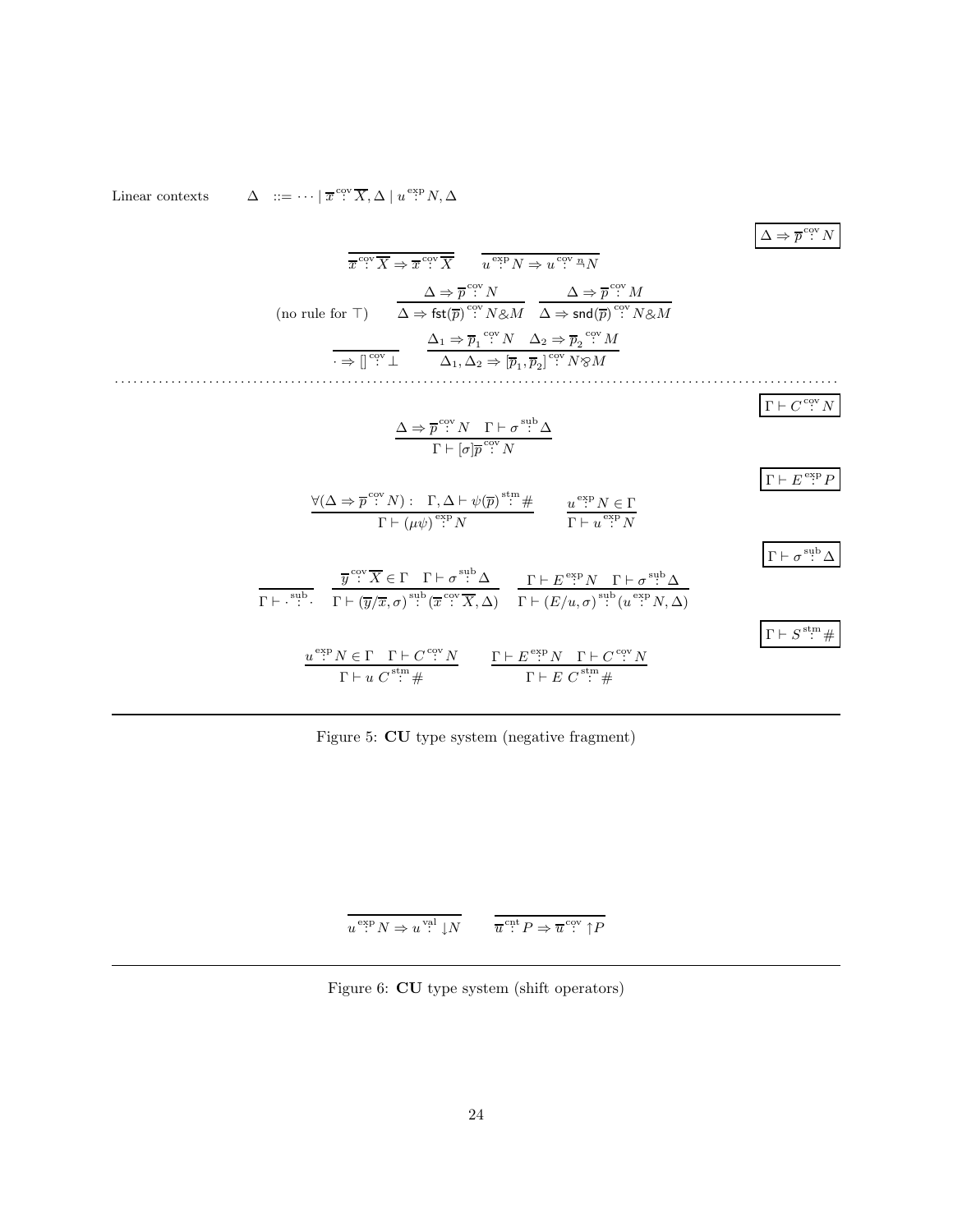### 3.3 The shifts: modelling control

To extend CU with the shift operators (Figure 6), we simply include additional (co)pattern-typing rules:

$$
u \stackrel{\text{exp}}{::} N \Rightarrow u \stackrel{\text{val}}{::} N \qquad \overline{u} \stackrel{\text{cut}}{::} P \Rightarrow \overline{u} \stackrel{\text{cov}}{::} \uparrow P
$$

In Section 2.4, we interpreted the shift operators as modalities, which safely embed the lax notion of justified proof into the more stringent notion of direct proof, and likewise justified refutation into direct refutation. They now have a very concrete operational reading: an expression  $E^{\text{exp}} N$  can be *suspended* and treated as a value  $E^{\text{val}}\downarrow N$ , while a continuation  $K^{\text{ent}}P$  can be *captured* and treated as a covalue  $K^{\text{cv}}\uparrow P$ .

Example 17. Control operators such as callcc have long been associated with Curry-Howard interpretations of classical logic (Griffin, 1990). In *polarized* logic, we can distinguish between values of type  $P$ , which do not have control effects, and expressions of type  $\uparrow P$ , which can. For example, ordinarily callcc is typed using Pierce's Law, but in polarized logic we have the following derived rule:

$$
\frac{\Gamma, \overline{u}^{\,\rm{cnt}}\,P\vdash E^{\,\rm{exp}}\uparrow P}{\Gamma\vdash \mathsf{called}\, \overline{u}.E^{\,\rm{exp}}\uparrow P}
$$

where callce  $\overline{u}E$  is syntactic sugar for  $\mu\overline{u}E\overline{u}$ . Similarly, instead of double-negation elimination (which types Parigot's  $\mu$  and Felleisen's C we have:

$$
\frac{\Gamma, \overline{u}^{\mathrm{cnt}} P \vdash S^{\mathrm{stm}} \#}{\Gamma \vdash \mu \overline{u}.S^{\mathrm{exp}} \uparrow P}
$$

As a special case of the latter, we can lift any value  $V^{\text{exp}}P$  to an expression  $\mu\overline{u}.\overline{u}$   $V^{\text{exp}}P$  (cf. the second derivation in Example 7).

In general, we can use expressions of type  $\uparrow P$  to model "possibly effectful" call-by-value terms. The usual introduction and elimination rules of the lambda-calculus, which operate not only on values but on arbitrary terms, can be recovered in CU as derived rules at shifted type. For example, we can give a pair-formation rule:

$$
\frac{\Gamma \vdash E_1 \overset{\text{exp}}{\cdot} \uparrow P \quad \Gamma \vdash E_2 \overset{\text{exp}}{\cdot} \uparrow Q}{\Gamma \vdash (E_1, E_2) \overset{\text{exp}}{\cdot} \uparrow (P \otimes Q)}
$$

where  $(E_1, E_2)$  is syntactic sugar for the left-to-right evaluation:

$$
(E_1, E_2) = \mu \overline{u} E_1 \left( \lambda p_1 E_2 \left( \lambda p_2 \overline{u} \left( p_1, p_2 \right) \right) \right)
$$

One may wonder how this analysis compares with Moggi's notion of computational monad (Moggi, 1991). Categorically, the relationship may be understood as that between a monad and an adjunction.<sup>14</sup> In other words, the shift operators decompose the monad as  $\bigcirc = \downarrow \uparrow$ . Operationally, we can think of the relationship between expressions  $E^{\text{exp}}$   $\uparrow P$  and values of monadic type  $V^{\text{val}}$   $\downarrow \uparrow P$ , the key difference being that V is a suspended expression—it is passed to a continuation which may evaluate it arbitrarily many times, whereas E has control over its own evaluation.

We can likewise use the shift operators to give a better encoding of lazy evaluation. As Filinski (1989) observed (cf. §2.5.3), what are typically thought of as lazy sums (e.g., in Haskell) are emphatically not the duals of strict products. Instead, what is usually meant is a form of "lazy pattern-matching", where a sum is eagerly reduced down to a tag indicating the correct branch, but no further. Filinski shows how to simulate this behavior in a language similar to the negative fragment of CU, effectively by encoding sums as expressions of type  $\frac{n}{2}M\otimes\frac{n}{2}N$ . But since "lazy" sums really combine lazy and eager evaluation, we can give a more direct encoding using the shift operators. The type  $(\downarrow M \oplus \downarrow N)$  can be read directly, as that of an expression (†) computing a tagged  $(\oplus)$ , suspended ( $\downarrow$ ) expression.<sup>15</sup>

<sup>&</sup>lt;sup>14</sup>We have  $\uparrow \dashv \downarrow$  in the partial order of Section 2.4, since  $\uparrow P \leq N$  iff  $P \leq \downarrow N$ .

<sup>15</sup>For similar reasons, ⊤ does not really correspond to the type () in Haskell, since it is possible to force evaluation of the latter by pattern-matching. Instead, a better encoding is ↑1.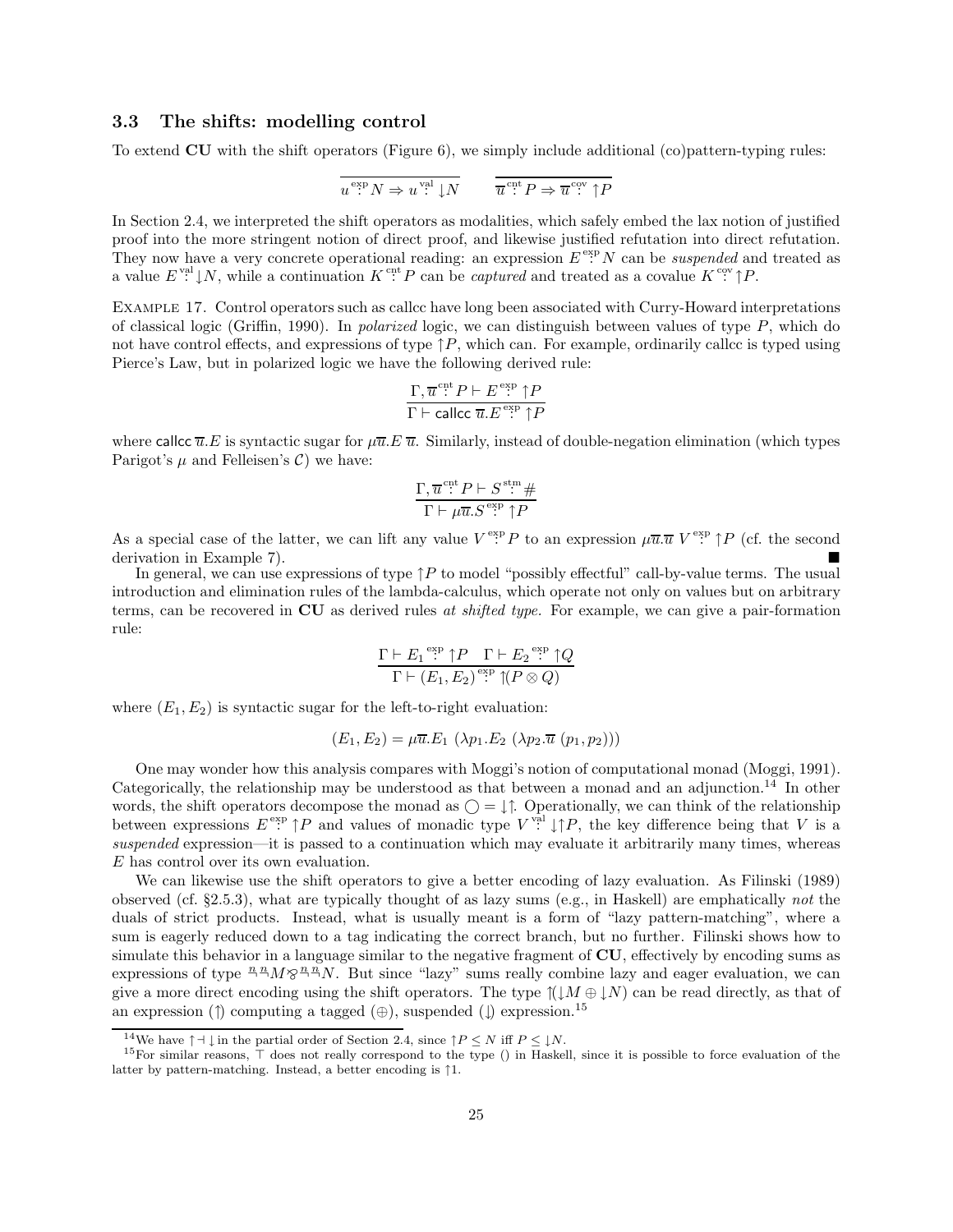| ML                   | CU                             |
|----------------------|--------------------------------|
| $V:\tau$             | $\overline{\text{val}}$ $p$    |
| $E:\tau$             | $\dot{\mathbf{e}}$<br>↑P<br>E  |
| $\tau_1 * \tau_2$    | $P\otimes Q$                   |
| unit                 |                                |
| $\tau_1+\tau_2$      | $P \oplus Q$                   |
| void                 |                                |
| $\rightarrow$ void   | $\frac{v}{\neg}P$              |
| $\rightarrow \tau_2$ | $\frac{v}{-}$<br>$\frac{v}{-}$ |

| Haskell                  | CU                                             |
|--------------------------|------------------------------------------------|
| $E:\tau$                 | $E^{\rm exp} N$                                |
| $(\tau_1,\tau_2)$        | $N$ & $M$                                      |
|                          | ↑1                                             |
| Either $\tau_1$ $\tau_2$ | $\mathcal{U} \downarrow N \oplus \downarrow M$ |
| Void                     |                                                |
| $\tau\to$ Void           | $\frac{n}{N}$                                  |
| $\rightarrow$ $\tau_2$   | $N \otimes M$                                  |
|                          |                                                |

 $S \leadsto S$ ′

Figure 7: Polarity Pocket Dictionary<sup><sup>®</sup> (for recreational use only!)</sup>

| $(\lambda \phi)(\lbrack \sigma \rbrack p) \rightsquigarrow \lbrack \sigma \rbrack \phi(p) \qquad (\mu \psi)(\lbrack \sigma \rbrack \overline{p}) \rightsquigarrow \lbrack \sigma \rbrack \psi(\overline{p})$ |            |
|--------------------------------------------------------------------------------------------------------------------------------------------------------------------------------------------------------------|------------|
|                                                                                                                                                                                                              | $ \sigma $ |
| $[\sigma]v = \begin{cases} t & (t/v) \in \sigma \\ v & v \notin \text{dom}(\sigma) \end{cases}$                                                                                                              |            |
| $[\sigma]([\sigma']p) = [[\sigma]\sigma']p$ $[\sigma]([\sigma']\overline{p}) = [[\sigma]\sigma']\overline{p}$                                                                                                |            |
| $[\sigma](\lambda \phi) = \lambda p. [\sigma] \phi(p)$ $[\sigma](\mu \psi) = \mu \overline{p}. [\sigma] \psi(\overline{p})$                                                                                  |            |
| $[\sigma] \cdot = \cdot$ $[\sigma](t/v, \sigma') = ([\sigma]t/v, [\sigma] \sigma')$                                                                                                                          |            |
| $[\sigma](K V) = ([\sigma] K [\sigma] V) \quad [\sigma](E C) = ([\sigma] E [\sigma] C)$                                                                                                                      |            |
|                                                                                                                                                                                                              |            |

Figure 8: CU operational semantics

Summarizing these analyses, in Figure 7 we publish a "pocket dictionary", which gives a rough translation from judgments and types of ML and Haskell to those of CU. These translations are provided only for intuition, and do not capture all the properties of the source languages (e.g., the purity of Haskell). Establishing a formal correspondence is far beyond the scope of this paper. We do postulate, though, that the ML entries are fairly accurate.

### 3.4 Operational semantics and type safety

By adapting the proofs of the substitution and reduction principles in Section 2.2, we now give CU a traditional small-step operational semantics.

Notation. We use t to stand for an arbitrary term of CU, i.e., a value V, continuation  $K$ , covalue  $C$ , expression E, statement S, or substitution  $\sigma$ . Similarly, we use v to stand for an arbitrary variable x,  $\overline{x}$ , u, or  $\overline{u}$ . We use  $t : J$  to stand for an arbitrary typing judgment, i.e.,  $V^{\text{val}} P$ ,  $K^{\text{cnt}} P$ ,  $C^{\text{cov}} N$ ,  $E^{\text{exp}} P$ ,  $S^{\text{stm}} \#$ , or  $\sigma$ <sup>sub</sup>  $\Delta$ .

Given a substitution  $\sigma$  and term t, we let  $[\sigma]$ t stand for the usual simultaneous, capture-avoiding substitution.  $\sigma$ t is defined in the obvious way (see Figure 8), but it is worth mentioning one of the higher-order cases: applying  $\sigma$  to a continuation  $(\lambda \phi)$  builds a new map from patterns to statements, by post-composing  $\phi$  with  $\sigma$ , i.e.,  $[\sigma](\lambda \phi) = \lambda p. [\sigma] \phi(p)$ .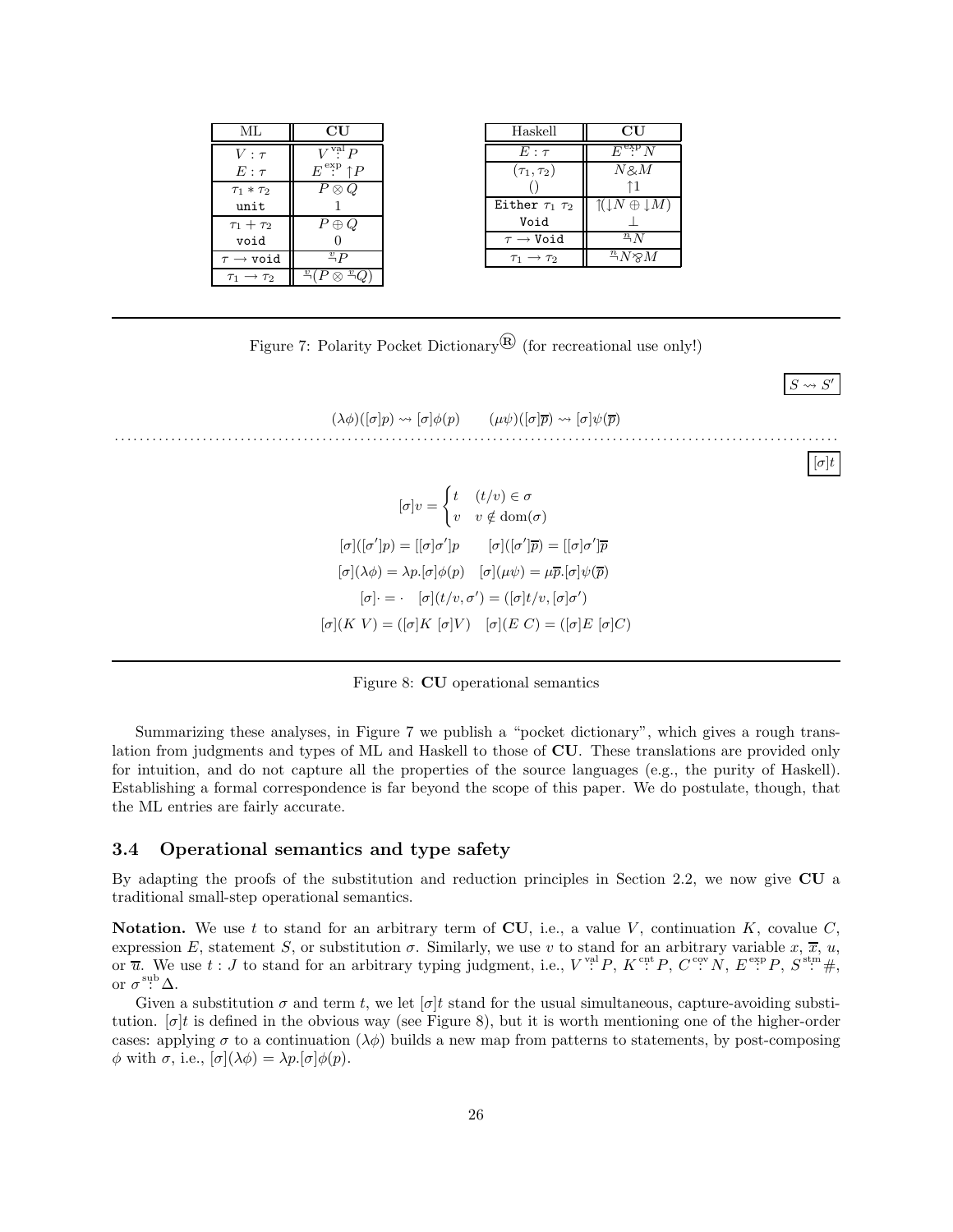**Lemma 20** (Substitution). If  $\Gamma, \Delta \vdash t : J$  and  $\Gamma \vdash \sigma^{sub} \Delta$ , then  $\Gamma \vdash [\sigma]t : J$ .

*Proof.* Immediate by induction on the derivation of  $\Gamma$ ,  $\Delta \vdash t : J$ . The proof is essentially identical to the proof in Section 2.2, except that in the case where  $t = \overline{u} V$  and  $\overline{u} \in \text{dom}(\sigma)$  (or dually,  $t = u C$  and  $u \in \text{dom}(\sigma)$ , we need not appeal to a separate induction hypothesis, but instead can directly apply the typing rule internalizing the reduction principle.  $\Box$ 

The operational semantics can now be specified as a reduction relation  $S \leadsto S'$  on statements. Indeed, it is exceptionally easy to describe:

$$
(\lambda \phi)([\sigma]p) \rightsquigarrow [\sigma] \phi(p) \qquad (\mu \psi)([\sigma]\overline{p}) \rightsquigarrow [\sigma] \psi(\overline{p})
$$

Of course, our ability to state the reduction relation so concisely relies on the duality between the higherorder representation of continuations and the explicit substitution notation for values (ditto for expressions and covalues). Note that since  $\phi$  and  $\psi$  are partial maps, these reductions can only be applied when  $\phi(p)$ and  $\psi(\overline{p})$  are defined.

EXAMPLE 18. Recall the definitions of nc and not from Examples 13 and 14. Let  $\overline{u}^{\text{cnt}}$  2 be a "top-level" boolean continuation. Then  $nc (not, \overline{u})$  evaluates to  $\overline{u}$  t, as the following calculation verifies.

nc (not,  $\overline{u}$ )  $\rightsquigarrow$  not  $(t, \lambda b_1 \text{.} \text{not } (f, \lambda b_2 \text{.} \text{xor } ((b_1, b_2), \overline{u})))$  $\rightsquigarrow (\lambda b_1.\text{not } (f, \lambda b_2.\text{xor } ((b_1, b_2), \overline{u})))$  f  $\rightsquigarrow$  not  $(f, \lambda b_2 \cdot \text{xor } ((f, b_2), \overline{u}))$  $\rightsquigarrow (\lambda b_2.\text{xor } ((f, b_2), \overline{u}))$  t  $\rightsquigarrow$  xor  $((f, t), \overline{u})$  $\leadsto \overline{u}$  t

That this example used a "top-level" continuation variable illustrates a slightly counterintuitive aspect of the pure Curry-Howard interpretation of polarized logic: there are no closed, well-typed statements. Indeed, this is due to the consistency of logic! For well-typed statements correspond to proofs of contradiction, and a closed well-typed statement would be a proof of a contradiction from no assumptions. Although not disastrous, this is somewhat inconvenient because it suggests we have to consider evaluation of open statements for the semantics to be non-vacuous. However, a conceptually simpler alternative presents itself: adding a single closed, well-typed statement. We call this done since it represents termination, and type it as follows:

 $\blacksquare$ 

$$
\Gamma \vdash \mathsf{done}^{\mathsf{\mathop{sim}}}\ \mathsf{\#}
$$

Of course, this rule is not "logical"—it makes the Curry-Howard interpretation inconsistent.<sup>16</sup> But from an operational perspective the rule is quite mundane. Indeed, since we interpret statements as effectful computations, morally their definition should be open-ended, as it would be in a realistic programming language. In Section 4 below we consider extending CU with additional effects—the statement done is simply the most basic. We can now prove a (non-vacuous!) type safety theorem for evaluation of closed statements.

# **Lemma 21** (Progress). If  $\vdash S^{stm}$  # then either S = done or else there exists an S' such that  $S \leadsto S'$ .

*Proof.* By inversion on the typing derivation, either  $S =$  done (and we're done!) or  $S = (\lambda \phi)(\sigma |p)$  or  $S = (\mu \psi)(\sigma \bar{p})$ . These two cases are entirely symmetric, so we only examine the former. Since S is welltyped, there exists some P such that  $\vdash (\lambda \phi)^{\text{cnt}} P$  and  $\vdash [\sigma] p^{\text{val}} P$ . Inverting  $\vdash [\sigma] p^{\text{val}} P$ , we establish that p is a P-pattern, and inverting  $\vdash (\lambda \phi)$ <sup>cnt</sup> P we derive that  $\phi(p)$  is defined. Hence  $(\lambda \phi)([\sigma]p) \leadsto [\sigma] \phi(p)$ .  $\Box$ 

 $16$ The reader familiar with ludics may note the similarity between done and "daimon" (Girard, 2001). Girard introduced the daimon rule to get around the problem of the "empty pivot", essentially what we have just described.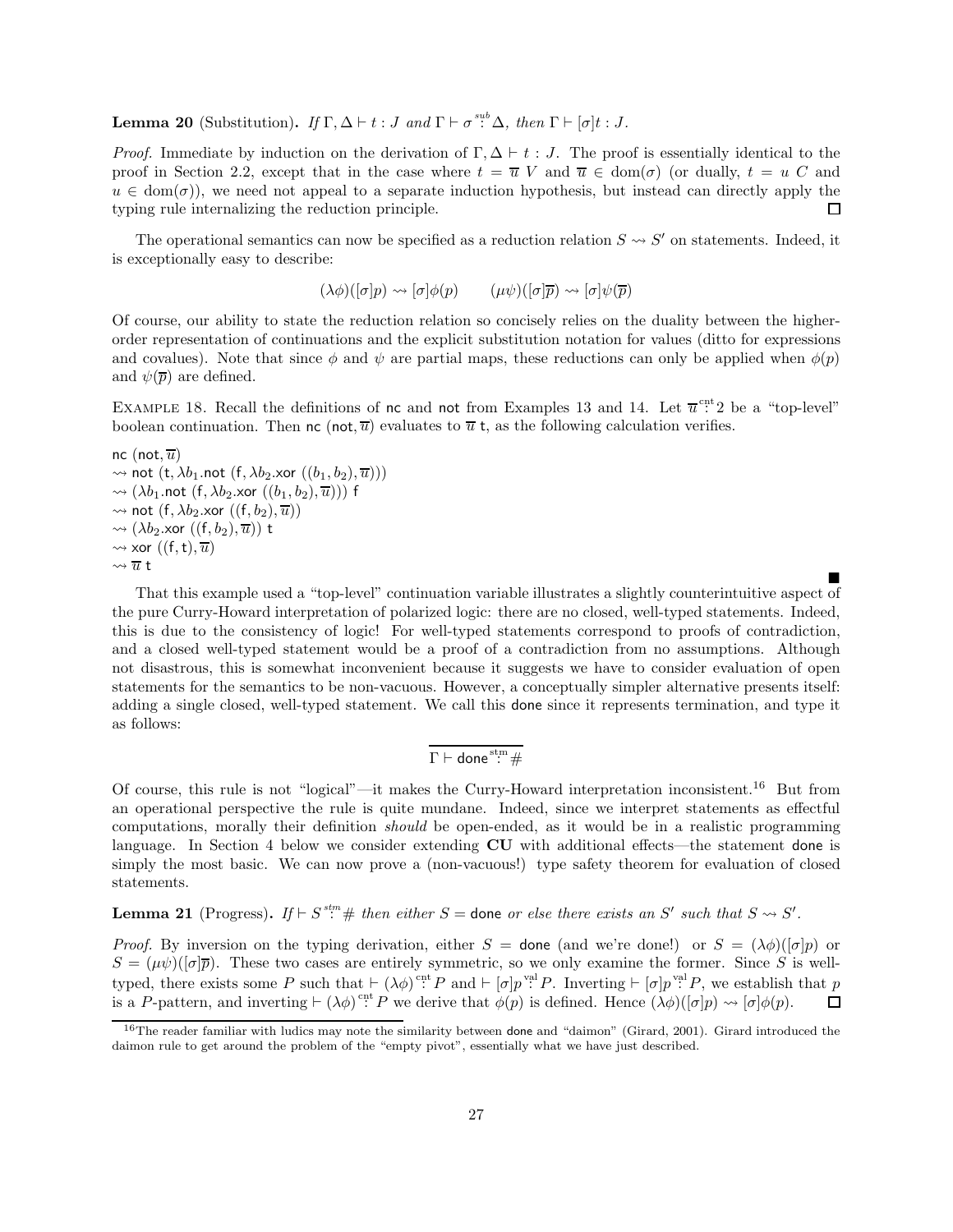$$
\frac{\Lambda \to^c \Theta, A \quad A, \Lambda \to^c \Theta}{\Lambda \to^c \Theta} cut
$$
\n
$$
\frac{A, A \land B, \Lambda \to^c \Theta}{A \land B, \Lambda \to^c \Theta} \land L_1
$$
\n
$$
\frac{\Lambda \to^c \Theta, A \land A, \Lambda \to^c \Theta}{\Lambda \to^c \Theta, A \land B, A \quad \Lambda \to^c \Theta, A \land B, B} \land R
$$
\n
$$
\frac{B, A \land B, \Lambda \to^c \Theta}{A \land B, \Lambda \to^c \Theta} \land L_2
$$
\n
$$
\frac{A, A \lor B, \Lambda \to^c \Theta}{A \lor B, \Lambda \to^c \Theta} \land L_2
$$
\n
$$
\frac{\Lambda \to^c \Theta, A \lor B, A}{\Lambda \to^c \Theta, A \lor B} \lor R_1
$$
\n
$$
\frac{\Lambda \to^c \Theta, A \lor B, A}{\Lambda \to^c \Theta, A \lor B} \lor R_1
$$
\n
$$
\frac{\Lambda \to^c \Theta, A \lor B, A}{\Lambda \to^c \Theta, A \lor B} \lor R_2
$$
\n
$$
\frac{\neg A, \Lambda \to^c \Theta, A}{\neg A, \Lambda \to^c \Theta} \neg L
$$
\n
$$
\frac{A, \Lambda \to^c \Theta, \neg A}{\Lambda \to^c \Theta, \neg A} \neg R
$$

Figure 9: Classical sequent calculus

**Lemma 22** (Preservation). If  $\Gamma \vdash S^{stm} \#$  and  $S \leadsto S'$  then  $\Gamma \vdash S^{stm} \#$ .

*Proof.* By inversion on the reduction relation, we have either  $S = (\lambda \phi)([\sigma]p) \rightsquigarrow [\sigma]\phi(p) = S'$  or  $S =$  $(\mu \psi)([\sigma]\overline{p}) \rightsquigarrow [\sigma]\psi(\overline{p}) = S'.$  Again these cases are entirely symmetric. Now we invert the typing derivation  $\Gamma \vdash (\lambda \phi)([\sigma]p)^{\text{stm}} \#$  to obtain that for some P and  $\Delta$  such that  $\Delta \Rightarrow p^{\text{val}}P$ , we have  $\Gamma \vdash \sigma^{\text{sub}}\Delta$  and  $\Gamma, \Delta \vdash \phi(p) \stackrel{\text{sf}}{::} \#$ . Then  $\Gamma \vdash [\sigma] \phi(p) \stackrel{\text{sf}}{::} \#$  holds by substitution.  $\Box$ 

Corollary 23 (Type safety). If S is a closed, well-typed statement, then either  $S =$  done, or S reduces to a closed, well-typed statement.

### 3.5 Postlude: a computational interpretation of focusing completeness

In this section we make good on the promise of Section 2.5 by proving the *focusing completeness* theorem, i.e., that any sequent provable in classical sequent is provable (after polarization) in polarized logic. In order to better illustrate the completeness proof's computational content, we will annotate derivations with terms of CU. As an axiomatization of the sequent calculus we will use Kleene's  $G_3$  presentation, given in Figure 9 (Kleene, 1952; Troelstra and Schwichtenberg, 1996). We omit the units, since they do not reveal anything not already illustrated by conjunction and disjunction.

#### 3.5.1 Preliminaries

To state the focusing completeness theorem in full generality, we will have to extend our notion of valid polarized contexts. When giving the rules for polarized logic, we disallowed contexts containing hypotheses P triv or N absurd except where P and N are atomic. We now relax this restriction.

**Definition 24.** An *inductive context* is either an ordinary context, or else an inductive context together with a non-primitive hypothesis P triv or N absurd. The meaning of a hypothetical judgment under an inductive context is expanded as follows: Γ, P triv  $\vdash J$  iff for all  $\Delta \Rightarrow P$  triv, we have  $\Gamma, \Delta \vdash J$  (and analogously for  $\Gamma, N$  absurd  $\vdash J$ ).

This convention is extended to typing judgments by writing  $P$  val and  $N$  cov instead of  $P$  triv and N absurd, and allowing "inductive terms".

Definition 25. An inductive term is either an ordinary term, or else a partial map from (co)patterns to inductive terms. The meaning of a typing judgment under an inductive context is expanded as follows:  $\Gamma, P$  val  $\vdash t : J$  iff for all  $\Delta \Rightarrow p^{\text{val}} P$ , we have  $\Gamma, \Delta \vdash t(p) : J$  (and analogously for  $\Gamma, N$  cov  $\vdash t : J$ ).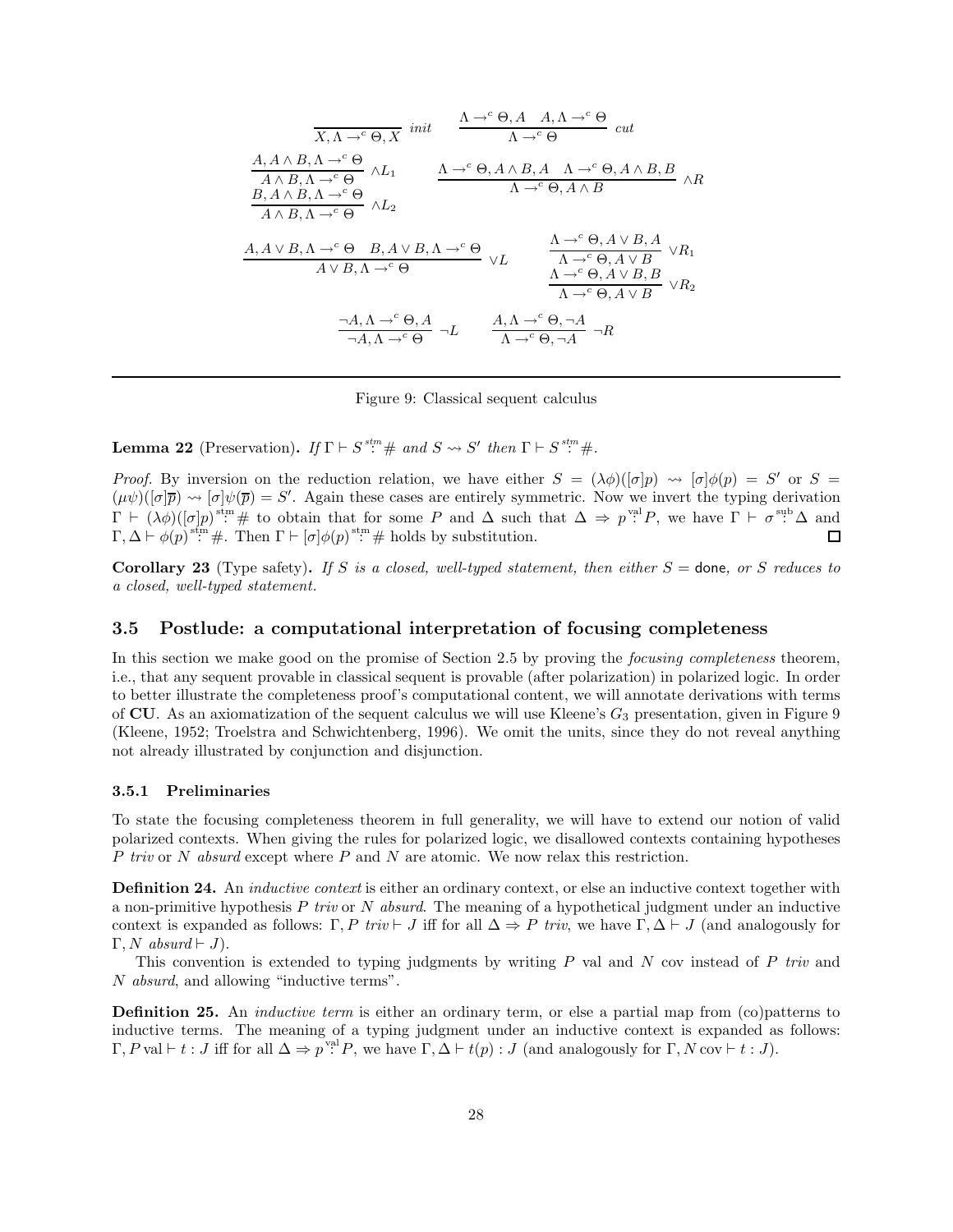**Proposition 26.** If  $\Gamma$ , P val  $\vdash S$ <sup>stm</sup>  $\#$  then  $\Gamma \vdash (\lambda p.S(p))^{cnt}P$ .

Now, we adapt the sequent notation defined in Section 2.5 to CU. For any inductive context Γ, the pair of contexts  $(\Lambda, \Theta)$  is constructed by placing hypotheses  $x^{\text{val}} X, \overline{u}^{\text{cnt}} P$ , and P val in  $\Lambda$ , and hypotheses  $\overline{x}^{\text{val}} \overline{X}$ ,  $u^{\text{exp}} N$ , and N cov in  $\Theta$ . We define alternative syntax for the typing judgments:

$$
\begin{array}{ccc}\n\Gamma \vdash V^{\text{val}}P & \leftrightarrow & V : (\Lambda \to \Theta \mid P) \\
\Gamma \vdash K^{\text{cnt}}P & \leftrightarrow & K : (P \mid \Lambda \to \Theta) \\
\Gamma \vdash E^{\text{exp}}N & \leftrightarrow & E : (\Lambda \to \Theta \mid N) \\
\Gamma \vdash C^{\text{cv}}N & \leftrightarrow & C : (N \mid \Lambda \to \Theta) \\
\Gamma \vdash S^{\text{stm}} \neq & \leftrightarrow & S : (\Lambda \to \Theta)\n\end{array}
$$

We likewise extend the erasure operator  $|−|$  (which converts a polarized formula to an unpolarized formula) to labelled hypotheses as follows:

$$
|x^{\text{val}}X| = X \quad |\overline{u}^{\text{c},t}P| = |P| \quad |P\,\text{val}| = |P|
$$
  

$$
|\overline{x}^{\text{val}}\overline{X}| = \overline{X} \quad |u^{\text{e},t}P| = |N| \quad |N\,\text{cov}| = |N|
$$

Finally, we call terms of **CU** pure if they do not use **done**. Clearly, we want to restrict our attention to pure terms in the proof of completeness.

#### 3.5.2 Completeness

**Theorem 27** (Focusing Completeness). If  $|\Lambda| \to^c |\Theta|$  then there exists a pure S such that  $S : (\Lambda \to \Theta)$ .

*Proof.* By induction on the classical derivation, with a side induction on the formulas in  $\Lambda$  and  $\Theta$ . In all we have to consider each of the ten rules with either positive or negative polarization of the principal connective/atom/cut formula (i.e., 20 cases), plus the possible occurrence of the shift operators on either side of the polarized sequent (i.e., four cases). Fortunately, the positive and negative cases are entirely symmetric, and indeed all cases are simply routine computations. Below we illustrate a few of the positive cases.

Case: (init)

Take  $S = \overline{u} x : (x^{\text{val}} X, \Lambda \to \Theta, \overline{u}^{\text{cnt}} X).$ 

Case: (cut)

By the induction hypothesis we have:

 $S_1: (\Lambda \to \Theta, \overline{u}^{\text{cnt}} P)$  and  $S_2: (P \text{ val}, \Lambda \to \Theta)$ 

Take  $S = [(\lambda p.S_2(p))/\overline{u}S_1$ . By Proposition 26 and the substitution lemma, we have  $S : (\Lambda \to \Theta)$ .

Case:  $(\land R)$ 

By the i.h. we have:

 $S_1: (\Lambda \to \Theta, \overline{u}^{\text{ ent}} P \otimes Q, \overline{u}_1^{\text{ ent}} P)$  and  $S_2: (\Lambda \to \Theta, \overline{u}^{\text{ ent}} P \otimes Q, \overline{u}_2^{\text{ ent}} Q)$ 

We define  $S$  by:

$$
S = [(\lambda p_1.[(\lambda p_2.\overline{u} (p_1, p_2))/\overline{u}_2]S_2)/\overline{u}_1]S_1
$$

The computational gloss of this proof term: "Begin by executing  $S_1$ , until possibly a call to  $\overline{u}_1$  is made—if so, remember the argument  $p_1$  and execute  $S_2$  until (possibly) a call to  $\overline{u}_2$  is made with argument  $p_2$ . Now we have  $p_1$ <sup>val</sup>  $P$  and  $p_2$ <sup>val</sup>  $Q$ , so we can finish by throwing  $(p_1, p_2)$  to  $\overline{u}$ <sup>n</sup>. Note the choice of left-to-right evaluation order here is arbitrary. We could as well have taken

$$
S = [(\lambda p_2.[(\lambda p_1 \cdot \overline{u} (p_1, p_2))/\overline{u}_1]S_1)/\overline{u}_2]S_2
$$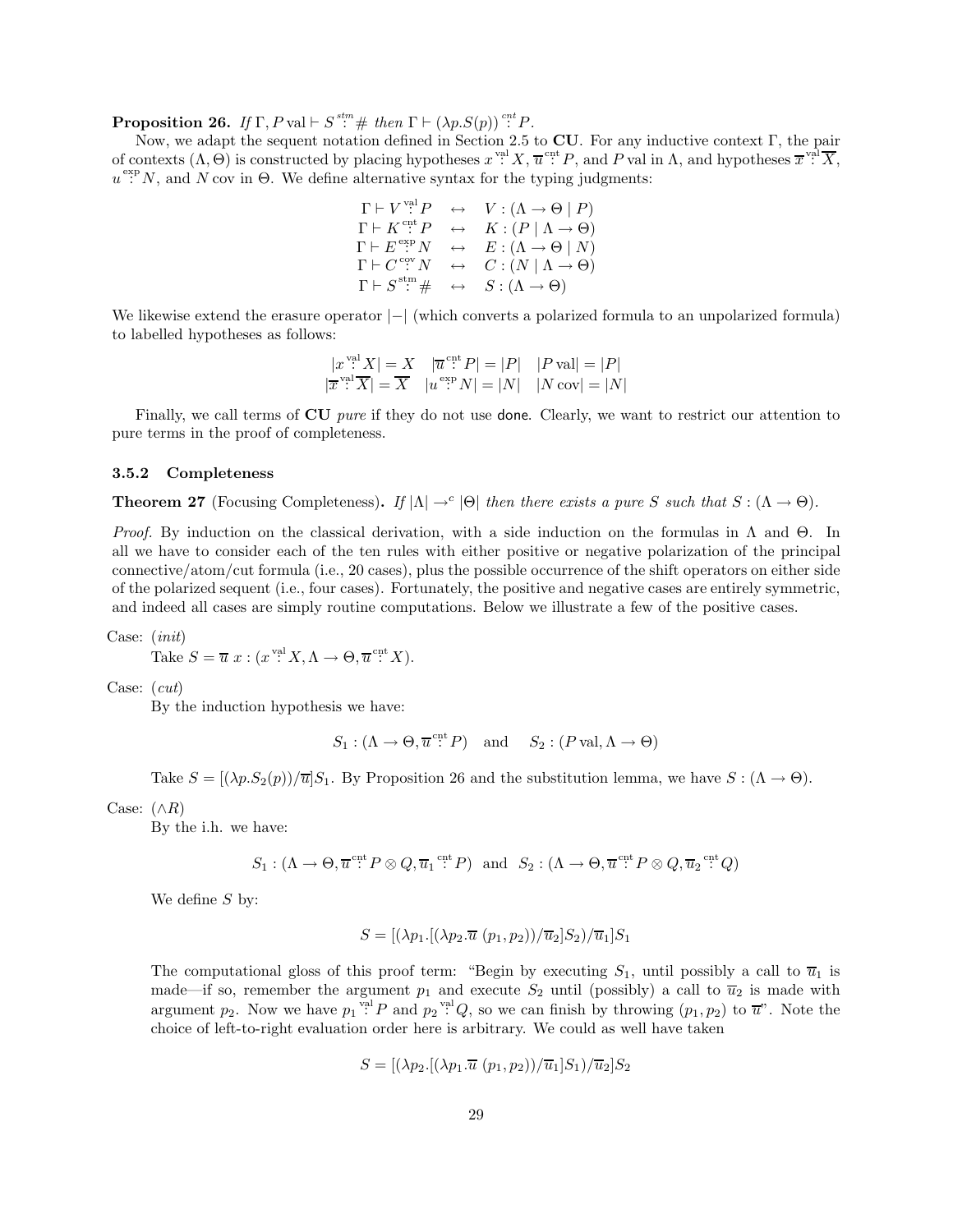Case:  $(\neg R)$ 

By the i.h., we have  $S_1 : (P \text{ val}, \Lambda \to \Theta, \overline{u}^{\text{ ent}} \overset{v}{\to} P)$ . Then take  $S = \overline{u} (\lambda p S_1(p))$ .

Case:  $(\vee L)$ 

We have  $S_1$ :  $(P \text{ val}, P \oplus Q \text{ val}, \Lambda \to \Theta)$  and  $S_2$ :  $(Q \text{ val}, P \oplus Q \text{ val}, \Lambda \to \Theta)$ . We define S inductively on  $(P \oplus Q)$ -patterns, by  $S(\text{inl}(p_1)) = S_1(p_1)(\text{inl}(p_1))$  and  $S(\text{inr}(p_2)) = S_2(p_2)(\text{inr}(p_2)).$ 

Case:  $($   $\downarrow$ N $)$ 

Suppose we have  $|\Lambda| \to^c |\Theta|, |\downarrow N|$  (and know nothing about the last rule applied). Then by definition  $|\Lambda| \to^c |\Theta|, |N|$ , and by the i.h. there exists a  $S_1 : (\Lambda \to \Theta, N \text{ cov})$ . Therefore we have  $\overline{u}(\mu \overline{p}.S_1(\overline{p}))$ :  $(\Lambda \to \Theta, \overline{u}^{\text{cnt}} \downarrow N).$ 

Letting  $\vdash^c$  stand for classical truth, the following are immediate corollaries of focusing completeness.

**Corollary 28** ("Glivenko's Theorem"). if  $\vdash^c |P|$  then there is a pure V such that  $\vdash V \overset{val}{:}\downarrow \uparrow P$ .

*Proof.* Let  $V = \mu \overline{u}.S$ , where  $S : (\cdot \rightarrow \overline{u}^{\text{cnt}} P)$ .

Corollary 29 (Dual intuitionistic truth = classical truth). if  $\vdash^c |N|$  then there is a pure E such that  $\vdash E \overset{exp}{:} N.$ 

*Proof.* Let 
$$
E = \mu \overline{p}. S(\overline{p})
$$
, where  $S : (\cdot \rightarrow N \text{ cov})$ .

# 4 Extending the language: preliminary results

We have *derived* the language CU through a Curry-Howard interpretation of polarized logic, and illustrated some of its expressive power to encode strict and lazy evaluation at the level of types. From this logical core, the language is amenable to extension in several different directions. Roughly, these classify as introducing new *effects* or new *types*. We give a quick sketch of both possibilities in order to point the way forward, although a thorough examination is not possible here.

Non-termination. Adding recursion is straightforward. For example, the following typing rule and reduction rule allow building recursive expressions:

$$
\frac{\Gamma, u^{\exp} N \vdash E^{\exp} N}{\Gamma \vdash \text{fix } u.E^{\exp} N} \qquad (\text{fix } u.E) C \leadsto ([(\text{fix } u.E)/u]E) C
$$

Non-determinism. We can add simple non-deterministic evaluation:

$$
\frac{\Gamma \vdash S_1 \stackrel{\text{stm}}{\vdots} \# \Gamma \vdash S_2 \stackrel{\text{stm}}{\vdots} \#}{\Gamma \vdash S_1 \parallel S_2 \stackrel{\text{stm}}{\vdots} \#} \qquad S_1 \parallel S_2 \leadsto S_1
$$
  

$$
S_1 \parallel S_2 \leadsto S_2
$$

Both of these extensions introduce new effects into the language without breaking its essential properties. In particular, we can rely on the fact that these kinds of extensions do not change the *structure* of values and covalues (although they introduce new expressions and statements that can be suspended within values and covalues). Thus type safety extends in a modular way: the proof of progress requires one additional case for each new typing rule, and the proof of preservation one additional case for each new reduction rule.

Recursive types. Perhaps surprisingly, recursive types can be added with just a single pattern-typing rule:

$$
\frac{\Delta \Rightarrow p^{\text{val}}[(\text{rec } X.P)/X]P}{\Delta \Rightarrow \text{fold}(p)^{\text{val}} \text{rec } X.P}
$$

Alternately, we can give patterns for specific recursive datatypes, for example natural numbers or infinite boolean streams:

 $\Box$ 

□

 $\Box$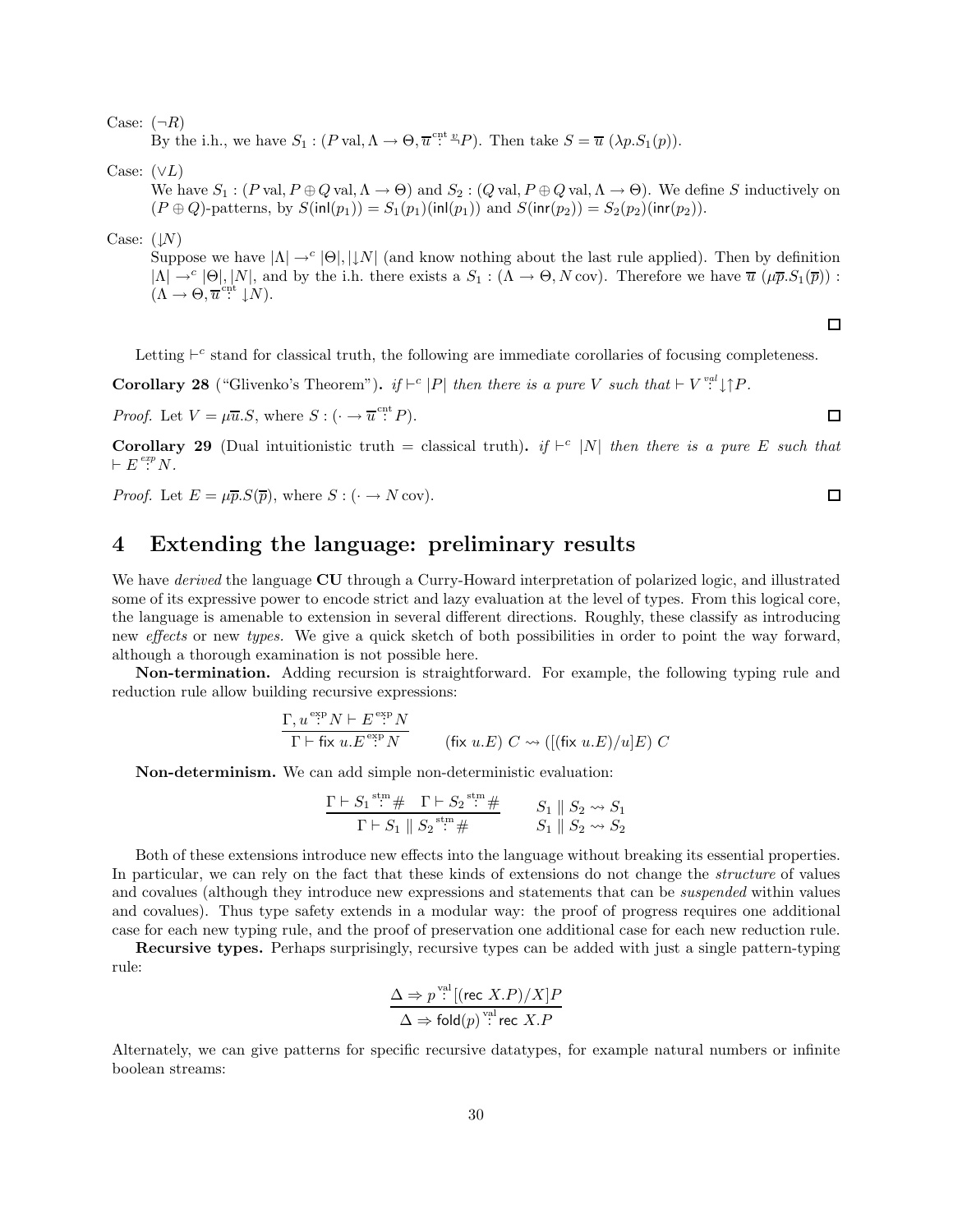$$
\overline{\frac{\Delta \Rightarrow p^{\text{vel}} \mathbb{N}}{\Delta \Rightarrow \mathsf{s}(p)^{\text{vel}} \mathbb{N}}}
$$
\n
$$
\frac{\Delta \Rightarrow p^{\text{vel}} \mathbb{N}}{u^{\text{exp}}} \xrightarrow{\text{Strean}} \frac{\Delta \Rightarrow \mathsf{s}(p)^{\text{vel}} \mathbb{N}}{u^{\text{exp}} \upharpoonright \text{Stream} \Rightarrow \text{cons}(\mathsf{f}, u)^{\text{vel}} \text{Stream}}
$$

Since the proof of type safety is parametric in the pattern-typing judgment, we do not even have to check any additional cases! However, we can no longer rely on there being only finitely many patterns of any type. Type safety indeed did not rely on this fact. But it raises a question about how to interpret the higher-order rules,  $17$  which we will not attempt to answer here.

EXAMPLE 19. We define an expression bit  $\mathbb{S}^n$   $\uparrow$  2 computing a non-deterministic boolean, and then bits  $\mathbb{S}^n$   $\uparrow$  Stream as an infinite lazy stream of booleans:

П

bit =  $\mu \overline{u} \cdot (\overline{u} \ t) \parallel (\overline{u} \ f)$ bits = fix  $u.\mu\overline{u}$ .bit  $(\lambda b.\overline{u} \text{ cons}(b, u))$ 

Union and intersection types. As described in the introduction, part of the motivation for studying evaluation order from a logical perspective was to explain what we call operationally-sensitive typing phenomena, the differing behavior of unions and intersections under call-by-value and call-by-name evaluation. For example, Davies and Pfenning (2000) discovered that intersection introduction requires a value restriction under call-by-value with effects, constructing a counterexample to type safety analogous to the original bug in the implementation of ML polymorphism. They also discovered that the standard subtyping distributivity rule  $(A \to B) \cap (A \to C) \leq A \to (B \cap C)$  (Barendregt et al., 1983) was unsound in that setting. Although union and intersection types are beyond the scope of this paper, our preliminary studies suggest that operationally-sensitive typing phenomena do indeed have a logical explanation. To give a preview of the results, just like products and sums, intersections and unions come in two polarities—one positive, one negative—and are defined purely through their (co)pattern-typing rules. Then, as in Section 3.3, we can attempt to derive rules for expression-typing at shifted type. We find that the usual union introduction rules are derivable:

$$
\frac{\Gamma \vdash E^{\text{exp}} \upharpoonright P}{\Gamma \vdash E^{\text{exp}} \upharpoonright (P \cup Q)} \qquad \frac{\Gamma \vdash E^{\text{exp}} \upharpoonright Q}{\Gamma \vdash E^{\text{exp}} \upharpoonright (P \cup Q)}
$$

But the unrestricted intersection introduction rule is not:

$$
\frac{\Gamma \vdash E^{\exp} \uparrow P \quad \Gamma \vdash E^{\exp} \uparrow Q}{\Gamma \vdash E^{\exp} \uparrow (P \cap Q)} \quad ??
$$

Likewise, we define subtyping by generalizing the identity principle: P is a subtype of Q if by any hypothesis  $\overline{u}^{\text{ent}}Q$  can be transformed by the identity coercion into a continuation of type P. Again, using this derived notion of subtyping we can explain the failure of unsound distributivity laws such as  $\uparrow P \cap \uparrow Q \leq \uparrow (P \cap Q)$ , while simultaneously validating sound principles such as  $^{\omega}P \cap {^{\omega}Q} \leq {^{\omega}(P \cup Q)}$ . Polarity is important here! As duals to these principles, we can derive  $\downarrow N \cap \downarrow M \leq \downarrow (N \cap M)$  but not  ${}^nN \cap {}^nM \leq {}^n(N \cup M)$ .

# 5 Related Work

This work builds on ideas developed by many different people in different areas of research. We present a brief survey below.

Refinement types and effects. Refinement types are practically-motivated extensions to type systems for existing languages, used to capture more program invariants (Freeman and Pfenning, 1991). Although this research drew from very old theoretical foundations on intersection types (Barendregt et al., 1983), those foundations were found to be shaky in this more operational setting: Davies and Pfenning (2000)

<sup>&</sup>lt;sup>17</sup>For example, the derived type-checking rule for N-continuations is a variant of the  $\omega$ -rule (Buchholz et al., 1981).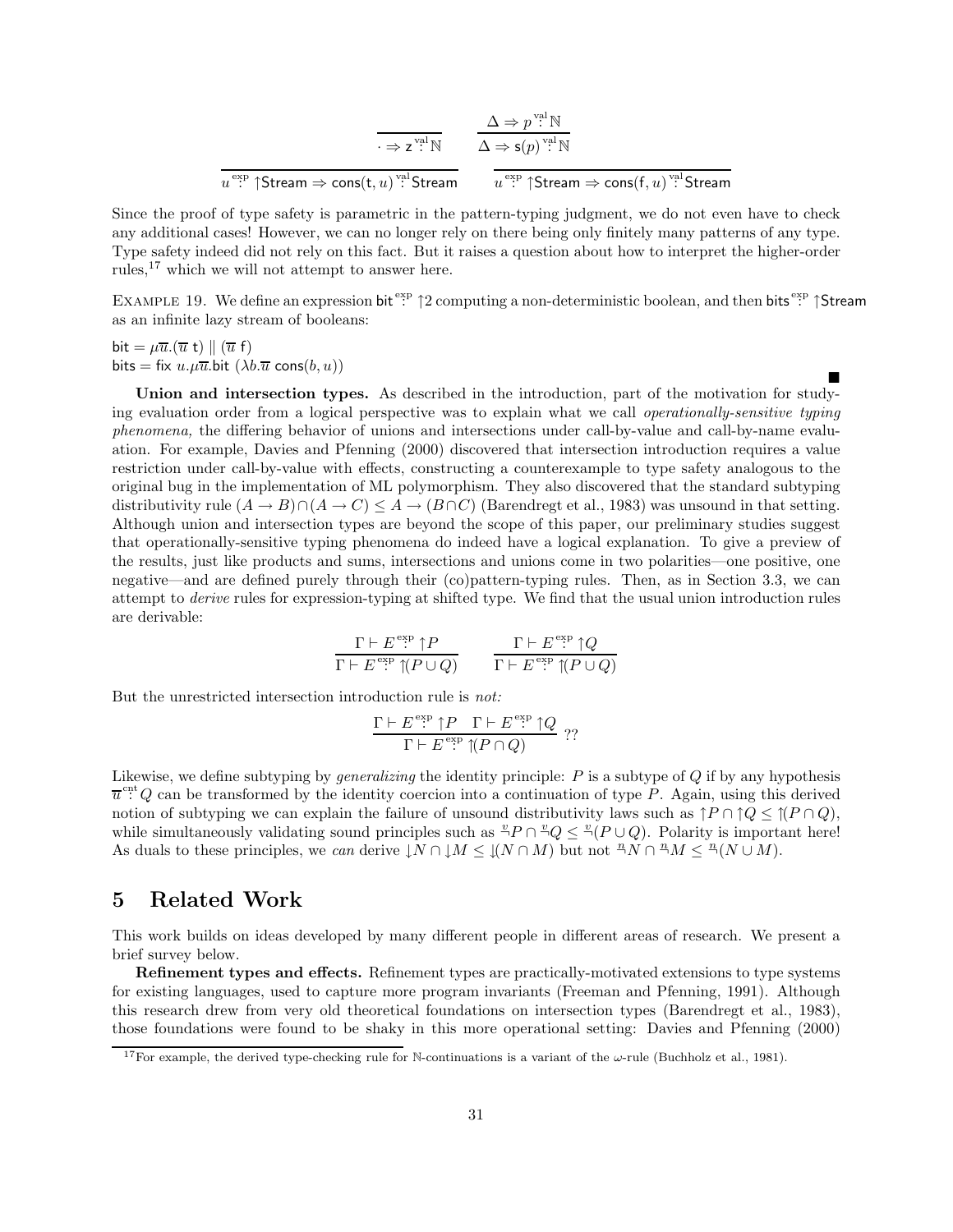found examples showing the necessity of a value restriction on intersection introduction, as well as the unsoundness of the standard subtyping distributivity rule for function types. The design of a refinement system with union types (Dunfield and Pfenning, 2004) uncovered further dissonance with prior theoretical studies (Barbanera et al., 1995).

Duality of computation. Beginning with Filinski's master's thesis (Filinski, 1989), a line of work has explored a duality between call-by-value and call-by-name evaluation in the presence of first-class continuations. Filinski was inspired by categorical duality; logical studies of this duality have been done largely in the setting of classical logic, particularly based upon the  $\lambda\mu$ -calculus (Parigot, 1992). For example, Curien and Herbelin (2000) define a programming language with control operators as a Curry-Howard interpretation of a sequent calculus for implicational classical logic, which Wadler (2003) extends to a "dual calculus" for propositional classical logic including conjunction, disjunction, negation, and implication defined by De Morgan translation. Both papers analyze the duality between call-by-value and call-by-name as one of alternative cut-reduction strategies—without explicitly using polarity to encode these strategies at the level of types. On the other hand, Curien and Herbelin (2000) come very close to defining dual focusing calculi as "wellbehaved subsyntaxes" (cf. §5), as does Shan (2005) in an extension of Wadler's calculus. In even more recent work, Dyckhoff and Lengrand (2006) define a positive focusing system and use the implication fragment to encode call-by-value lambda calculus.

From a domain-theoretic perspective, Streicher and Reus (1998) give an interpretation of call-by-name based on negative domains and continuation semantics, an extension of earlier work with Lafont et al. (1993), which was itself inspired by Girard's polarized deconstruction of classical logic (see below). More "unified" (both positive and negative) perspectives are provided by Selinger's control categories, as well as Paul-Blain Levy's call-by-push-value language (Selinger, 2001; Levy, 2001). The latter maintains separate syntactic categories of "value types" and "computation types", which may be seen as a polarity distinction—a similar distinction has also been proposed by Filinski (2007). Recently, Levy (2006) defined a "jumbo" λ-calculus with pattern-matching constructs—essentially for their inversion properties—arguing that this is necessary to obtain the right type isomorphisms.

Polarity and focusing. The discovery of linear logic (Girard, 1987) and its crisp symmetries led to some early attempts at explaining strict vs. lazy evaluation within linear logic, for example by Abramsky (1993). Focusing (Andreoli, 1992) greatly improved the understanding of these symmetries, and sparked interest in the idea of polarity as a way of taming misbehaved logics (Girard, 1991, 1993). It was reconstructed in the "colour protocol" of Danos et al. (1997) for studying normalization of proofs, and used by Watkins et al. (2002) to define a dependent type theory with only canonical forms (and hence no need for  $\beta\eta$  conversion rules). Recently the theory of polarity has been developed in greater depth, both in ludics (Girard, 2001) and in Olivier Laurent's dissertation (Laurent, 2002). Laurent (2005) pursues an analysis in various ways technically similar to ours, defining dual translations of classical logic into polarized linear logic, and then studying the different type isomorphisms induced by η-expansion in a purely logical setting.

Constructive negation and dual intuitionistic logic. As mentioned in Section 2.3, the notion of constructive refutation is due to Nelson (1949). The system defined in that paper (via a realizability interpretation) seems to correspond to the fragment of polarized logic with only the judgments triv and absurd, and negation defined as the  $(-)^{\perp}$  connective. Dual intuitionistic logic (corresponding to the negative fragment of polarized logic) was first studied by Czermak (1977) and Goodman (1981) (the latter called it "anti-intuitionistic" logic). Again inspired by Girard's LU, Bellin and Biasi (2004) present a polarized logic combining intuitionistic and dual intuitionistic logic. Their analysis has a similar philosophical motivation as ours, viewing the two halves of the system as corresponding to dual, verificationist and pragmatist meaningtheories.

The logic of logic. While we have traced our judgmental reconstruction of polarity to Dummett's especially insightful account in "The Logical Basis of Metaphysics", many others have considered similar questions about the meaning and the justification of the logical laws. We gave some historical context for Dummett's analysis in Section 2.1, particularly his debt to Prawitz. Prawitz's inversion principle has seen a burst of renewed interest, following Jan von Plato's analysis of natural deduction and the framework of "general elimination rules" (Plato, 2001). While Dummett bases his notion of proof-theoretic justification on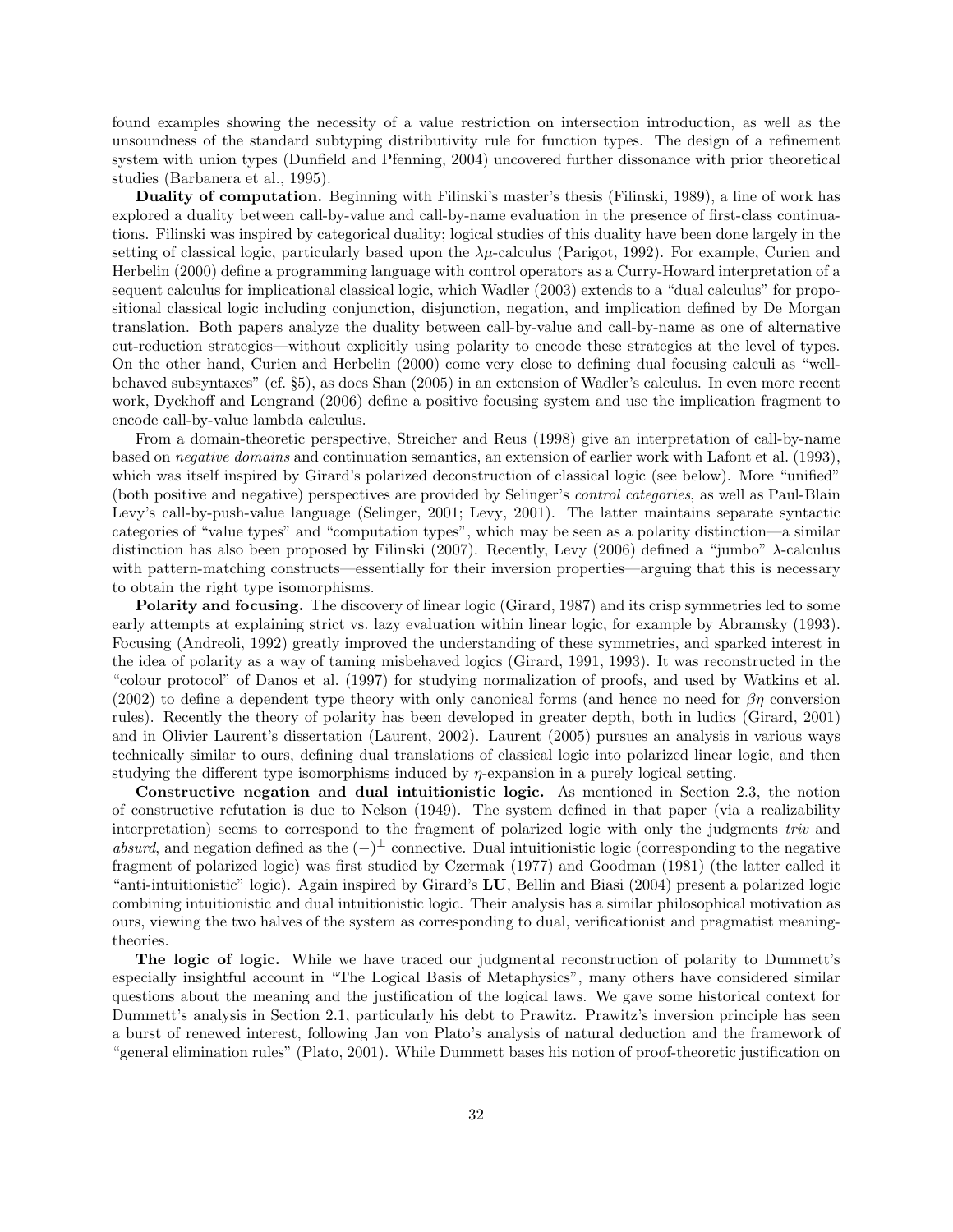Prawitz's, we saw that a major difference was his hereditary definition of canonical proof. This is what makes Dummett's analysis so closely related to focusing and pattern-matching. Coquand (1992) also draws this explicit connection to Dummett's work in the conclusion to a short paper on pattern-matching in dependent type theory, writing (without further elaboration), "From a proof-theoretic viewpoint, our treatment can be characterized as fixing the meaning of a logical constant by its introduction rules."

Of course another famous investigation of the justification of the logical laws is Martin-Löf's 1983 Siena Lectures (Martin-Löf, 1996), while Girard's recent monograph "Locus Solum" is an almost infamous one (Girard, 2001). Though we have profited greatly from the ideas developed in both these investigations, we have gone back to Dummett's not only because it was an early exposition of polarity, but so as to suggest his work as a surprising link between them.

# Acknowledgments

This work would not have been possible without the many thoughtful suggestions and criticisms of my advisor Frank Pfenning. I have also greatly benefited from discussions with Steve Awodey, Peter Hancock, Bob Harper, Neel Krishnaswami, Peter Lee, William Lovas, Paul-André Melliès, Jason Reed, Rob Simmons, and Kevin Watkins. Thierry Coquand's paper pointed me towards Dummett's lectures, and he also suggested contacting Peter Hancock, who kindly provided me information about his work with Per Martin-Löf, as well as a copy of (Martin-Löf, 1976). Peter Dybjer also tracked down and mailed me a copy of (Hancock and Martin-Löf, 1975). Finally, I would like to gratefully acknowledge the back-breaking labor of the anonymous referees, in helping me to improve previous versions of this paper.

# References

Abramsky, S., 1993. Computational interpretations of linear logic. Theoretical Computer Science 111 (1–2), 3–57.

- Andreoli, J.-M., 1992. Logic programming with focusing proofs in linear logic. Journal of Logic and Computation 2 (3), 297–347.
- Andreoli, J.-M., 2001. Focussing and proof construction. Annals of Pure and Applied Logic 107 (1), 131–163.
- Barbanera, F., Dezani-Ciancaglini, M., De'Liguoro, U., 1995. Intersection and union types: syntax and semantics. Information and Compution 119 (2), 202–230.
- Barendregt, H., Coppo, M., Dezani-Ciancaglini, M., 1983. A filter lambda model and the completeness of type assignment. The Journal of Symbolic Logic 48 (4), 931–940.
- Bellin, G., Biasi, C., 2004. Towards a logic for pragmatics: Assertions and conjectures. Journal of Logic and Computation 14 (4), 473–506.
- Buchholz, W., Feferman, S., Pohlers, W., Sieg, W., 1981. Iterated Inductive Definitions and Subsystems of Analysis: Recent Proof-Theoretical Studies. Springer-Verlag.
- Coquand, T., 1992. Pattern matching with dependent types. In: Proceedings of the Workshop on Types for Proofs and Programs. Båstad, Sweden, pp. 71–83.
- Curien, P.-L., Herbelin, H., 2000. The duality of computation. In: ICFP '00: Proceedings of the SIGPLAN International Conference on Functional Programming. pp. 233–243.
- Czermak, J., 1977. A remark on Gentzen's calculus of sequents. Notre Dame Journal of Formal Logic 18, 471–474.
- Danos, V., Joinet, J.-B., Schellinx, H., 1997. A new deconstructive logic: Linear logic. The Journal of Symbolic Logic 62 (3), 755–807.
- Davies, R., Pfenning, F., 2000. Intersection types and computational effects. In: ICFP '00: Proceedings of the SIGPLAN International Conference on Functional Programming. pp. 198–208.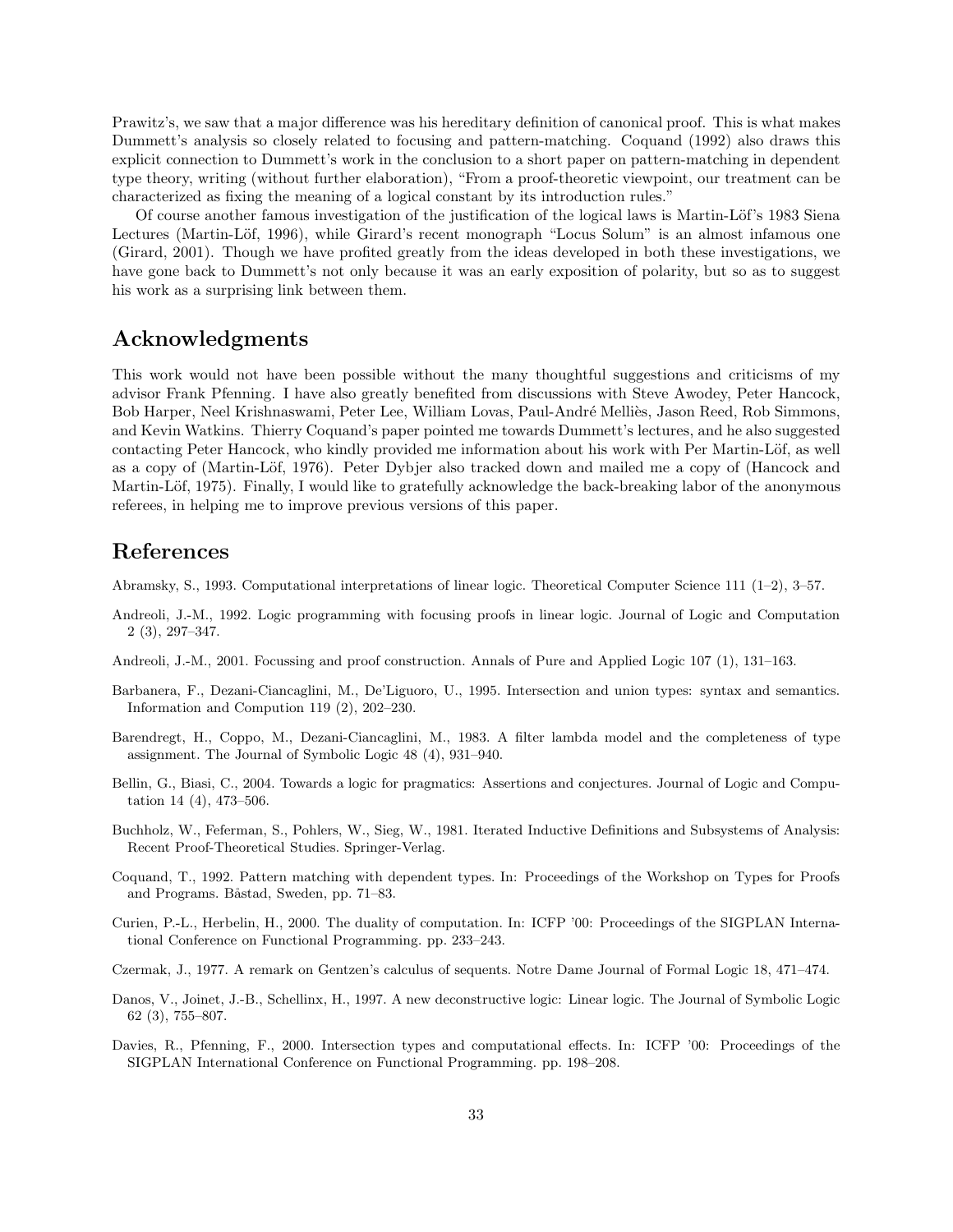- Dummett, M., 1991. The Logical Basis of Metaphysics. The William James Lectures, 1976. Harvard University Press, Cambridge, Massachusetts.
- Dunfield, J., Pfenning, F., 2004. Tridirectional typechecking. In: POPL '04: Proceedings of SIGPLAN-SIGACT Symposium on Principles of Programming Languages. pp. 281–292.
- Dyckhoff, R., Lengrand, S., 2006. LJQ: A strongly focused calculus for intuitionistic logic. In: Proceedings of the Second Conference on Computability in Europe.
- Filinski, A., 1989. Declarative continuations and categorical duality. Master's thesis, University of Copenhagen, Computer Science Department.
- Filinski, A., 2007. On the relations between monadic semantics. Theoretical Computer Science 375 (1-3), 41–75.
- Freeman, T., Pfenning, F., 1991. Refinement types for ML. In: PLDI '91: Proceedings of the SIGPLAN Conference on Programming Language Design and Implementation. pp. 268–277.
- Gentzen, G., 1935. Untersuchungen über das logische Schließen. Mathematische Zeitschrift 39, 176–210, 405–431, English translation in M. E. Szabo, editor, The Collected Papers of Gerhard Gentzen, pages 68–131, North-Holland, 1969.
- Girard, J.-Y., 1987. Linear logic. Theoretical Computer Science 50 (1), 1–101.
- Girard, J.-Y., 1991. A new constructive logic: Classical logic. Mathematical Structures in Computer Science 1, 255–296.
- Girard, J.-Y., 1993. On the unity of logic. Annals of pure and applied logic 59 (3), 201–217.
- Girard, J.-Y., 2001. Locus solum: From the rules of logic to the logic of rules. Mathematical Structures in Computer Science 11 (3), 301–506.
- Goodman, N. D., 1981. The logic of contradiction. Zeitschrift für mathematische Logik und Grundlagen der Mathematik 27 (2), 119–126.
- Griffin, T. G., 1990. The formulae-as-types notion of control. In: POPL '90: Proceedings of the SIGPLAN-SIGACT Symposium on Principles of Programming Languages. pp. 47–57.
- Hancock, P., Martin-Löf, P., 1975. Syntax and semantics of the language of primitive recursive functions. Tech. Rep. 3, University of Stockholm, Stockholm, Sweden.
- Harper, B., Lillibridge, M., 1991. ML with callcc is unsound. Post to TYPES mailing list, July 8, 1991.
- Heyting, A., 1974. Mathematische Grundlagenforschung, Intuitionismus, Beweistheorie. Springer, Berlin.
- Kleene, S. C., 1952. Introduction to Metamathematics. Van Nostrand, Princeton, NJ.
- Kolmogorov, A. N., 1932. Zur Deutung der intuitionistischen Logik. Mathematischen Zeitschrift 35, 58–65.
- Lafont, Y., Reus, B., Streicher, T., 1993. Continuation semantics or expressing implication by negation. Tech. Rep. 93-21, University of Munich.
- Laurent, O., Mar. 2002. Etude de la polarisation en logique. Thèse de doctorat, Université Aix-Marseille II.
- Laurent, O., Oct. 2005. Classical isomorphisms of types. Mathematical Structures in Computer Science 15 (5), 969– 1004.
- Levy, P. B., 2001. Call-by-push-value. Ph.D. thesis, Queen Mary, University of London.
- Levy, P. B., 2006. Jumbo λ-calculus. In: Proceedings of the 33rd International Colloquium on Automata, Languages and Programming, Venice, 2006. Vol. 4052 of Lecture Notes in Computer Science.
- Martin-Löf, P., 1971. Hauptsatz for the intuitionistic theory of iterated inductive definitions. In: Fenstad, J. E. (Ed.), Proceedings of the Second Scandinavian Logic Symposium. North Holland, Amsterdam, pp. 179–216.